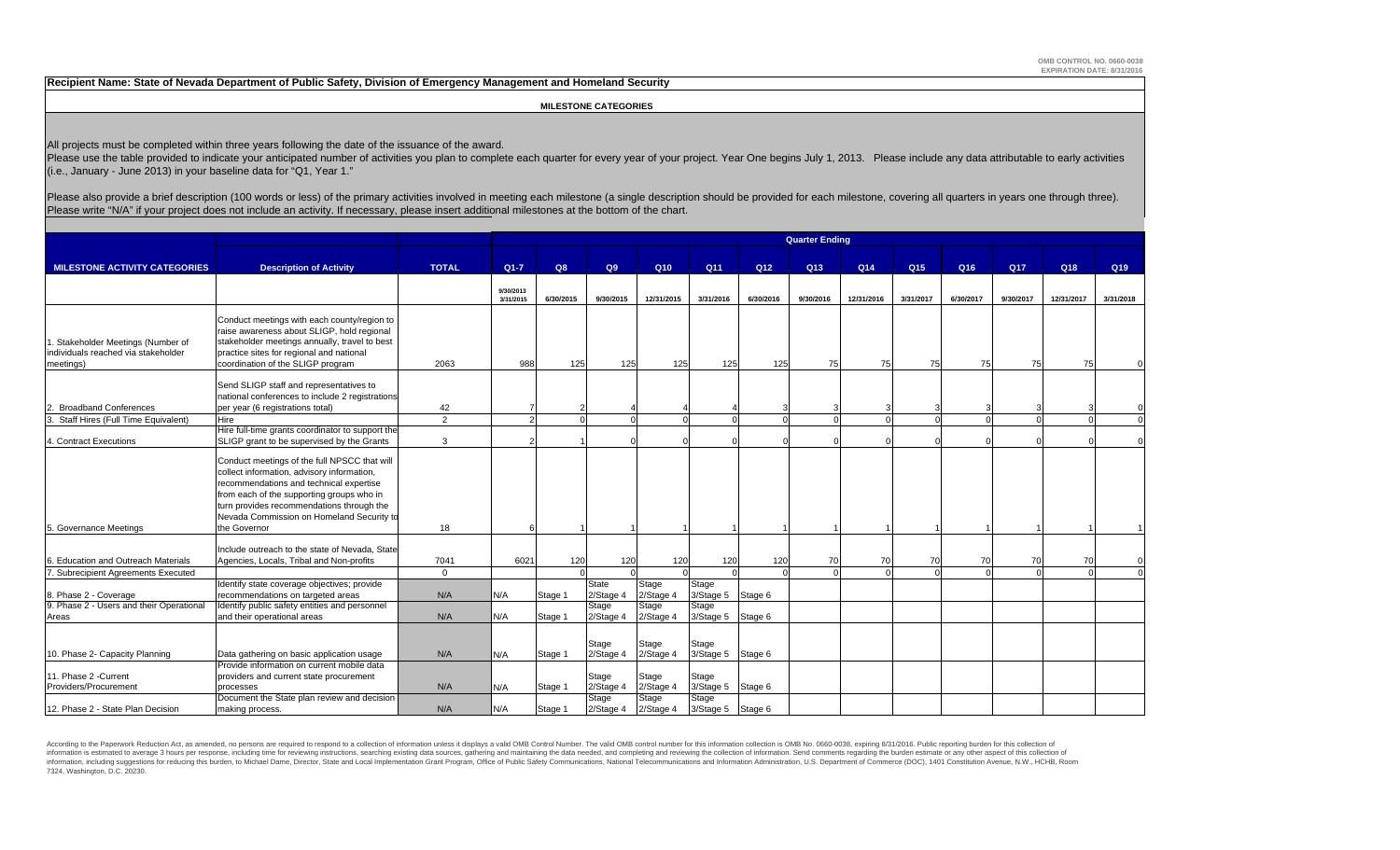**Recipient Name: State of Nevada Department of Public Safety, Division of Emergency Management and Homeland Security**

#### **Cost Class Category Federal Expenditures**

The completion of your project budget (federal funds) should be reported in the quarter you are anticipating expending the funds. Year One begins July 1, 2013. Please include any data attributable to early activities (i.e. 1."

|                                             | TOTAL          |                                                                           |                                                                       |           |              |                                                         |                 | <b>Quarter Ending</b>    |                                            |                 |                 |                                                                                                                                      |                 |                 |
|---------------------------------------------|----------------|---------------------------------------------------------------------------|-----------------------------------------------------------------------|-----------|--------------|---------------------------------------------------------|-----------------|--------------------------|--------------------------------------------|-----------------|-----------------|--------------------------------------------------------------------------------------------------------------------------------------|-----------------|-----------------|
| <b>Quarterly Cost Category Expenditures</b> | <b>FEDERAL</b> | $Q1 - 7$                                                                  | Q8                                                                    | Q9        | Q10          | Q <sub>11</sub>                                         | Q <sub>12</sub> | Q <sub>13</sub>          | Q <sub>14</sub>                            | Q <sub>15</sub> | Q <sub>16</sub> | Q <sub>17</sub>                                                                                                                      | Q <sub>18</sub> | Q <sub>19</sub> |
|                                             |                |                                                                           |                                                                       |           |              |                                                         |                 |                          |                                            |                 |                 |                                                                                                                                      |                 |                 |
|                                             |                | 9/30/2013-3/31/15                                                         | 6/30/2015                                                             | 9/30/2015 | 12/31/2015   | 3/31/2016                                               | 6/30/2016       | 9/30/2016                | 12/31/2016                                 | 3/31/2017       | 6/30/2017       | 9/30/2017                                                                                                                            | 12/31/2017      | 3/31/2018       |
| a. Personnel                                | \$109,272.90   |                                                                           | 51,382.00   \$ 56,161.00   \$ 60,940.00                               |           | 65,719.00 \$ | 70,498.00                                               | 75,277.00       | \$ 80,056.00             | 84,835.00                                  | 89,614.00       | 94,393.00 \$    | 99,172.00                                                                                                                            | 103,951.00      | 109,272.90      |
| b. Fringe Benefits                          | \$43,763.50    |                                                                           | $9,825.00$ \$ 12,325.00 \$ 14,825.00 \$ 17,325.00 \$                  |           |              | 19,825.00                                               | 22.325.00       | \$24,825,00              | 27,325.00                                  | 29,825.00       | 32,325.00 \$    | 34,825.00                                                                                                                            | 37,325.00       | 43,763.50       |
| c. Travel                                   | \$88,620.00    |                                                                           | 26,285.00   \$ 31,480.00   \$ 36,675.00   \$ 41,870.00   \$ 47,065.00 |           |              |                                                         |                 | 52,260.00   \$ 57,455.00 | 62,650.00                                  | 67,845.00       | 73,040.00 \$    | 78,235.00                                                                                                                            | 83,430.00       | 88,620.00       |
| d. Equipment                                | \$0.00         |                                                                           |                                                                       |           |              |                                                         |                 |                          |                                            |                 |                 |                                                                                                                                      |                 |                 |
| e. Supplies                                 | \$28,007.15    | $348.00$ \ \$                                                             | $2.654.00$ \ \$                                                       | 4.960.00  | 7,266.00 \$  | 9,572.00                                                | 11,878.00       | $$14,184.00$ \ \$        | 16,490.00                                  | 18,796.00       | 21,102.00 \$    | 23,408.00                                                                                                                            | 25.714.00       | 28,007.15       |
| f. Contractual                              | \$1,643,677.95 | \$172,014.00   \$294,993.00   \$417,972.00   \$540,951.00   \$663,930.00  |                                                                       |           |              |                                                         |                 |                          | 786,909.00   \$909,888.00   \$1,032,867.00 |                 |                 | \$ 1,155,846.00   \$ 1,278,825.00   \$ 1,401,804.00   \$ 1,524,783.00   \$ 1,643,677.95                                              |                 |                 |
| g. Construction                             | \$0.00         |                                                                           |                                                                       |           |              |                                                         |                 |                          |                                            |                 |                 |                                                                                                                                      |                 |                 |
| h. Other                                    | \$59,324.50    | 1.224.00 \$                                                               |                                                                       |           |              | $6,066.00$   \$ 10,908.00   \$ 15,750.00   \$ 20,592.00 |                 | 25,434.00   \$ 30,276.00 | $35,118.00$ \ \$                           | 39,960.00       | 44,802.00 \$    | 49,644.00                                                                                                                            | 54,486.00       | 59,324.50       |
| i. Total Direct Charges (sum of a-h)        | \$1.972.666.00 | $$261,078.00$   \$403,679.00   \$546,280.00   \$688,881.00   \$831,482.00 |                                                                       |           |              |                                                         |                 | 974.083.00 ############  |                                            |                 |                 | \$1,259,285.00  \$1,401,886.00  \$1,544,487.00  \$1,687,088.00  \$1,829,689.00  \$1,972,666.00                                       |                 |                 |
| j. Indirect Charges                         | \$0.00         |                                                                           |                                                                       |           |              |                                                         |                 |                          |                                            |                 |                 |                                                                                                                                      |                 |                 |
| k. TOTAL (sum i and j)                      | \$1,972,666.00 | $$261,078.00$   \$403,679.00   \$546,280.00   \$688,881.00   \$831,482.00 |                                                                       |           |              |                                                         | - S             |                          |                                            |                 |                 | 974,083.00   ###########   \$ 1,259,285.00   \$ 1,401,886.00   \$ 1,544,487.00   \$ 1,687,088.00   \$ 1,829,689.00   \$ 1,972,666.00 |                 |                 |

#### **Cost Class Category Non-Federal Expenditures**

The completion of your project budget (non-federal, matching funds) should be reported in the quarter you are anticipating expending the funds. Year One begins July 1, 2013. Please include any data attributable to early ac data for "Q1, Year 1."

|                                                         | <b>TOTAL</b> |                     |                                       |           |                                                     |                             |                 | <b>Quarter Ending</b>         |                 |                                                                                                                                       |                      |                 |                                          |                 |
|---------------------------------------------------------|--------------|---------------------|---------------------------------------|-----------|-----------------------------------------------------|-----------------------------|-----------------|-------------------------------|-----------------|---------------------------------------------------------------------------------------------------------------------------------------|----------------------|-----------------|------------------------------------------|-----------------|
| <b>Quarterly Cost Category Expenditures NON-FEDERAL</b> |              | $Q1 - 7$            | Q8                                    | Q9        | Q <sub>10</sub>                                     | Q <sub>11</sub>             | Q <sub>12</sub> | Q <sub>13</sub>               | Q <sub>14</sub> | Q <sub>15</sub>                                                                                                                       | Q <sub>16</sub>      | Q <sub>17</sub> | Q18                                      | Q <sub>19</sub> |
|                                                         |              |                     |                                       |           |                                                     |                             |                 |                               |                 |                                                                                                                                       |                      |                 |                                          |                 |
|                                                         |              | 9/30/2013-3/31/2015 | 6/30/2015                             | 9/30/2015 | 12/31/2015                                          | 3/31/2016                   | 6/30/2016       | 9/30/2016                     | 12/31/2016      | 3/31/2017                                                                                                                             | 6/30/2017            | 9/30/2017       | 12/31/2017                               | 3/31/2018       |
| a. Personnel                                            | \$241,875.00 |                     | 65,269.00   \$77,179.00   \$92,151.36 |           |                                                     | \$107,123.70   \$122,096.10 | 137,068.50      | \$152,040.80                  | 167,013.20      | 181,985.50<br>Ж.                                                                                                                      | 196,957.90 \$        | 211,930.30      | 226,902.60                               | 241,875.00      |
| b. Fringe Benefits                                      | \$107,640.00 |                     |                                       |           | 3,557.00   \$13,019.09   \$22,481.18   \$31,943.27  |                             | 41,405.36       | \$50,867.45                   | 60,329.55       | 69,791.64                                                                                                                             | 79,253.73 \$         | 88,715.82       | 98,177.91                                | 107,640.00      |
| c. Travel                                               | \$0.00       |                     |                                       |           |                                                     |                             |                 |                               |                 |                                                                                                                                       |                      |                 |                                          |                 |
| d. Equipment                                            | \$0.00       |                     |                                       |           |                                                     |                             |                 |                               |                 |                                                                                                                                       |                      |                 |                                          |                 |
| e. Supplies                                             | \$0.00       |                     |                                       |           |                                                     |                             |                 |                               |                 |                                                                                                                                       |                      |                 |                                          |                 |
| f. Contractual                                          | \$0.00       |                     |                                       |           |                                                     |                             |                 |                               |                 |                                                                                                                                       |                      |                 |                                          |                 |
| g. Construction                                         | \$0.00       |                     |                                       |           |                                                     |                             |                 |                               |                 |                                                                                                                                       |                      |                 |                                          |                 |
| h. Other                                                | \$160,101.00 |                     |                                       |           | $$14,554.63$ $$29,109.26$ $$43,663.89$ $$58,218.52$ |                             |                 | 72,773.15   \$ 87,327.78   \$ | 101,882.41      | 116,437.04<br>-S                                                                                                                      | 130,991.67 \$<br>IS. | 145,546.30      | 160,100.93                               | 160,101.00      |
| i. Total Direct Charges (sum of a-h)                    | \$509,616.00 |                     |                                       |           |                                                     |                             |                 |                               |                 | 65,269.00 \$95,290.63 \$134,279.71 \$173,268.77 \$212,257.89 \$251,247.01 \$290,236.03 \$329,225.16 \$368,214.18 \$407,203.30 \$      |                      |                 | 446,192.42 \$485,181.44 \$509,616.00     |                 |
| j. Indirect Charges                                     | \$0.00       |                     |                                       |           |                                                     |                             |                 |                               |                 |                                                                                                                                       |                      |                 |                                          |                 |
| k. TOTAL (sum i and j)                                  | \$509,616.00 |                     |                                       |           |                                                     |                             |                 |                               |                 | 65,269.00 \$ 95,290.63 \$134,279.71 \$173,268.77 \$212,257.89 \$ 251,247.01 \$290,236.03 \$ 329,225.16 \$ 368,214.18 \$ 407,203.30 \$ |                      |                 | 446,192.42   \$485,181.44   \$509,616.00 |                 |

According to the Paperwork Reduction Act, as amended, no persons are required to respond to a collection of information unless it displays a valid OMB Control Number. The valid OMB control number for this information colle average 3 hours per response, including time for reviewing instructions, searching existing data sources, gathering and maintaining the data needed, and completing and reviewing the collection of information. Send comments burden, to Michael Dame, Director, State and Local Implementation Grant Program, Office of Public Safety Communications, National Telecommunications and Information Administration, U.S. Department of Commerce (DOC), 1401 C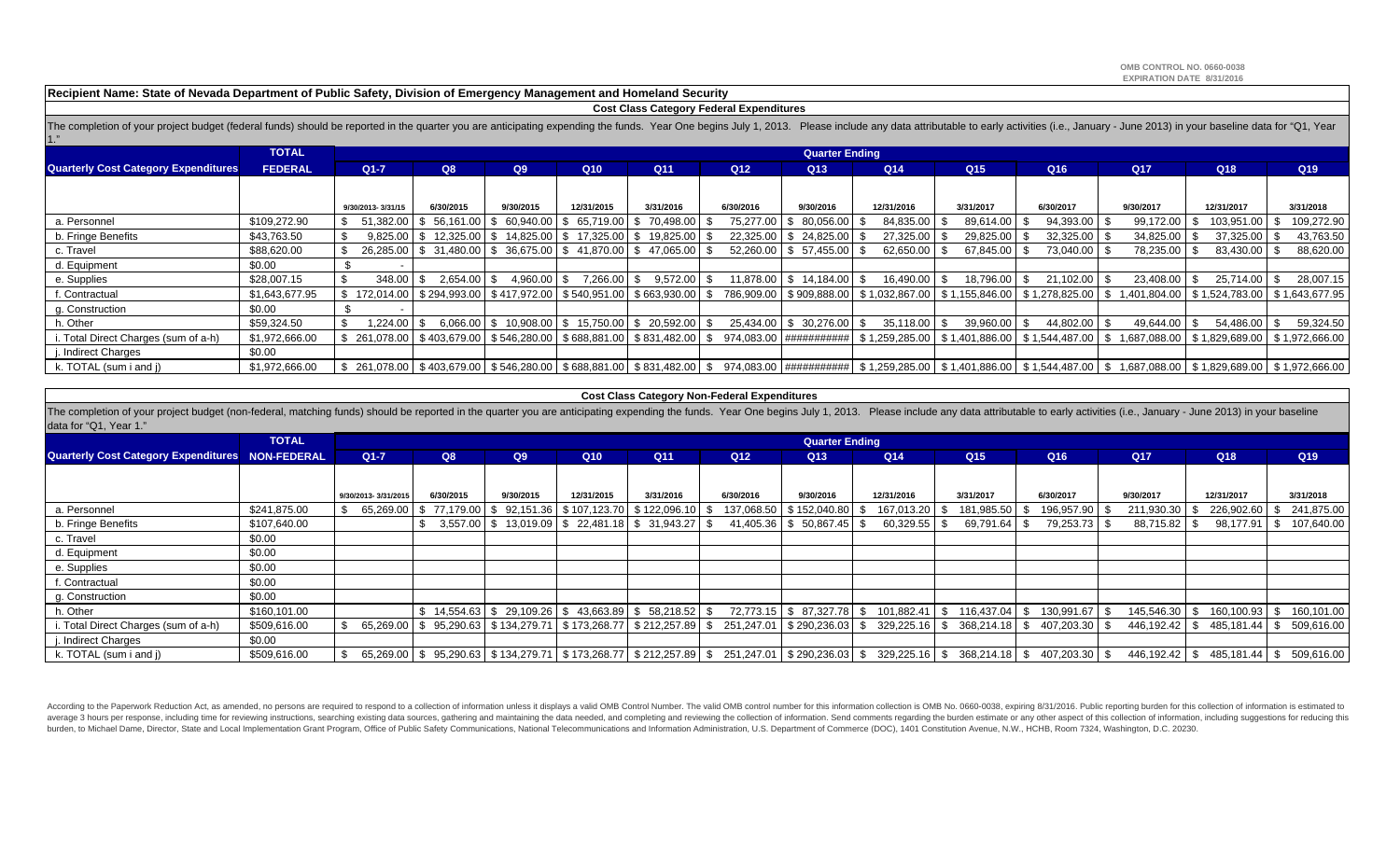|                             |                                                                  | <b>ORIGINAL BUDGET</b>  |                  |              |                     |                           |                                          |                        |                        |                 |                    |                   |          |
|-----------------------------|------------------------------------------------------------------|-------------------------|------------------|--------------|---------------------|---------------------------|------------------------------------------|------------------------|------------------------|-----------------|--------------------|-------------------|----------|
| CATEGORY                    | DETAILED DESCRIPTION OF<br><b>BUDGET</b>                         |                         |                  |              |                     | <b>BREAKDOWN OF COSTS</b> |                                          |                        |                        |                 |                    |                   |          |
|                             |                                                                  |                         |                  |              |                     |                           |                                          |                        |                        |                 |                    |                   |          |
|                             |                                                                  |                         |                  |              |                     |                           |                                          |                        |                        |                 |                    |                   |          |
|                             | (FOR FULL GRANT PERIOD)                                          | QUANTITY                | <b>UNIT COST</b> | <b>TOTAL</b> | PCR 1 Revised Total | <b>Non-Federal Match</b>  | <b>Totals for combined</b><br>line items | QFR1 Aug-Sep 13        | QFR2 Oct-Dec 13        | QFR3 Jan-Mar 14 | QFR4 Apr-Jun 14    | QFR5 Jul-Sep 14   |          |
|                             |                                                                  |                         |                  |              |                     |                           |                                          |                        |                        |                 |                    |                   |          |
|                             |                                                                  |                         |                  |              |                     |                           |                                          |                        |                        |                 |                    |                   |          |
| (a) Personnel               |                                                                  |                         |                  |              |                     |                           |                                          |                        |                        |                 |                    |                   |          |
|                             | <b>Grant Coordinator Management</b>                              |                         |                  |              |                     |                           |                                          |                        |                        |                 |                    |                   |          |
|                             | (1 FTE of<br>Analyst II<br>\$49,000)                             | $\overline{\mathbf{3}}$ | \$49,000         | \$147,000    | \$0                 |                           |                                          | $\mathbb{S}$<br>$\sim$ | $\mathbf{s}$<br>$\sim$ | l s<br>$\sim$   |                    |                   |          |
|                             |                                                                  |                         |                  |              |                     |                           |                                          |                        |                        |                 |                    |                   |          |
|                             | <b>Grants and Projects Supervisor</b><br>$0.10$ FTE)             | 63                      | \$264.20         |              | 16,645              |                           |                                          |                        |                        |                 |                    |                   |          |
|                             |                                                                  |                         |                  |              |                     |                           |                                          |                        |                        |                 |                    |                   |          |
|                             | <b>Emergency Management Grants</b>                               |                         |                  |              |                     |                           |                                          |                        |                        |                 |                    |                   |          |
|                             | Program Manager (0.10 FTE)                                       | 63                      | \$355.43         |              | 22,392              |                           |                                          |                        |                        |                 |                    |                   |          |
|                             |                                                                  |                         |                  |              |                     |                           | \$39,037                                 |                        |                        |                 |                    |                   | 6,494.33 |
|                             |                                                                  |                         |                  |              |                     |                           |                                          |                        |                        |                 |                    |                   |          |
|                             | <b>Chief, Emergency Management</b><br><b>SPOC) (0.10 FTE</b>     | 63                      | \$384.22         |              | 24,206              |                           |                                          |                        |                        |                 |                    |                   | 5,449.14 |
|                             | <b>NV Hwy Patrol Communications</b>                              |                         |                  |              |                     |                           |                                          |                        |                        |                 |                    |                   |          |
|                             | (.50 FTE of<br>Dispatch V<br>\$58,000)                           | 3 <sup>2</sup>          | \$29,000         | \$87,000     |                     | \$87,000                  |                                          |                        |                        |                 |                    |                   |          |
|                             | <b>NV Hwy Patrol Communications</b>                              |                         |                  |              |                     |                           |                                          |                        |                        |                 |                    |                   |          |
|                             | Dispatch V<br>(.25 FTE of<br>\$58,000)                           |                         |                  |              |                     |                           |                                          |                        |                        |                 |                    |                   |          |
|                             | <b>NV Hwy Patrol Communications</b>                              | $\overline{\mathbf{3}}$ | \$14,500         | \$43,500     |                     | \$43,500                  |                                          |                        |                        |                 |                    |                   |          |
|                             | Dispatch III<br>(.80 FTE of                                      |                         |                  |              |                     |                           |                                          |                        |                        |                 |                    |                   |          |
|                             | $$55,000$ )<br><b>NV Hwy Patrol Communications</b>               | $\mathbf{3}$            | \$44,000         | \$132,000    |                     | \$132,000                 |                                          |                        |                        |                 |                    |                   |          |
|                             | $(.50$ FTE of<br>Dispatch III<br>\$55,000)                       | $\mathbf{3}$            | \$27,500         | \$82,500     |                     | \$82,500                  |                                          |                        |                        |                 |                    |                   |          |
|                             |                                                                  |                         |                  |              |                     |                           |                                          |                        |                        |                 |                    |                   |          |
|                             | DPS Director (.15 of                                             |                         |                  |              |                     | \$0                       |                                          |                        |                        |                 |                    |                   |          |
|                             |                                                                  |                         |                  |              |                     |                           |                                          |                        |                        |                 |                    |                   |          |
|                             | LVMPD Director (.15 of                                           |                         |                  |              |                     | \$0                       |                                          |                        |                        |                 |                    |                   |          |
|                             |                                                                  |                         |                  |              |                     |                           |                                          |                        |                        |                 |                    |                   |          |
| <b>Total Personnel</b>      |                                                                  |                         |                  | \$492,00     | \$63,243            | \$345,00                  |                                          | $\sim 10^{-11}$        | $\sqrt{3}$<br>$\sim$   | l s<br>$\sim$   | <b>S</b><br>$\sim$ | 11,943.47<br>l S. |          |
| (b) Fringe Benefits         |                                                                  |                         |                  |              |                     |                           |                                          |                        |                        |                 |                    |                   |          |
| All fringe for positions is | Grant Coordinator MA II (1 FTE of<br>\$21,805)                   | $\overline{3}$          | \$21,805         | \$65,415     | \$0                 |                           |                                          |                        |                        |                 |                    |                   |          |
| calculated with 44.5%       | <b>Grants and Projects Supervisor</b>                            |                         |                  |              |                     |                           |                                          |                        |                        |                 |                    |                   |          |
|                             | $0.10$ FTE)                                                      | 63                      | \$72.09          |              | \$4,542             |                           |                                          |                        |                        |                 |                    |                   |          |
|                             |                                                                  |                         |                  |              |                     |                           |                                          |                        |                        |                 |                    |                   |          |
|                             | <b>Emergency Management Grants</b><br>Program Manager (0.10 FTE) | 63                      | \$126.96         |              | \$7,998             |                           |                                          |                        |                        |                 |                    |                   |          |
|                             |                                                                  |                         |                  |              |                     |                           |                                          |                        |                        |                 |                    |                   |          |
|                             |                                                                  |                         |                  |              |                     | \$7,377 (Total RM+KA)     | \$12,540                                 |                        |                        |                 |                    |                   | 4,181.09 |
|                             |                                                                  |                         |                  |              |                     |                           |                                          |                        |                        |                 |                    |                   |          |
|                             | <b>Chief, Emergency Management</b><br>$0.010$ FTE)               | 63                      | \$151.15         |              | \$9,522             |                           |                                          |                        |                        |                 |                    | S                 | 1,106.84 |
|                             | NV Hwy Patrol Communications                                     |                         |                  |              |                     |                           |                                          |                        |                        |                 |                    |                   |          |
|                             | Dispatch V<br>(.50 FTE of<br>\$25,810                            | $\overline{3}$          | \$12,905         | \$38,715     |                     | \$38,715                  |                                          |                        |                        |                 |                    |                   |          |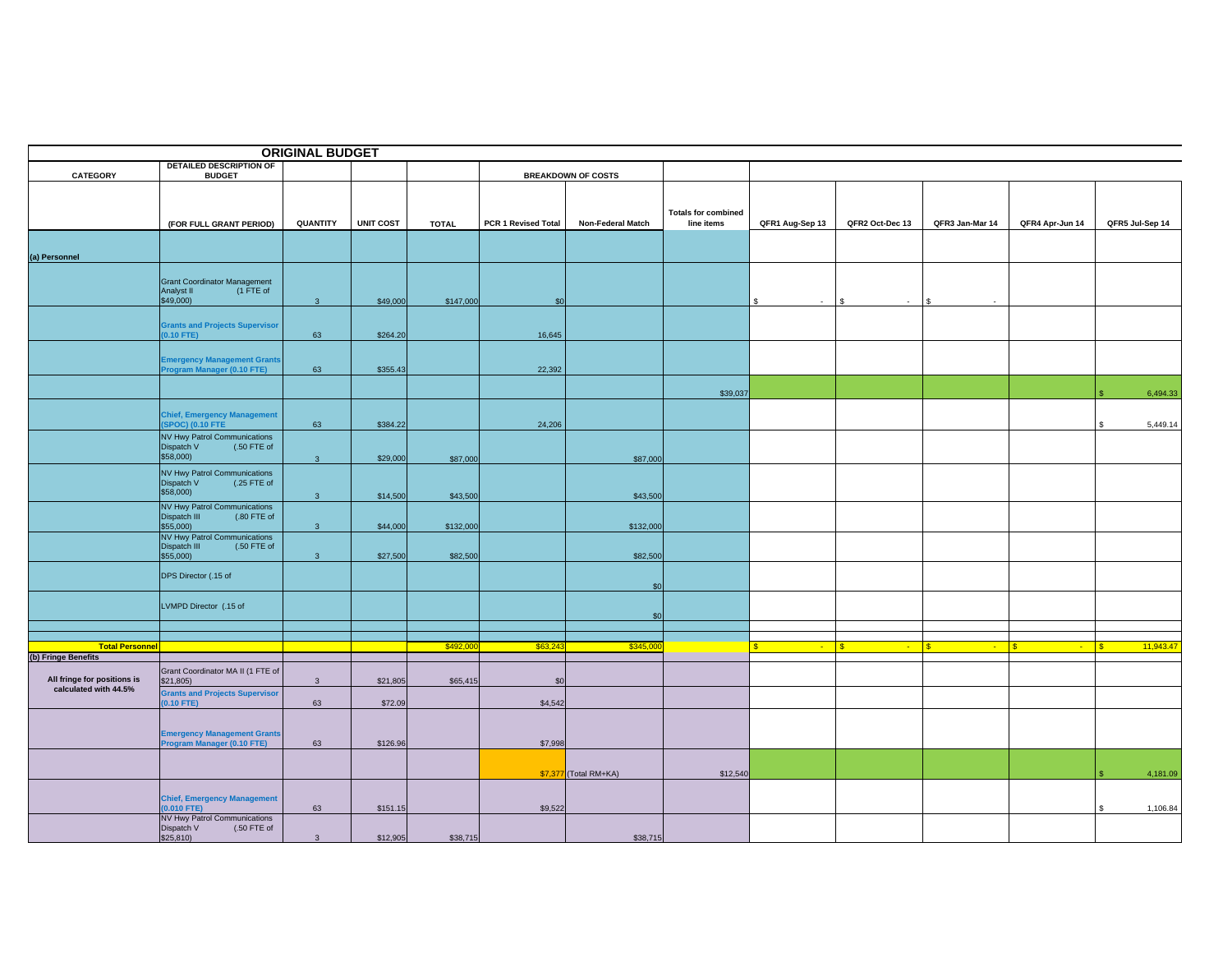|                                                                   | NV Hwy Patrol Communications<br>Dispatch V<br>(.25 FTE of<br>\$25,810    | $\mathbf{3}$    | \$6,453              | \$19,359           |                    | \$19,359 |  |  |          |
|-------------------------------------------------------------------|--------------------------------------------------------------------------|-----------------|----------------------|--------------------|--------------------|----------|--|--|----------|
|                                                                   | NV Hwy Patrol Communications<br>(.80 FTE of<br>Dispatch III<br>\$24,475) | $\mathbf{3}$    | \$19,580             | \$58,740           |                    | \$58,740 |  |  |          |
|                                                                   | NV Hwy Patrol Communications<br>(.50 FTE of<br>Dispatch III<br>\$24,475) | $\overline{3}$  | \$12,238             | \$36,714           |                    | \$36,714 |  |  |          |
| <b>Total Fringe Benefits</b>                                      |                                                                          |                 |                      | \$218.9            | \$29.44            | \$153.52 |  |  | 5,287.93 |
| (c) Travel                                                        |                                                                          |                 |                      |                    |                    |          |  |  |          |
| <b>IN-STATE TRAVEL</b>                                            |                                                                          |                 |                      |                    |                    |          |  |  |          |
|                                                                   |                                                                          |                 |                      |                    |                    |          |  |  |          |
| <b>NPSCC Committee</b><br>(16 trips per year=48)                  | Air/Vehicle/Mileage                                                      | 48              | \$250                | \$12,000           | \$12,000           |          |  |  |          |
|                                                                   | Lodging (1 night per trip)                                               | 48              | \$91                 | \$4,368            | \$4,368            |          |  |  |          |
| <b>SLIGP/Project Mgr</b><br>(10)                                  | Meals/Per diem (2 days per trip)                                         | 96              | \$61                 | \$5,856            | \$5,856            |          |  |  |          |
| trips per year=30)                                                | Air/Vehicle/Mileage                                                      | 30              | \$400                | \$12,000           | \$12,000           |          |  |  |          |
|                                                                   | Lodging (3 night per trip)                                               | 90              | \$91                 | \$8,190            | \$8,190            |          |  |  |          |
| <b>SWIC</b><br>(10 trips)                                         | Meals/Per diem (4 days per trip)                                         | 120             | \$61                 | \$7,320            | \$7,320            |          |  |  |          |
| per year=30)                                                      | Air/Vehicle/Mileage                                                      | 30 <sup>°</sup> | \$400                | \$12,000           | \$12,000           |          |  |  |          |
|                                                                   | Lodging (3 night per trip)                                               | 90              | \$91                 | \$8,190            | \$8,190            |          |  |  |          |
| <b>Grant Coordinator</b><br>$(1$ trip                             | Meals/Per diem (4 days per trip)                                         | 120             | \$61                 | \$7,320            | \$7,320            |          |  |  |          |
| per year=3)                                                       | Air/Vehicle/Mileage                                                      | $\mathbf{3}$    | \$325                | \$975              | \$975              |          |  |  |          |
|                                                                   | Lodging (2 night per trip)                                               | 6               | \$91                 | \$546              | \$546              |          |  |  |          |
|                                                                   | Meals/Per diem (3 days per trip)                                         | 9               | \$61                 | \$549              | \$549              |          |  |  |          |
| <b>Outreach Coordinators (5)</b><br>coord. @ 4 trips per year=60) | Air/Vehicle/Mileage                                                      | 60              | \$325                | \$19,500           | \$19,500           |          |  |  |          |
|                                                                   | Lodging (2 night per trip)                                               | 120             | \$91                 | \$10,920           | \$10,920           |          |  |  |          |
| Gap Analysis/MOU Coord. (3 trips                                  | Meals/Per diem (3 days per trip)                                         | 180             | \$61                 | \$10,980           | \$10,980           |          |  |  |          |
| per year=9)                                                       | Air/Vehicle/Mileage                                                      | 9               | \$400                | \$3,600            | \$3,600            |          |  |  |          |
|                                                                   | Lodging (3 night per trip)                                               | 27              | \$91                 | \$2,457            | \$2,457            |          |  |  |          |
| <b>Legal Counsel</b><br>(8 trips                                  | Meals/Per diem (4 days per trip)                                         | 36              | \$61                 | \$2,196            | \$2,196            |          |  |  |          |
| per year=24)                                                      | Air/Vehicle/Mileage                                                      | 24              | \$250                | \$6,000            | \$6,000            |          |  |  |          |
|                                                                   | Lodging (1 night per trip)                                               | 24              | \$91                 | \$2,184            | \$2,184            |          |  |  |          |
|                                                                   | Meals/Per diem (2 days per trip)                                         | 48              | \$61                 | \$2,928            | \$2,928            |          |  |  |          |
| <b>OUT-of-STATE Travel</b>                                        |                                                                          |                 |                      |                    |                    |          |  |  |          |
| <b>SLIGP/Project Mgr</b><br>(6 trips<br>per year=18)              | Air/Vehicle/Mileage                                                      | 18              | \$450                | \$8,100            | \$8,100            |          |  |  |          |
|                                                                   | Lodging (3 night per trip)                                               | 54              | \$99                 | \$5,346            | \$5,346            |          |  |  |          |
|                                                                   | Meals/Per diem (4 days per trip)                                         | 72              | \$81                 | \$5,832            | \$5,832            |          |  |  |          |
| <b>SWIC</b><br>(6 trips                                           |                                                                          |                 |                      |                    |                    |          |  |  |          |
| per year=18)                                                      | Air/Vehicle/Mileage<br>Lodging (3 night per trip)                        | 18<br>54        | <b>\$450</b><br>\$99 | \$8,100<br>\$5,346 | \$8,100<br>\$5,346 |          |  |  |          |
|                                                                   |                                                                          |                 |                      |                    |                    |          |  |  |          |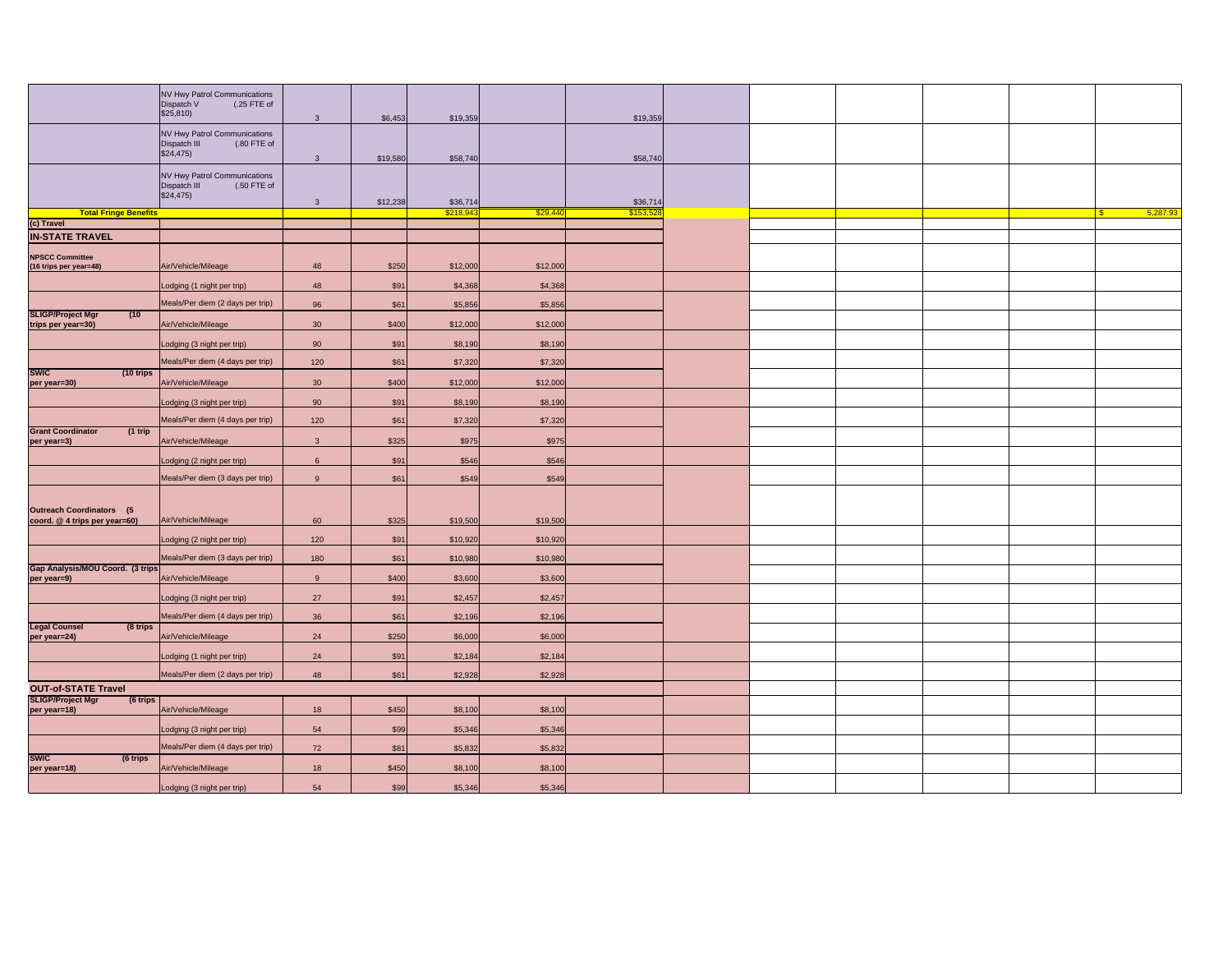|                                                | Meals/Per diem (4 days per trip)                                        | 72              | \$81        | \$5,832    | \$5,832    |             |                      |                |                    |                |                  |
|------------------------------------------------|-------------------------------------------------------------------------|-----------------|-------------|------------|------------|-------------|----------------------|----------------|--------------------|----------------|------------------|
| <b>NPSCC Committee</b><br>(2 trips per year=6) | Air/Vehicle/Mileage                                                     | 6               | \$450       | \$2,700    | \$2,700    |             |                      |                |                    |                |                  |
|                                                |                                                                         |                 |             |            |            |             |                      |                |                    |                |                  |
|                                                | odging (3 night per trip)                                               | 18              | \$99        | \$1,782    | \$1,782    |             |                      |                |                    |                |                  |
|                                                | Meals/Per diem (4 days per trip)                                        | 24              | \$81        | \$1,944    | \$1,944    |             |                      |                |                    |                |                  |
| <b>Total Travel category</b>                   |                                                                         |                 |             |            |            |             |                      |                | 2,684.00<br>\$     | 4,848.62       | 10,644.18<br>\$. |
|                                                |                                                                         |                 |             |            |            |             | <b>Travel Totals</b> |                |                    |                |                  |
| <b>Travel Total</b>                            |                                                                         |                 |             | \$185,06   | \$185,06   | \$0         |                      |                | 2,684.00           | 4,848.62       | 10,644.18        |
| (d) Equipment                                  |                                                                         |                 |             |            |            |             |                      |                |                    |                |                  |
|                                                | No Equipment Request this grant                                         |                 |             |            |            |             |                      |                |                    |                |                  |
|                                                |                                                                         |                 |             |            |            |             |                      |                |                    |                |                  |
| (e) Supplies                                   | Pens, pencils, highlighers, expo                                        |                 |             |            |            |             |                      |                |                    |                |                  |
|                                                | etc.)<br>Tabs, dividers, binders, folders                               | 36              | \$40        | \$1,439    | \$1,439    |             |                      |                |                    |                |                  |
|                                                | (etc.)                                                                  | 36              | \$100       | \$3,600    | \$3,600    |             |                      |                |                    |                | 9.66             |
|                                                | Ink, toner (etc.)                                                       | 36              | \$200       | \$7,200    | \$7,200    |             |                      |                |                    |                |                  |
|                                                | Staples, tape, notpad, post-its<br>etc.)                                | 36              | \$33        | \$1,187    | \$1,187    |             |                      |                |                    |                |                  |
|                                                | Paper                                                                   | 36              | \$200       | \$7,200    | \$7,200    |             |                      |                |                    |                |                  |
|                                                | Meeting materials (binder,<br>dividers, tabs etc.)                      | $\,$ 6          | \$500       | \$3,000    | \$3,000    |             |                      |                |                    |                |                  |
|                                                | <b>Meeting materials (binder,</b>                                       |                 |             |            |            |             |                      |                |                    |                |                  |
|                                                | dividers, tabs etc.)                                                    | 12 <sup>°</sup> | \$500       | \$6,000    | \$6,000    |             |                      |                |                    |                |                  |
| <b>Total Supplies</b>                          |                                                                         |                 |             | \$29,626   | \$29,62    | \$0         |                      |                |                    |                | 9.66             |
| (f) Contractual                                |                                                                         |                 |             |            |            |             |                      |                |                    |                |                  |
|                                                | <b>Grant Coordinator Management</b>                                     |                 |             |            |            |             |                      |                |                    |                |                  |
|                                                | $(147,000 +$<br><b>Analyst II</b><br>$65,4155 = 212,415$ ) Added \$4695 |                 |             |            |            |             |                      |                |                    |                |                  |
|                                                | om Outreach.                                                            | 3 <sup>5</sup>  | \$70,805.00 |            | \$217,110  |             |                      | 2,751.00 \$    | 11,556.85 \$       | 13,683.60 \$   | 15,457.40        |
|                                                | SLIGP Project Mgr: .80FTE                                               |                 |             |            |            |             |                      |                |                    |                |                  |
| new contractor                                 | Monthly contract \$15,011<br>$(80\% = 12,009)$                          | 36              | \$12,009    | \$432,324  | \$432,324  |             |                      |                |                    |                |                  |
|                                                | SWIC: .50FTE Monthly contract<br>\$17,760 (50%=8,880)                   | 36              | \$8,880     | \$319,680  | \$319,680  |             |                      |                | 19,360.00 \$<br>\$ | 29,040.00 \$   | 25,168.00        |
|                                                | Gap Analysis/MOU/RFP Coord.<br><b>Monthly (\$12,500)</b>                | 36              | \$12,500    | \$450,000  | \$450,000  |             |                      |                |                    |                |                  |
| eorge                                          | Outreach Coord. 1 per in each                                           |                 |             |            |            |             |                      |                |                    |                |                  |
|                                                | region (5) (\$6,000 per year, 3<br>ears=18,000 per region)              | 5 <sup>5</sup>  | \$18,000    | \$90,000   | \$0        |             |                      |                |                    |                |                  |
|                                                | Legal Counsel: .50FTE Monthly                                           |                 |             |            |            |             |                      |                |                    |                |                  |
|                                                | \$8,884 (50%=\$4,422)                                                   | 36              | \$4,422     | \$159,192  | \$159,192  |             |                      |                |                    |                |                  |
|                                                |                                                                         |                 |             |            |            |             |                      |                |                    |                |                  |
|                                                | Facilitator (2 meetings per year=6)                                     | 6               | \$1,200     | \$7,200    | \$7,200    |             |                      |                |                    |                |                  |
|                                                | Facilitator (4 meetings per                                             |                 |             |            |            |             |                      |                |                    |                |                  |
|                                                | $/ear=12)$                                                              | 12              | \$1,200     | \$14,400   | \$14,400   |             |                      |                |                    |                |                  |
| <b>Total Contractural</b>                      |                                                                         |                 |             | \$1,472,79 | \$1,599,90 | $\sqrt{30}$ |                      | 2,751.00<br>-S | $30,916.85$ \$     | $42,723.60$ \$ | 40,625.40        |
| (g) Construction                               | Construction not allowed for this                                       |                 |             |            |            |             |                      |                |                    |                |                  |
|                                                | grant                                                                   |                 |             |            |            |             |                      |                |                    |                |                  |
| <b>Total Construction</b>                      |                                                                         |                 |             |            |            |             |                      |                |                    |                |                  |
| (h) Other                                      | \$47 per month)                                                         | 36              | \$70        | \$2,520    | \$2,520    |             | \$2,520              |                |                    |                |                  |
|                                                | Cell Phone (50% of 3 @ \$85 per                                         |                 |             |            |            |             |                      |                |                    |                |                  |
|                                                | month)<br>Data Communication (\$200 per                                 | 36              | \$128       | \$4,608    | \$4,608    |             |                      |                |                    |                |                  |
|                                                | nonth)                                                                  | 36              | \$200       | \$7,20     | \$7,20     |             |                      |                |                    |                |                  |
|                                                | Facsmile (\$50 per month)<br>Equip Lease/Use/Maint. (\$150 per          | 36              | \$50        | \$1,800    | \$1,800    |             | \$1,800              |                |                    |                |                  |
|                                                | month)                                                                  | 36              | \$150       | \$5,400    | \$5,400    |             | \$5,400              |                |                    |                |                  |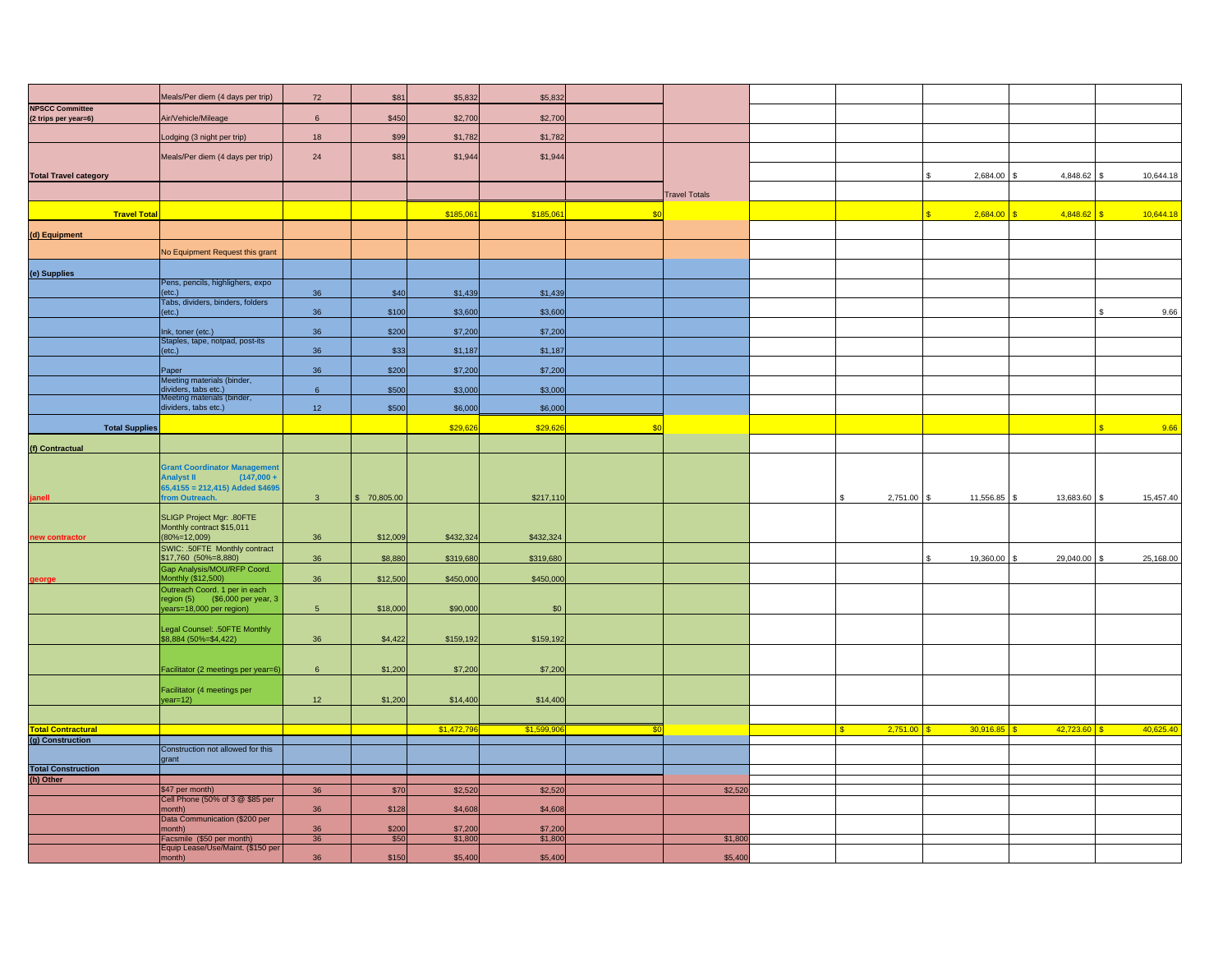|                                                       | Postage & Shipping (\$40 per     |             |         |              |                 |           |          |  |        |        |
|-------------------------------------------------------|----------------------------------|-------------|---------|--------------|-----------------|-----------|----------|--|--------|--------|
|                                                       | month)                           | 36          | \$40    | \$1,440      | \$1,440         |           |          |  |        | 77.74  |
|                                                       | Printing Costs (\$50 per month)  | 36          | \$50    | \$1,800      | \$1,800         |           |          |  |        |        |
| <b>Public Safety User Meetings / Collaboration</b>    |                                  |             |         |              | \$0             |           |          |  |        |        |
|                                                       | Meeting Facility (4 meetings per |             |         |              |                 |           |          |  |        |        |
|                                                       | 2 locations)<br>$year=12$        | 12          | \$2,500 | \$30,000     | \$30,000        |           | \$30,000 |  |        |        |
| <b>Regional Stakeholders Meetings / Collaboration</b> |                                  |             |         | \$0          | SO <sub>1</sub> |           |          |  |        |        |
|                                                       | Meeting Facility (2 meetings per |             |         |              |                 |           |          |  |        |        |
|                                                       | $year=6$ ,                       |             |         |              |                 |           |          |  |        |        |
|                                                       | locations)                       | 6           | \$2,500 | \$15,000     | \$15,000        |           | \$15,000 |  |        |        |
|                                                       |                                  |             |         |              |                 |           |          |  |        |        |
| <b>Conference Registrations</b>                       | 2 national conference per year   | 6           | \$500   | \$3,000      | \$3,000         |           | \$3,000  |  | 200.00 | 425.00 |
|                                                       |                                  |             |         |              |                 |           |          |  |        |        |
| <b>Total Other</b>                                    |                                  |             |         | \$72,768     | \$72,768        |           |          |  | 200.00 | 502.74 |
|                                                       |                                  |             |         |              |                 |           |          |  |        |        |
|                                                       |                                  |             |         |              |                 |           |          |  |        |        |
| (i) Total Direct Charges                              |                                  |             |         | \$2,471,194  | \$1,980,04      | \$498,52  |          |  |        |        |
|                                                       |                                  |             |         |              |                 |           |          |  |        |        |
| (j) Indirect Charges                                  |                                  |             |         |              |                 |           |          |  |        |        |
|                                                       | No Indirect Costs in this Grant  |             |         |              |                 |           |          |  |        |        |
|                                                       |                                  |             |         |              |                 |           |          |  |        |        |
| <b>Total Indirect Charges</b>                         |                                  |             |         | $\mathbb{C}$ |                 |           |          |  |        |        |
|                                                       |                                  |             |         |              |                 |           |          |  |        |        |
| <b>TOTALS</b>                                         |                                  |             |         |              |                 |           |          |  |        |        |
|                                                       |                                  |             |         | \$2,471,194  | \$1,980,043     | \$498,528 |          |  |        |        |
|                                                       |                                  |             |         |              |                 |           |          |  |        |        |
|                                                       |                                  |             |         |              |                 | \$986,333 |          |  |        |        |
|                                                       | <b>Total Federal Request</b>     | \$1,972,667 |         |              |                 | \$986,333 |          |  |        |        |

**Total Federal Request \$1,972,667** \$986,333 **Match Requirement (hard match, In-kind, donated with** 

**like planning activities) \$498,528** \$493,166 \$5,362 \$1,972,666 (Over Match)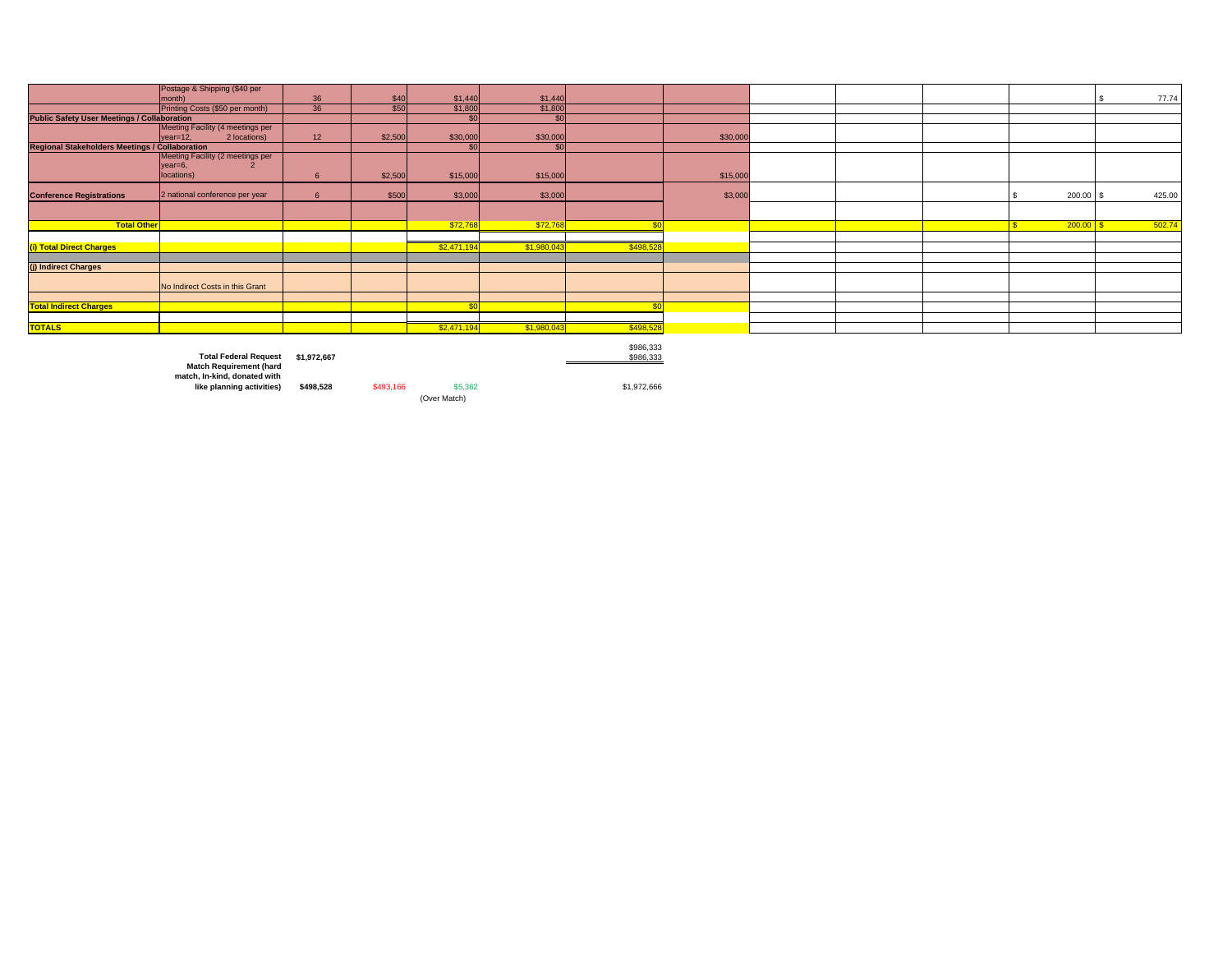|                 |                 |                          |                 |                        |                  |                  |                  |                                                                  |                          |                  |                          | <b>Breakdown of Costs</b> |
|-----------------|-----------------|--------------------------|-----------------|------------------------|------------------|------------------|------------------|------------------------------------------------------------------|--------------------------|------------------|--------------------------|---------------------------|
| QFR6 Oct-Dec 14 | QFR7 Jan-Mar 15 | QFR8 Apr-Jun 15          | QFR9 Jul-Sep 15 | QFR10 Oct-Dec 15       | QFR11 Jan-Mar 16 | QFR12 Apr-Jun 16 | QFR13 Jul-Sep 16 | <b>Total Reported</b>                                            | <b>Remaining Balance</b> | PCR <sub>2</sub> | <b>New Revised Total</b> | Non-Federal Match         |
|                 |                 |                          |                 |                        |                  |                  |                  |                                                                  |                          |                  |                          |                           |
|                 |                 |                          |                 |                        |                  |                  |                  | $\sim$                                                           | \$0.00                   |                  |                          |                           |
|                 |                 |                          |                 |                        |                  |                  |                  |                                                                  |                          |                  |                          |                           |
|                 |                 |                          |                 |                        |                  |                  |                  | $\sim$                                                           | \$0.00                   |                  | \$0.00                   |                           |
|                 |                 |                          |                 |                        |                  |                  |                  |                                                                  |                          | \$10,303.80      | \$26,948.40              |                           |
|                 |                 |                          |                 |                        |                  |                  |                  | $\sim$                                                           |                          | \$13,861.77      | \$36,253.86              |                           |
| 2640.59         | 3,393.75        | 1298.49                  |                 |                        |                  |                  |                  | 13,827.16                                                        | \$25,209.53              |                  |                          |                           |
|                 |                 |                          |                 |                        |                  |                  |                  |                                                                  |                          |                  |                          |                           |
| 2678.96         | 2,760.54        | 1310.76                  |                 |                        |                  |                  |                  | 12,199.40                                                        | \$12,006.46              | \$14,984.58      | \$39,190.44              |                           |
|                 |                 |                          |                 |                        |                  |                  |                  | $\sim$                                                           |                          |                  |                          | \$87,000                  |
|                 |                 |                          |                 |                        |                  |                  |                  |                                                                  |                          |                  |                          |                           |
|                 |                 |                          |                 |                        |                  |                  |                  | $\overline{\phantom{a}}$                                         |                          |                  |                          | \$43,500                  |
|                 |                 |                          |                 |                        |                  |                  |                  | $\sim$                                                           |                          |                  |                          | \$132,000                 |
|                 |                 |                          |                 |                        |                  |                  |                  | $\sim$                                                           |                          |                  |                          | \$82,500                  |
|                 |                 |                          |                 |                        |                  |                  |                  |                                                                  |                          |                  |                          | \$0                       |
|                 |                 |                          |                 |                        |                  |                  |                  |                                                                  |                          |                  |                          |                           |
|                 |                 |                          |                 |                        |                  |                  |                  | G)<br>$\overline{a}$<br>$\overline{\phantom{a}}$                 | \$0.00<br>\$0.00         |                  |                          | \$0                       |
| 5,319.55        | 6,154.29        | 2,609.25<br>$\mathbf{s}$ | $\sim$          | $\mathbf{s}$<br>$\sim$ |                  |                  |                  | $\frac{1}{2}$<br>26,026.56<br>$\sqrt{s}$<br>$\sqrt{3}$<br>$\sim$ | \$37,215.9<br>\$0.00     | \$39,150.15      | \$102,392.70             | \$345,000                 |
|                 |                 |                          |                 |                        |                  |                  |                  | $\sim$                                                           | \$0.00                   |                  | \$0.00                   |                           |
|                 |                 |                          |                 |                        |                  |                  |                  | \$<br>$\sim$                                                     |                          | \$2,811.51       | \$7,353.18               |                           |
|                 |                 |                          |                 |                        |                  |                  |                  |                                                                  |                          |                  |                          |                           |
|                 |                 |                          |                 |                        |                  |                  |                  | $\sim$                                                           |                          | \$4,951.44       | \$12,949.92              |                           |
| 1069.03         | 1,422.56        | 704.53                   |                 |                        |                  |                  |                  | 7,377.21                                                         | \$5,162.79               |                  |                          |                           |
|                 |                 |                          |                 |                        |                  |                  |                  |                                                                  |                          |                  |                          |                           |
| 921.94          | 1,117.81        | 505.11                   |                 |                        |                  |                  |                  | 3,651.70                                                         | \$5,870.75               | \$5,894.86       | \$15,417.31              |                           |
|                 |                 |                          |                 |                        |                  |                  |                  |                                                                  | \$0.00                   |                  |                          | \$38,715                  |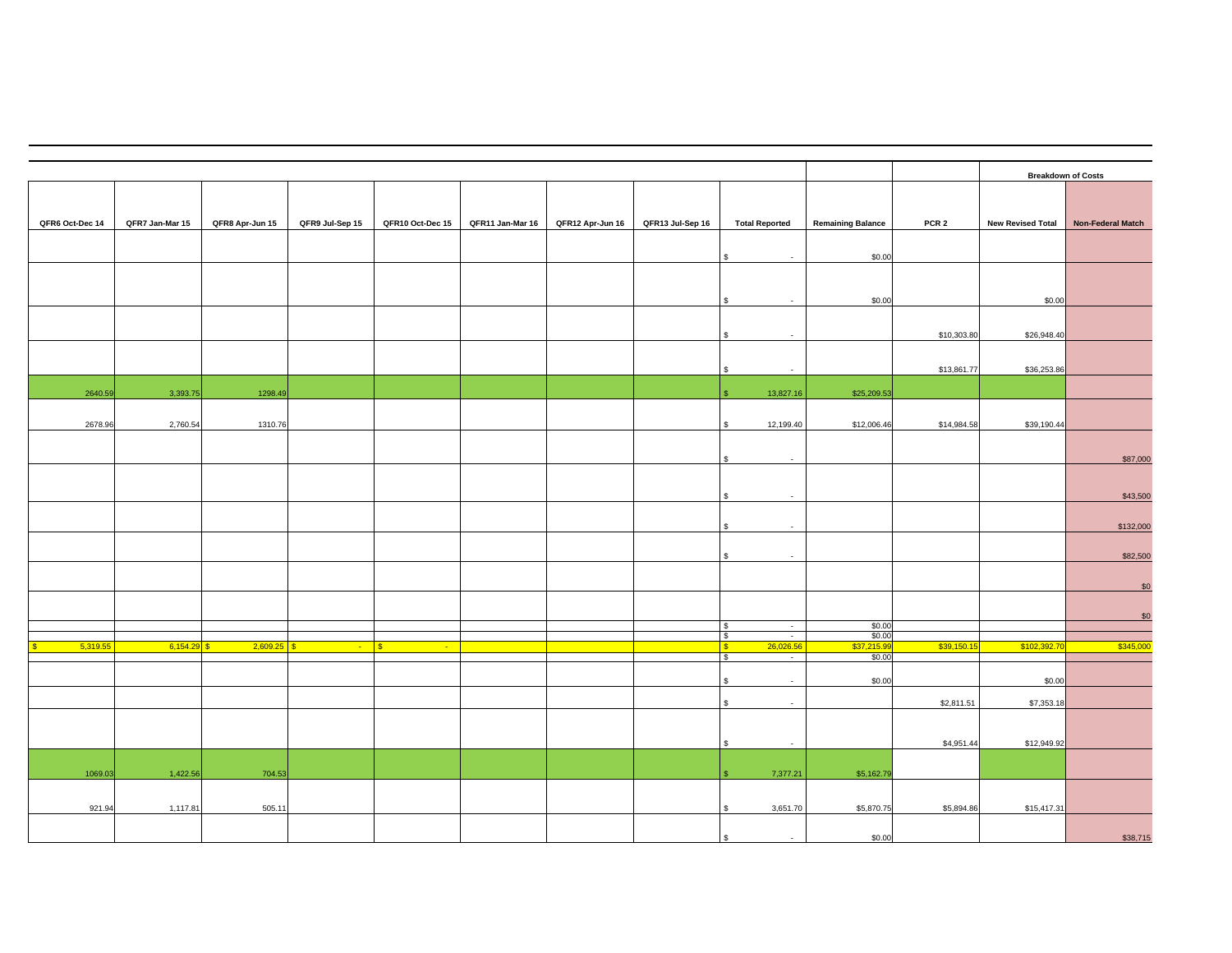|        |         |         |      |  |  | \$                                         | \$0.00      |              |             | \$19,359              |
|--------|---------|---------|------|--|--|--------------------------------------------|-------------|--------------|-------------|-----------------------|
|        |         |         |      |  |  |                                            |             |              |             |                       |
|        |         |         |      |  |  | \$                                         | \$0.00      |              |             | \$58,740              |
|        |         |         |      |  |  |                                            |             |              |             |                       |
|        |         |         |      |  |  | $\sqrt{3}$<br>$\sim$                       | \$0.00      |              |             |                       |
| 1990.9 | 2,540.3 | 1,209.6 | 0.00 |  |  | $\sqrt{3}$<br>11,028.91                    | \$18,410.9  | \$13,657.81  | \$35,720.4  | \$36,714<br>\$153,528 |
|        |         |         |      |  |  | $$\mathbb{S}$$<br>$\sim$                   | \$0.00      |              |             |                       |
|        |         |         |      |  |  | $\mathsf{s}$<br>$\sim$                     | \$0.00      |              |             |                       |
|        |         |         |      |  |  |                                            |             |              |             |                       |
|        |         |         |      |  |  | $\mathbf{s}$                               | \$12,000.00 | (\$3,960.00  | \$8,040.00  |                       |
|        |         |         |      |  |  | $\,$<br>$\sim$                             | \$4,368.00  | (\$1,441.44] | \$2,926.56  |                       |
|        |         |         |      |  |  | $\,$<br>$\sim$                             | \$5,856.00  | (\$1,932.48) | \$3,923.52  |                       |
|        |         |         |      |  |  | $$\mathbb{S}$$<br>$\overline{\phantom{a}}$ | \$12,000.00 | (\$12,000.00 | \$0.00      |                       |
|        |         |         |      |  |  | $$\mathbb{S}$$                             | \$8,190.00  | (\$8,190.00  | \$0.00      |                       |
|        |         |         |      |  |  | $\sqrt{3}$<br>$\sim$                       | \$7,320.00  | (\$7,320.00  | \$0.00      |                       |
|        |         |         |      |  |  | $$\mathbb{S}$$<br>$\sim$                   | \$12,000.00 | \$0.00       | \$12,000.00 |                       |
|        |         |         |      |  |  | $$\mathbb{S}$$<br>$\sim$                   | \$8,190.00  | \$0.00       | \$8,190.00  |                       |
|        |         |         |      |  |  | $$\mathbb{S}$$<br>$\sim$                   | \$7,320.00  | \$0.00       | \$7,320.00  |                       |
|        |         |         |      |  |  | $$\mathbb{S}$$<br>$\sim$                   | \$975.00    | \$975.00     | \$1,950.00  |                       |
|        |         |         |      |  |  | $$\mathbb{S}$$<br>$\sim$                   | \$546.00    | \$546.00     | \$1,092.00  |                       |
|        |         |         |      |  |  | $$\mathbb{S}$$                             | \$549.00    | \$549.00     | \$1,098.00  |                       |
|        |         |         |      |  |  |                                            |             |              |             |                       |
|        |         |         |      |  |  | \$<br>$\sim$                               | \$19,500.00 | (\$19,500.00 | \$0.00      |                       |
|        |         |         |      |  |  | $$\mathbb{S}$$<br>$\sim$                   | \$10,920.00 | (\$10,920.00 | \$0.00      |                       |
|        |         |         |      |  |  | $\,$<br>$\sim$                             | \$10,980.00 | (\$10,980.00 | \$0.00      |                       |
|        |         |         |      |  |  | $$\mathbb{S}$$                             | \$3,600.00  | (\$3,600.00  | \$0.00      |                       |
|        |         |         |      |  |  | $\,$                                       | \$2,457.00  | (\$2,457.00  | \$0.00      |                       |
|        |         |         |      |  |  | $$\mathbb{S}$$<br>$\overline{\phantom{a}}$ | \$2,196.00  | (\$2,196.00  | \$0.00      |                       |
|        |         |         |      |  |  | ${\mathbb S}$                              | \$6,000.00  | \$0.00       | \$6,000.00  |                       |
|        |         |         |      |  |  | $\mathbb{S}$<br>$\sim$                     | \$2,184.00  | \$0.00       | \$2,184.00  |                       |
|        |         |         |      |  |  | $\,$<br>$\sim$                             | \$2,928.00  | \$0.00       | \$2,928.00  |                       |
|        |         |         |      |  |  | $\Theta$<br>$\sim$                         | \$0.00      |              |             |                       |
|        |         |         |      |  |  | $\mathfrak s$<br>$\sim$                    | \$8,100.00  | (\$8,100.00  | \$0.00      |                       |
|        |         |         |      |  |  | $$\mathbb{S}$$<br>$\overline{\phantom{a}}$ | \$5,346.00  | (\$5,346.00  | \$0.00      |                       |
|        |         |         |      |  |  | $$\mathbb{S}$$<br>$\sim$                   | \$5,832.00  | (\$5,821.00  | \$11.00     |                       |
|        |         |         |      |  |  | \$                                         | \$8,100.00  | \$2,700.00   | \$10,800.00 |                       |
|        |         |         |      |  |  | $\mathbf{s}$                               | \$5,346.00  | \$1,782.00   | \$7,128.00  |                       |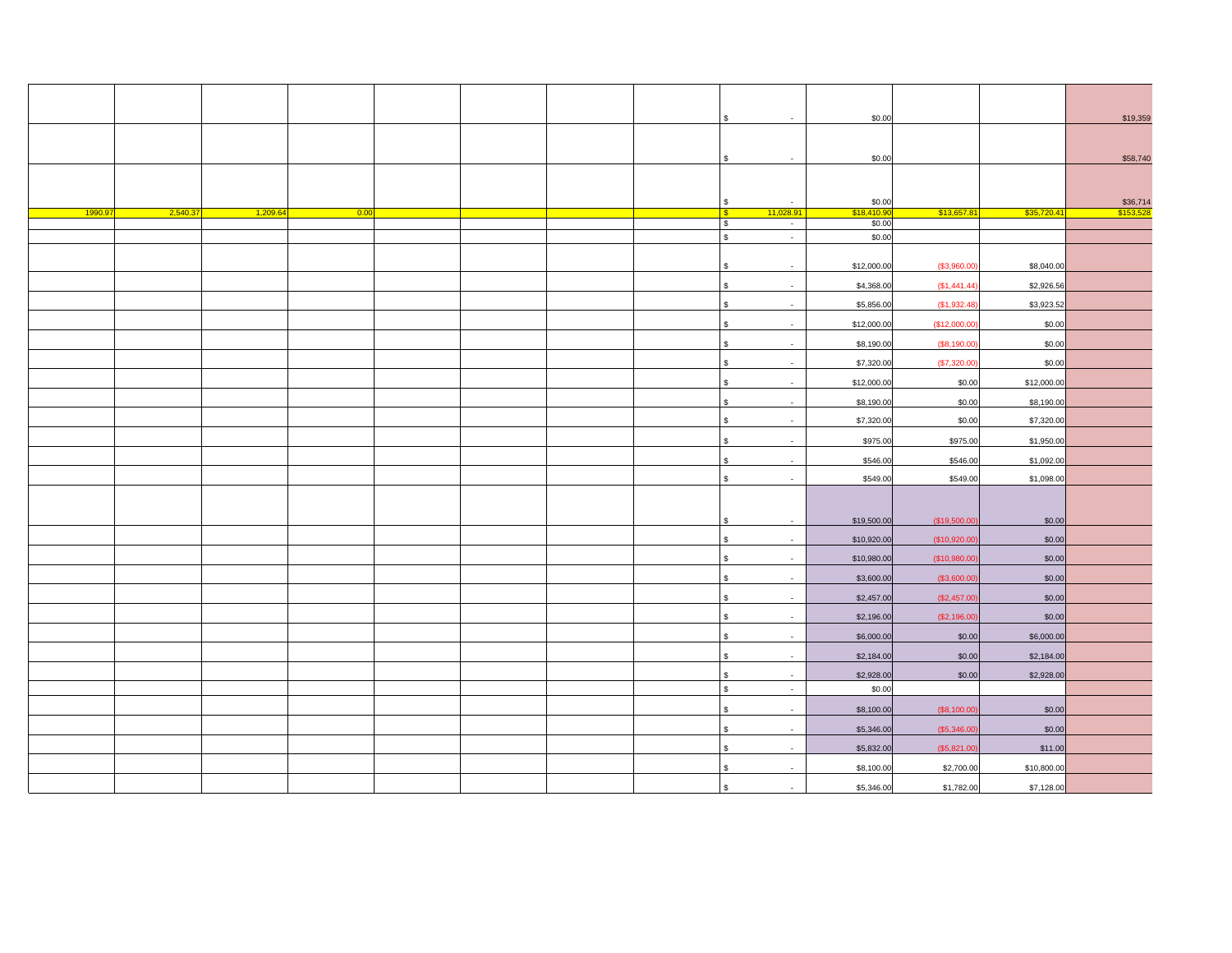|             |                |           |      |      |  | \$<br>$\sim$                                                                        | \$5,832.00               | \$1,944.00                   | \$7,776.00           |  |
|-------------|----------------|-----------|------|------|--|-------------------------------------------------------------------------------------|--------------------------|------------------------------|----------------------|--|
|             |                |           |      |      |  | $\mathfrak{s}$<br>$\sim$                                                            | \$2,700.00               | \$0.00                       | \$2,700.00           |  |
|             |                |           |      |      |  | $\mathbf{\hat{s}}$                                                                  | \$1,782.00               | \$0.00                       | \$1,782.00           |  |
|             |                |           |      |      |  | $\mathbf{s}$                                                                        | \$1,944.00               | \$0.00                       | \$1,944.00           |  |
| 3234.51     | 4,873.23       | 5590.90   |      |      |  |                                                                                     | \$0.00                   |                              |                      |  |
|             |                |           |      |      |  | $\mathfrak{s}$<br>$\sim$                                                            | \$0.00                   |                              |                      |  |
| 3234.51     | 4,873.23       | 5,590.9   | 0.00 | 0.00 |  | S<br>31,875.44                                                                      | \$153,185.56             | (\$95,267.92)                | \$89,793.08          |  |
|             |                |           |      |      |  | $$\mathbb{S}$$<br>$\sim$                                                            | \$0.00                   |                              |                      |  |
|             |                |           |      |      |  | $\mathbb{S}$<br>$\sim$                                                              | \$0.00                   |                              |                      |  |
|             |                |           |      |      |  | $\mathbf{s}$                                                                        | \$0.00                   |                              |                      |  |
|             |                |           |      |      |  | $\mathbf{s}$<br>$\sim$                                                              | \$1,439.28               | (\$480.00                    | \$959.28             |  |
|             |                |           |      |      |  |                                                                                     | \$3,600.00               | (\$1,200.00                  | \$2,400.00           |  |
|             |                |           |      |      |  | $\mathbb S$<br>$\sim$                                                               | \$7,200.00               | (\$2,400.00                  | \$4,800.00           |  |
|             |                |           |      |      |  | $\sqrt{3}$<br>$\sim$                                                                | \$1,186.56               | \$0.00                       | \$1,186.56           |  |
| 338.58      |                |           |      |      |  | $$\mathbb{S}$$<br>338.58                                                            | \$6,861.42               | (\$2,400.00                  | \$4,800.00           |  |
|             |                |           |      |      |  | $$\mathfrak{S}$$<br>9.66                                                            | \$2,990.34               | \$0.00                       | \$3,000.00           |  |
|             |                |           |      |      |  | $\mathbb S$<br>$\sim$                                                               | \$6,000.00               | \$0.00                       | \$6,000.00           |  |
| $338.58$ \$ |                | ÷.        | S    |      |  | $\overline{\mathbf{s}}$<br>348.24                                                   | \$29,277.60              | (\$6,480.00                  | \$23,145.84          |  |
|             |                |           |      |      |  | \$<br>$\sim$                                                                        | \$0.00                   |                              |                      |  |
|             |                |           |      |      |  |                                                                                     |                          |                              |                      |  |
|             |                |           |      |      |  |                                                                                     |                          |                              |                      |  |
| 15385       | 14,299.00      | 10485.69  |      |      |  | 83,618.54<br>\$                                                                     | \$133,491.46             | \$49,515.85                  | \$266,625.85         |  |
|             |                |           |      |      |  |                                                                                     |                          |                              |                      |  |
|             |                |           |      |      |  | \$                                                                                  | \$432,324.00             | \$282,676.00                 | \$715,000.00         |  |
| 30782.8     | 22,457.60      | 14803.88  |      |      |  | \$<br>141,612.28                                                                    | \$178,067.72             | (\$7,353.63                  | \$312,326.37         |  |
|             |                |           |      |      |  | $\mathfrak s$                                                                       | \$450,000.00             | (\$450,000.00                | \$0.00               |  |
|             |                |           |      |      |  |                                                                                     |                          |                              |                      |  |
|             |                |           |      |      |  | $\mathbf{\hat{s}}$                                                                  | \$0.00                   | \$0.00                       | \$0.00               |  |
|             |                |           |      |      |  | \$.                                                                                 | \$159,192.00             | \$0.00                       | \$159,192.00         |  |
|             |                |           |      |      |  |                                                                                     |                          |                              |                      |  |
|             |                |           |      |      |  |                                                                                     | \$7,200.00               | (\$7,200.00                  | \$0.00               |  |
|             |                |           |      |      |  | \$                                                                                  | \$14,400.00              | (\$14,400.00                 | \$0.00               |  |
|             |                |           |      |      |  | $$\mathfrak{s}$$<br>$\sim$                                                          |                          |                              |                      |  |
| 46,167.80   | $36,756.60$ \$ | 25,289.57 |      |      |  | 225,230.82<br>$\sqrt{3}$                                                            | \$1,374,675.18           | $($ \$146,761.78             | \$1,453,144.2        |  |
|             |                |           |      |      |  | $\frac{1}{2}$<br>$\sim$                                                             | \$0.00                   |                              |                      |  |
|             |                |           |      |      |  | $\mathfrak s$<br>$\sim$                                                             | \$0.00                   |                              |                      |  |
|             |                |           |      |      |  | $\frac{1}{2}$<br>$\overline{\phantom{a}}$<br>$\sqrt{3}$<br>$\overline{\phantom{a}}$ | \$0.00<br>\$0.00         |                              |                      |  |
|             | 262.58         |           |      |      |  | $\bullet$<br>262.58                                                                 | \$2,257.42               |                              | \$2,520.00           |  |
| 10.89       |                |           |      |      |  | $\mathbb{S}$<br>10.89                                                               | \$4,597.11               | $-$ \$2,304.00               | \$2,304.00           |  |
|             |                |           |      |      |  |                                                                                     |                          |                              |                      |  |
|             |                |           |      |      |  | l \$<br>$\sim$                                                                      | \$7,200.00<br>\$1,800.00 | $-$3,600.00$<br>$-$1,800.00$ | \$3,600.00<br>\$0.00 |  |
|             |                |           |      |      |  |                                                                                     | \$5,400.00               | $-$5,400.00$                 | \$0.00               |  |
|             |                |           |      |      |  |                                                                                     |                          |                              |                      |  |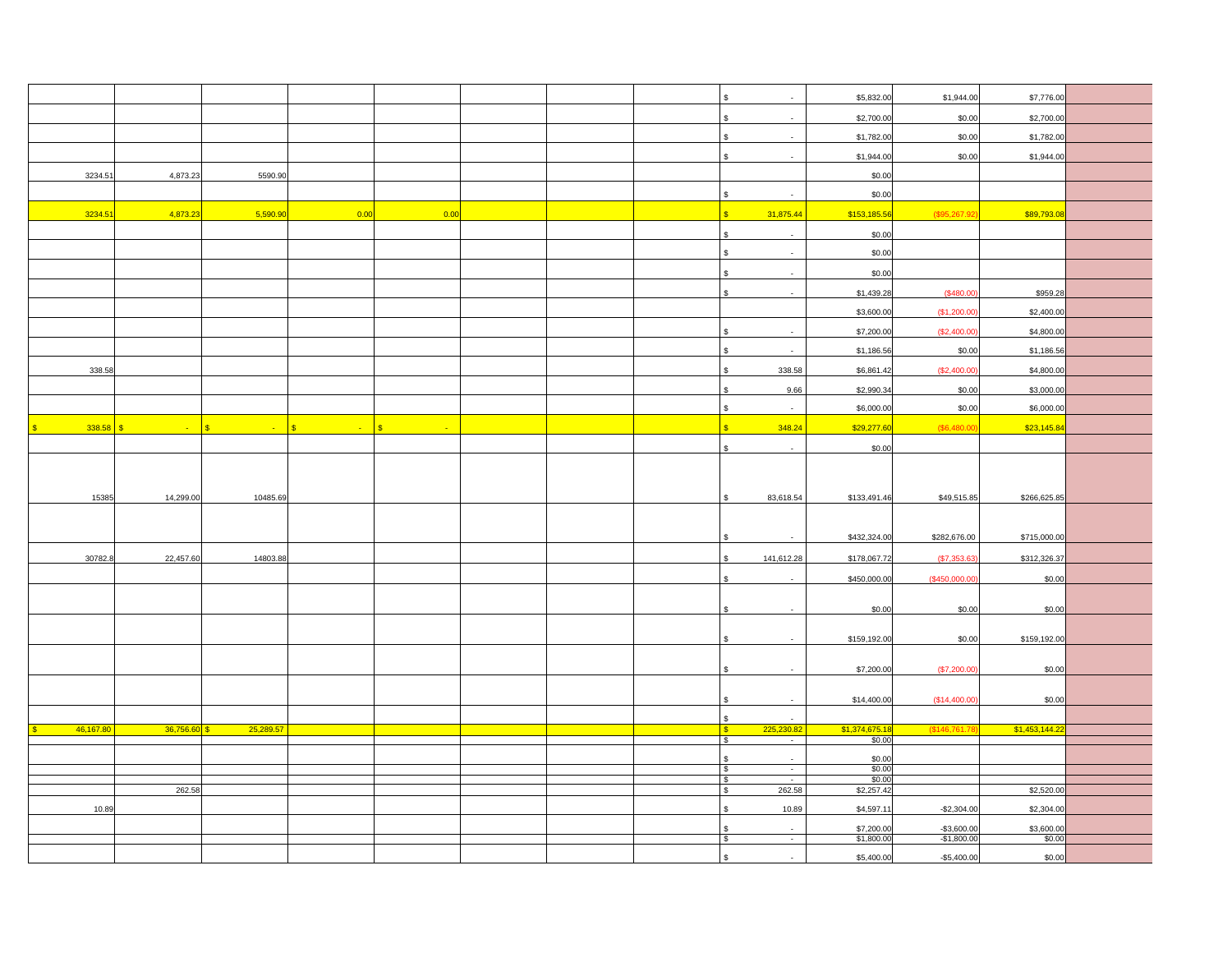|       | 151.92    |        |      |  |  | 229.66         | \$1,210.34     |               | \$1,440.00     |           |
|-------|-----------|--------|------|--|--|----------------|----------------|---------------|----------------|-----------|
|       | 35.84     | 15.77  |      |  |  | 51.61          | \$1,748.39     |               | \$1,800.00     |           |
|       |           |        |      |  |  | $\sim$         | \$0.00         |               |                |           |
|       | 60.00     |        |      |  |  | 60.00          | \$29,940.00    |               | \$30,000.00    |           |
|       |           |        |      |  |  | $\sim$         | \$0.00         |               |                |           |
|       |           |        |      |  |  |                |                |               |                |           |
|       |           |        |      |  |  | $\sim$         | \$15,000.00    |               | \$15,000.00    |           |
|       |           | 949    |      |  |  | 1,574.00       | \$1,426.00     |               | \$3,000.00     |           |
|       |           |        |      |  |  |                |                |               |                |           |
| 10.89 | 510.34    | 964.77 | 0.00 |  |  | 2,188.74<br>0S | \$71,194.00    | $-$13,104.00$ | \$59,664.00    |           |
|       |           |        |      |  |  | $\sim$         | \$0.00         |               |                |           |
|       | 50,834.83 |        |      |  |  | 296,698.71     | \$1,683,959.23 |               | \$1,763,860.25 | \$498,528 |
|       |           |        |      |  |  |                |                |               |                |           |
|       |           |        |      |  |  |                |                |               |                |           |
|       |           |        |      |  |  |                |                |               |                |           |
|       |           |        |      |  |  |                |                |               |                |           |
|       |           |        |      |  |  |                |                |               |                |           |
|       |           |        |      |  |  |                |                |               |                |           |
|       |           |        |      |  |  |                |                |               |                |           |
|       |           |        |      |  |  |                |                |               |                |           |

|               |   |            | Total award  |  |
|---------------|---|------------|--------------|--|
| Phase 1 funds | œ | 986.333.00 | 1.972.666.00 |  |
|               |   |            |              |  |

Phase 2 funds 986,333.00 \$ 208,805.75 \$ Difference Total Award 1,972,666.00 \$ 208,805.75 \$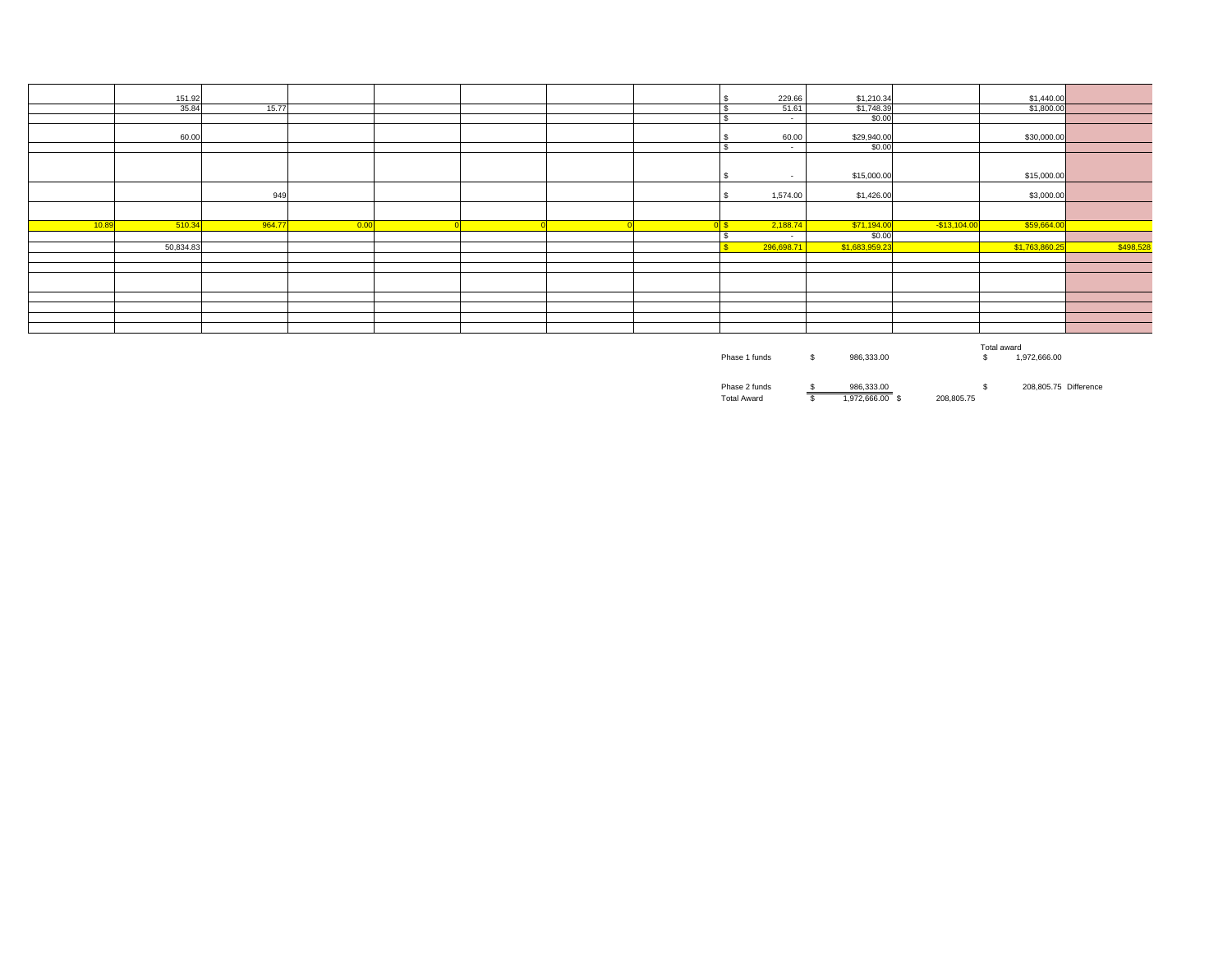|              |                                                                                       |                                               |                                                                                                     | <b>REVISED BUDGET</b> |                  |              |                              |                                                                                 |                                                         |                     |                                    |
|--------------|---------------------------------------------------------------------------------------|-----------------------------------------------|-----------------------------------------------------------------------------------------------------|-----------------------|------------------|--------------|------------------------------|---------------------------------------------------------------------------------|---------------------------------------------------------|---------------------|------------------------------------|
| Total        |                                                                                       | CATEGORY                                      | <b>DETAILED DESCRIPTION OF</b><br><b>BUDGET</b>                                                     |                       |                  |              |                              |                                                                                 |                                                         |                     | <b>BREAKDOWN OF COST:</b>          |
|              |                                                                                       |                                               | (FOR FULL GRANT PERIOD)                                                                             | QUANTITY              | <b>UNIT COST</b> | <b>TOTAL</b> | <b>Internal PCR quantity</b> | <b>Internal Project</b><br>Change Req. (less<br>than 10%) 11/1/13 to<br>6/30/14 | <b>Federal Project</b><br>Change Request #1<br>06/16/14 | PCR 1 Revised Total | Phase 1 Federal (thru<br>Jun 2015) |
|              |                                                                                       | (a) Personnel                                 |                                                                                                     |                       |                  |              |                              |                                                                                 |                                                         |                     |                                    |
|              |                                                                                       |                                               | <b>Grant Coordinator Management</b><br>Analyst II<br>(1 FTE of<br>\$49,000)                         | $\overline{3}$        | \$49,000         | \$147,000    |                              |                                                                                 | (147,000)                                               | \$0                 | \$0                                |
|              | For Rick and Kelli, took PCR1 revised total)                                          |                                               | <b>Grants and Projects Supervisor</b><br>$0.10$ FTE)                                                | 63                    | \$264.20         |              | 19                           | \$5,020                                                                         | 16,645                                                  | 16,645              |                                    |
|              |                                                                                       |                                               | <b>Emergency Management Grants</b><br><b>Program Manager (0.10 FTE)</b>                             | 63                    | \$355.43         |              | 19                           | \$6,753                                                                         | 22,392                                                  | 22,392              |                                    |
|              |                                                                                       |                                               |                                                                                                     |                       |                  |              |                              |                                                                                 |                                                         |                     | \$16,17                            |
|              | For Chief, took PCR1 revised total - reported)                                        |                                               | <b>Chief, Emergency Management</b><br><b>SPOC) (0.10 FTE</b><br><b>NV Hwy Patrol Communications</b> | 63                    | \$384.22         |              | 19                           | \$7,300                                                                         | 24,206                                                  | 24,206              | \$11,868                           |
|              |                                                                                       |                                               | Dispatch V<br>(.50 FTE of<br>\$58,000                                                               | 3 <sup>7</sup>        | \$29,000         | \$87,000     |                              |                                                                                 |                                                         | \$87,000            |                                    |
|              |                                                                                       |                                               | NV Hwy Patrol Communications<br>Dispatch V<br>$(.25$ FTE of<br>\$58,000)                            | 3 <sup>1</sup>        | \$14,500         | \$43,500     |                              |                                                                                 |                                                         | \$43,500            |                                    |
|              |                                                                                       |                                               | <b>NV Hwy Patrol Communications</b><br>Dispatch III<br>(.80 FTE of<br>\$55,000)                     | $\mathbf{3}$          | \$44,000         | \$132,000    |                              |                                                                                 |                                                         | \$132,000           |                                    |
|              |                                                                                       |                                               | <b>NV Hwy Patrol Communications</b><br>Dispatch III<br>$(.50$ FTE of<br>\$55,000)                   | $\overline{3}$        | \$27,500         | \$82,500     |                              |                                                                                 |                                                         | \$82,500            |                                    |
|              |                                                                                       |                                               |                                                                                                     |                       |                  |              |                              |                                                                                 |                                                         |                     |                                    |
|              |                                                                                       |                                               |                                                                                                     |                       |                  |              |                              |                                                                                 |                                                         |                     |                                    |
| \$447,392.70 |                                                                                       | <b>Total Personnel</b><br>(b) Fringe Benefits |                                                                                                     |                       |                  | \$492,0      |                              |                                                                                 |                                                         | \$408,243           | \$28,03                            |
|              |                                                                                       | All fringe for<br>positions is                | Grant Coordinator MA II (1 FTE of<br>\$21,805)                                                      | $\mathbf{3}$          | \$21,805         | \$65,415     |                              |                                                                                 | (65.415)                                                | \$0                 |                                    |
|              |                                                                                       |                                               | calculated with 44.5% Grants and Projects Supervisor<br>$0.10$ FTE)                                 | 63                    | \$72.09          |              | 19                           | \$1,369.71                                                                      | \$4,542                                                 | \$4,542             |                                    |
|              |                                                                                       |                                               | <b>Emergency Management Grants</b><br>Program Manager (0.10 FTE)                                    | 63                    | \$126.96         |              | 19                           | \$2,412.24                                                                      | \$7,998                                                 | \$7,998             |                                    |
|              | Total instead of breakdown - begins with remaining balance instead of beginning total |                                               |                                                                                                     |                       |                  |              |                              |                                                                                 |                                                         | \$6,673             | \$6,965                            |
|              |                                                                                       |                                               | <b>Chief, Emergency Management</b><br>$0.010$ FTE)                                                  | 63                    | \$151.15         |              | 19                           | \$2,871.85                                                                      | \$9,522                                                 | \$9,522             | \$3,792                            |
|              |                                                                                       |                                               | <b>NV Hwy Patrol Communications</b><br>Dispatch V<br>(.50 FTE of<br>\$25,810                        | $\mathbf{3}$          | \$12,905         | \$38,715     |                              |                                                                                 |                                                         | \$38,715            |                                    |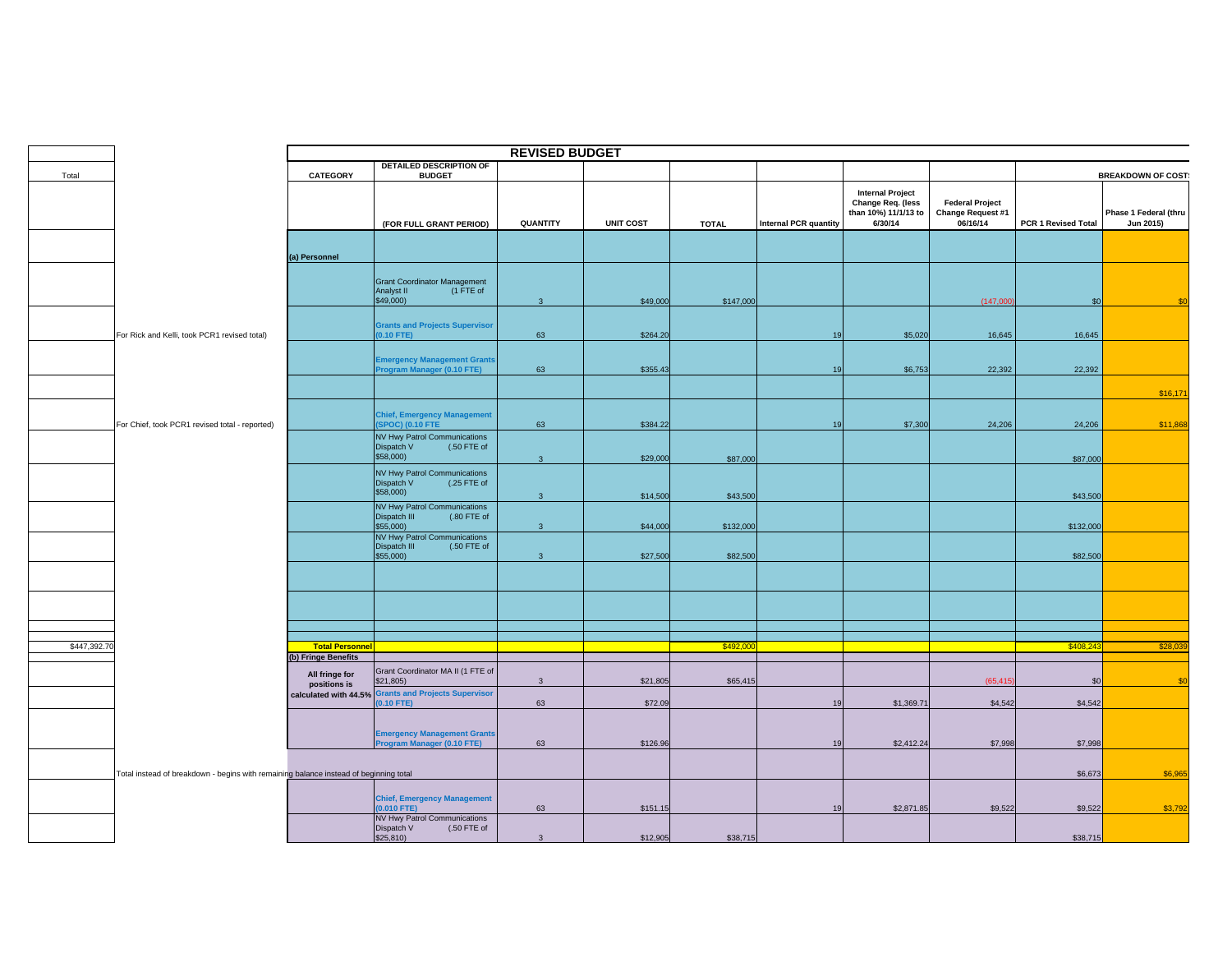

|              |             |                                                                        | NV Hwy Patrol Communications<br>Dispatch V<br>(.25 FTE of<br>\$25,810)  |                 |               |                      |  |                      |          |
|--------------|-------------|------------------------------------------------------------------------|-------------------------------------------------------------------------|-----------------|---------------|----------------------|--|----------------------|----------|
|              |             |                                                                        | NV Hwy Patrol Communications                                            | $\mathbf{3}$    | \$6,453       | \$19,359             |  | \$19,359             |          |
|              |             |                                                                        | Dispatch III<br>(.80 FTE of<br>\$24,475                                 | 3               | \$19,580      | \$58,740             |  | \$58,740             |          |
|              |             |                                                                        | NV Hwy Patrol Communications<br>Dispatch III<br>(.50 FTE of<br>\$24,475 | 3 <sup>1</sup>  | \$12,238      | \$36,714             |  | \$36,714             |          |
| \$189,248.41 | \$43,097.62 | <b>Total Fringe Benefits</b>                                           |                                                                         |                 |               | \$218,94             |  | \$182,20             | \$10,757 |
|              |             | (c) Travel                                                             |                                                                         |                 |               |                      |  |                      |          |
|              |             | <b>IN-STATE TRAVEL</b>                                                 |                                                                         |                 |               |                      |  |                      |          |
|              |             | <b>NPSCC Committee</b><br>(16 trips per year=48)                       | Air/Vehicle/Mileage                                                     | 48              | \$250         | \$12,000             |  | \$12,000             |          |
|              |             |                                                                        | Lodging (1 night per trip)                                              | 48              | \$91          | \$4,368              |  | \$4,368              |          |
|              |             |                                                                        | Meals/Per diem (2 days per trip)                                        | 96              | \$61          | \$5,856              |  | \$5,856              |          |
|              |             | <b>SLIGP/Project Mgr</b><br>(10 trips per year=30) Air/Vehicle/Mileage |                                                                         | 30              | \$400         | \$12,000             |  | \$12,000             |          |
|              |             |                                                                        | Lodging (3 night per trip)                                              | 90              | \$91          | \$8,190              |  | \$8,190              |          |
|              |             | <b>SWIC</b>                                                            | Meals/Per diem (4 days per trip)                                        | 120             | \$61          | \$7,320              |  | \$7,320              |          |
|              |             | (10 trips per year=30) Air/Vehicle/Mileage                             |                                                                         | 30 <sup>°</sup> | \$400         | \$12,000             |  | \$12,000             |          |
|              |             |                                                                        | Lodging (3 night per trip)                                              | 90              | \$91          | \$8,190              |  | \$8,190              |          |
|              |             | <b>Grant Coordinator</b>                                               | Meals/Per diem (4 days per trip)                                        | 120             | \$61          | \$7,320              |  | \$7,320              |          |
|              |             | (1 trip per year=3)                                                    | Air/Vehicle/Mileage                                                     | $\mathbf{3}$    | \$325         | \$975                |  | \$975                |          |
|              |             |                                                                        | Lodging (2 night per trip)                                              | $\,$ 6 $\,$     | \$91          | \$546                |  | \$546                |          |
|              |             |                                                                        | Meals/Per diem (3 days per trip)                                        | 9               | \$61          | \$549                |  | \$549                |          |
|              |             | <b>Outreach</b><br>Coordinators (5<br>coord. @ 4 trips per             |                                                                         |                 |               |                      |  |                      |          |
|              |             | $year=60)$                                                             | Air/Vehicle/Mileage                                                     | 60<br>120       | \$325<br>\$91 | \$19,500<br>\$10,920 |  | \$19,500<br>\$10,920 |          |
|              |             |                                                                        | Lodging (2 night per trip)<br>Meals/Per diem (3 days per trip)          | 180             | \$61          | \$10,980             |  | \$10,980             |          |
|              |             | <b>Gap Analysis/MOU</b><br>Coord. (3 trips per                         | Air/Vehicle/Mileage                                                     | 9               | \$400         | \$3,600              |  | \$3,600              |          |
|              |             |                                                                        | Lodging (3 night per trip)                                              | 27              | \$91          | \$2,457              |  | \$2,457              |          |
|              |             |                                                                        | Meals/Per diem (4 days per trip)                                        | 36              | \$61          | \$2,196              |  | \$2,196              |          |
|              |             | <b>Legal Counsel</b><br>(8 trips per year=24)                          | Air/Vehicle/Mileage                                                     | 24              | \$250         | \$6,000              |  | \$6,000              |          |
|              |             |                                                                        | Lodging (1 night per trip)                                              | 24              | \$91          | \$2,184              |  | \$2,184              |          |
|              |             |                                                                        | Meals/Per diem (2 days per trip)                                        | 48              | \$61          | \$2,928              |  | \$2,928              |          |
|              |             | <b>OUT-of-STATE Travel</b>                                             |                                                                         |                 |               |                      |  |                      |          |
|              |             | <b>SLIGP/Project Mgr</b><br>(6 trips per year=18)                      | Air/Vehicle/Mileage                                                     | 18              | \$450         | \$8,100              |  | \$8,100              |          |
|              |             |                                                                        | Lodging (3 night per trip)                                              | 54              | \$99          | \$5,346              |  | \$5,346              |          |
|              |             | <b>SWIC</b>                                                            | Meals/Per diem (4 days per trip)                                        | 72              | \$81          | \$5,832              |  | \$5,832              |          |
|              |             | (6 trips per year=18)                                                  | Air/Vehicle/Mileage                                                     | 18              | \$450         | \$8,100              |  | \$8,100              |          |
|              |             |                                                                        | Lodging (3 night per trip)                                              | 54              | \$99          | \$5,346              |  | \$5.346              |          |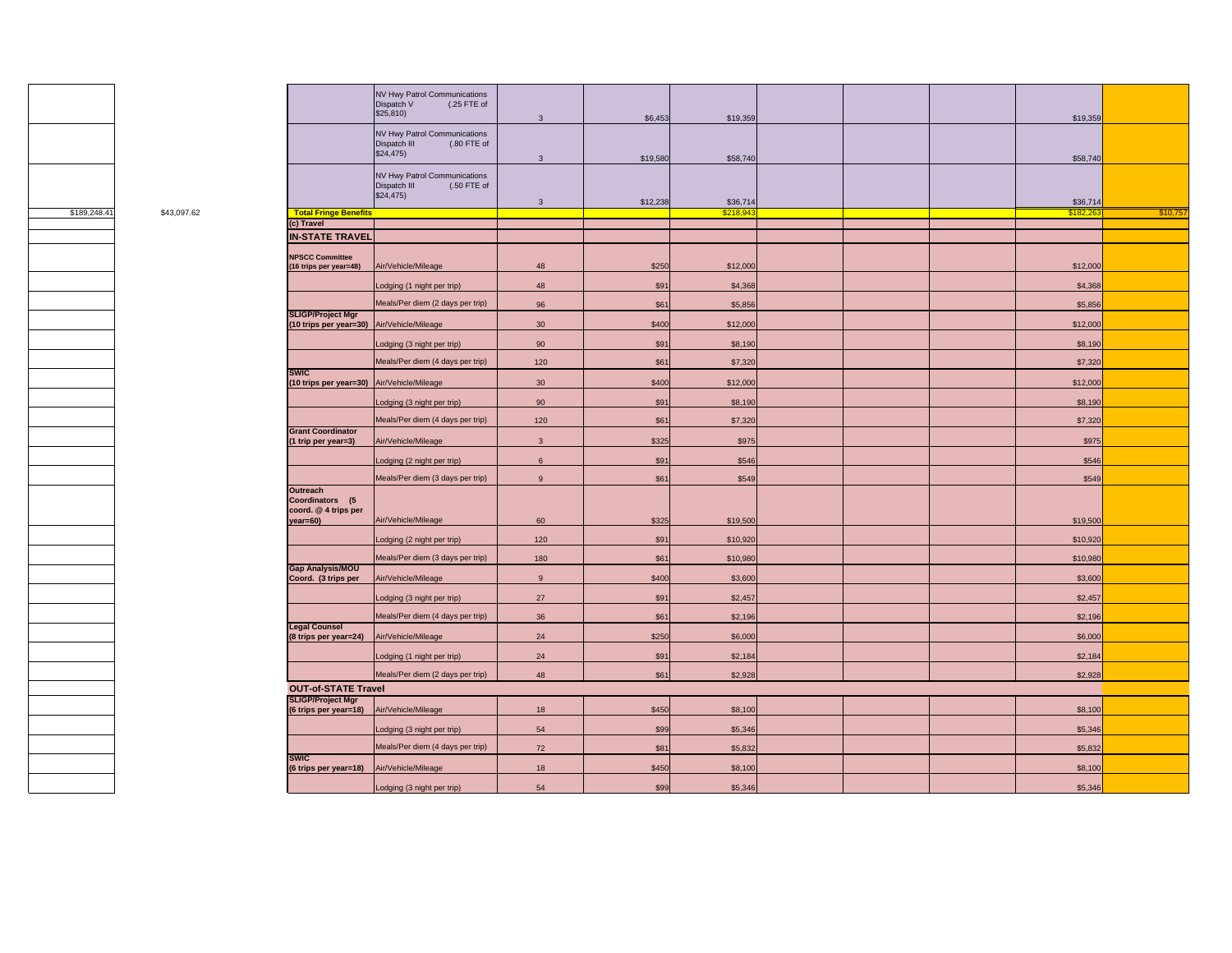|                                                | \$89 |
|------------------------------------------------|------|
|                                                |      |
|                                                |      |
|                                                |      |
|                                                |      |
|                                                |      |
|                                                |      |
|                                                |      |
|                                                |      |
|                                                |      |
|                                                |      |
|                                                |      |
|                                                |      |
|                                                |      |
|                                                |      |
|                                                |      |
|                                                |      |
|                                                |      |
|                                                |      |
|                                                |      |
|                                                |      |
|                                                |      |
|                                                |      |
|                                                |      |
|                                                |      |
|                                                |      |
|                                                |      |
|                                                |      |
|                                                |      |
|                                                |      |
|                                                |      |
|                                                |      |
|                                                |      |
|                                                |      |
|                                                |      |
|                                                |      |
|                                                |      |
|                                                |      |
|                                                |      |
|                                                |      |
|                                                |      |
|                                                |      |
| Contractual Category Total                     |      |
|                                                |      |
|                                                |      |
|                                                |      |
|                                                |      |
| Teleconference call line - no line item at the |      |
|                                                |      |
|                                                |      |
|                                                |      |
|                                                |      |
|                                                |      |
|                                                |      |

|                                                                               |                           | Meals/Per diem (4 days per trip)                               | 72              | \$81      | \$5,832    |           |           | \$5,832   |           |
|-------------------------------------------------------------------------------|---------------------------|----------------------------------------------------------------|-----------------|-----------|------------|-----------|-----------|-----------|-----------|
|                                                                               | <b>NPSCC Committee</b>    |                                                                |                 |           | \$2,700    |           |           | \$2,700   |           |
|                                                                               | (2 trips per year=6)      | Air/Vehicle/Mileage                                            | $6\overline{6}$ | \$450     |            |           |           |           |           |
|                                                                               |                           | Lodging (3 night per trip)                                     | 18              | \$99      | \$1,782    |           |           | \$1,782   |           |
|                                                                               |                           | Meals/Per diem (4 days per trip)                               | 24              | \$81      | \$1,944    |           |           | \$1,944   |           |
|                                                                               |                           |                                                                |                 |           |            |           |           |           |           |
|                                                                               |                           |                                                                |                 |           |            |           |           |           |           |
|                                                                               |                           |                                                                |                 |           |            |           |           |           | \$33,411  |
| \$89,793.08                                                                   | <b>Travel Total</b>       |                                                                |                 |           | \$185,06   |           |           | \$185,061 | \$33,41'  |
|                                                                               | (d) Equipment             |                                                                |                 |           |            |           |           |           |           |
|                                                                               |                           | No Equipment Request this grant                                |                 |           |            |           |           |           |           |
|                                                                               |                           |                                                                |                 |           |            |           |           |           |           |
|                                                                               | (e) Supplies              | Pens, pencils, highlighers, expo                               |                 |           |            |           |           |           |           |
|                                                                               |                           | $(\text{etc.})$                                                | 36              | \$40      | \$1,439    |           |           | \$1,439   |           |
|                                                                               |                           | Tabs, dividers, binders, folders<br>$(\text{etc.})$            | 36              | \$100     | \$3,600    |           |           | \$3,600   |           |
|                                                                               |                           | Ink, toner (etc.)                                              | 36              | \$200     | \$7,200    |           |           | \$7,200   |           |
|                                                                               |                           | Staples, tape, notpad, post-its                                |                 |           |            |           |           |           |           |
|                                                                               |                           | $(\text{etc.})$                                                | 36              | \$33      | \$1,187    |           |           | \$1,187   |           |
|                                                                               |                           | Paper                                                          | 36              | \$200     | \$7,200    |           |           | \$7,200   |           |
|                                                                               |                           | Meeting materials (binder,<br>dividers, tabs etc.)             | $6\overline{6}$ | \$500     | \$3,000    |           |           | \$3,000   | \$200     |
|                                                                               |                           | Meeting materials (binder,<br>dividers, tabs etc.)             | 12              | \$500     | \$6,000    |           |           | \$6,000   |           |
|                                                                               |                           |                                                                |                 |           |            |           |           |           |           |
|                                                                               | <b>Total Supplies</b>     |                                                                |                 |           | \$29,626   |           |           | \$29,626  | \$200     |
|                                                                               | (f) Contractual           |                                                                |                 |           |            |           |           |           |           |
|                                                                               |                           | <b>Grant Coordinator Management</b>                            |                 |           |            |           |           |           |           |
|                                                                               |                           | <b>Analyst II</b><br>$(147,000 +$                              |                 |           |            |           |           |           |           |
|                                                                               |                           | $65,4155 = 212,415$ ) Added \$4695<br>rom Outreach.            | $\mathbf{3}$    | 70,805.00 |            |           | \$217,110 | \$217,110 | \$96,434  |
|                                                                               |                           |                                                                |                 |           |            |           |           |           |           |
|                                                                               |                           | SLIGP Project Mgr: .80FTE<br>Monthly contract \$15,011         |                 |           |            |           |           |           |           |
|                                                                               |                           | $(80\% = 12,009)$                                              | 36              | \$12,009  | \$432,324  |           |           | \$432,324 | \$115,287 |
|                                                                               |                           | SWIC: .50FTE Monthly contract<br>\$17,760 (50%=8,880)          | 36              | \$8,880   | \$319,680  |           |           | \$319,680 | \$143,35  |
|                                                                               |                           | Gap Analysis/MOU/RFP Coord.                                    |                 |           |            |           |           |           |           |
|                                                                               |                           | Monthly (\$12,500)<br>Outreach Coord. 1 per in each            | 36              | \$12,500  | \$450,000  |           |           | \$450,000 |           |
|                                                                               |                           | region $(5)$ $( $6,000$ per year, 3                            |                 |           |            |           |           |           |           |
|                                                                               |                           | years=18,000 per region)                                       | $5\phantom{.0}$ | \$18,000  | \$90,000   | (\$25,727 | (S90,000) | \$0       | \$0       |
|                                                                               |                           | Legal Counsel: .50FTE Monthly<br>\$8,884 (50%=\$4,422)         |                 |           |            |           |           |           |           |
|                                                                               |                           |                                                                | 36              | \$4,422   | \$159,192  |           |           | \$159,192 |           |
|                                                                               |                           |                                                                |                 |           |            |           |           |           |           |
|                                                                               |                           | Facilitator (2 meetings per year=6)                            | 6               | \$1,200   | \$7,200    |           |           | \$7,200   |           |
|                                                                               |                           | Facilitator (4 meetings per                                    | 12              |           |            |           |           | \$14,400  |           |
|                                                                               |                           | year=12)<br>Project Mgr, outreach, data                        |                 | \$1,200   | \$14,400   |           |           |           |           |
| Contractual Category Total                                                    | <b>Total Contractural</b> | collection                                                     |                 |           | \$1,472,79 |           |           | \$1,599   | \$355,07  |
|                                                                               | (g) Construction          |                                                                |                 |           |            |           |           |           |           |
|                                                                               |                           | Construction not allowed for this<br>grant                     |                 |           |            |           |           |           |           |
|                                                                               | <b>Total Construction</b> |                                                                |                 |           |            |           |           |           |           |
| Teleconference call line - no line item at this point, used 262.58 in January | (h) Other                 | \$47 per month)                                                | 36              | \$70      | \$2,520    |           |           | \$2,520   |           |
|                                                                               |                           | Cell Phone (50% of 3 @ \$85 per                                |                 |           |            |           |           |           |           |
|                                                                               |                           | month)<br>Data Communication (\$200 per                        | 36              | \$128     | \$4,608    |           |           | \$4,608   | \$390     |
|                                                                               |                           | month)                                                         | 36              | \$200     | \$7,200    |           |           | \$7,200   | \$600     |
|                                                                               |                           | Facsmile (\$50 per month)<br>Equip Lease/Use/Maint. (\$150 per | 36              | \$50      | \$1,800    |           |           | \$1,800   |           |
|                                                                               |                           | month)                                                         | 36              | \$150     | \$5,400    |           |           | \$5,400   |           |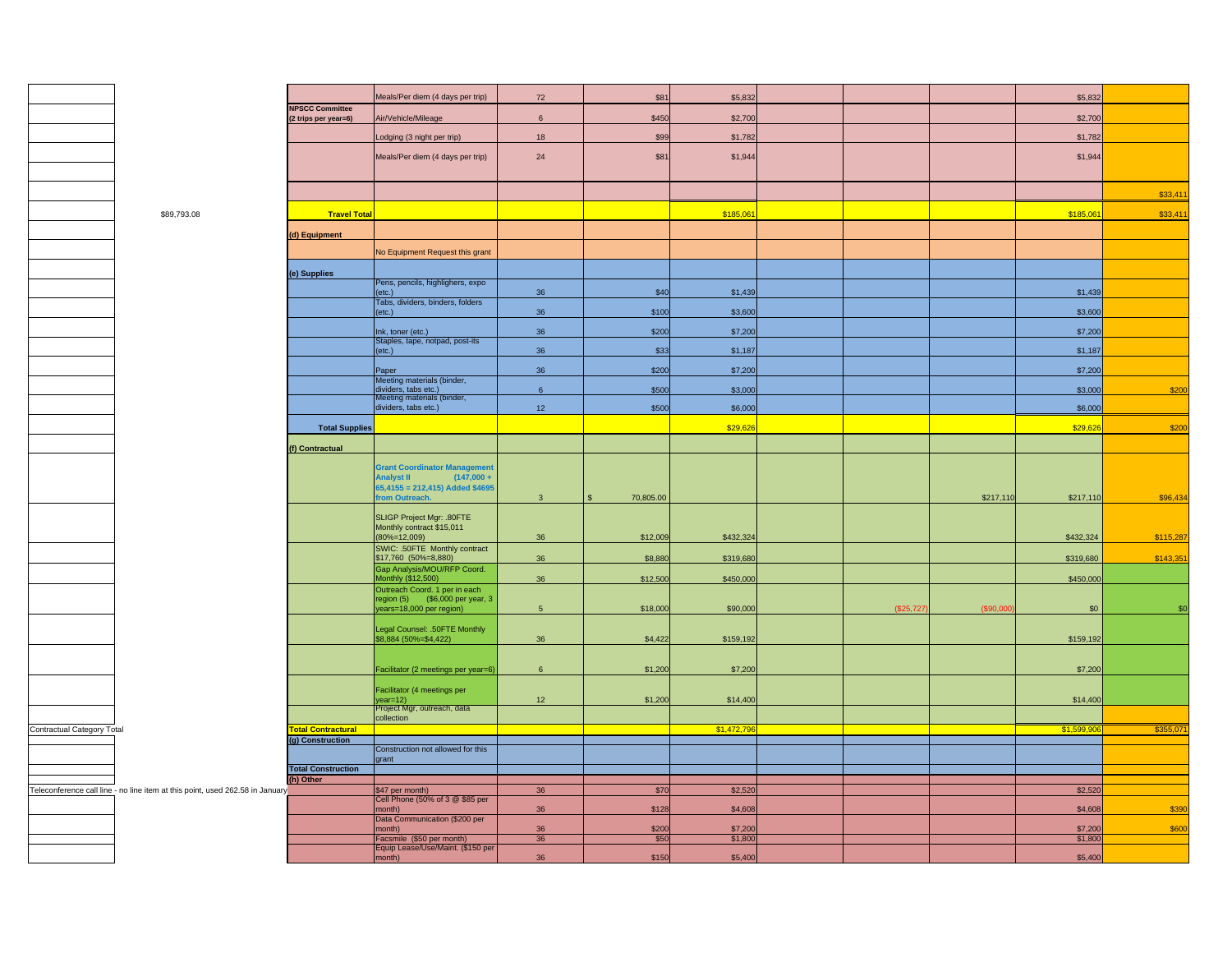

|                |                      |                                                    | Postage & Shipping (\$40 per                          |    |         |             |     |     |                |                         |
|----------------|----------------------|----------------------------------------------------|-------------------------------------------------------|----|---------|-------------|-----|-----|----------------|-------------------------|
|                |                      |                                                    | month)                                                | 36 | \$40    | \$1,440     |     |     | \$1,440        | $\frac{$153}{$500}$     |
|                |                      |                                                    | Printing Costs (\$50 per month)                       | 36 | \$50    | \$1,800     |     |     | \$1,800        |                         |
|                |                      | <b>Public Safety User Meetings / Collaboration</b> |                                                       |    |         |             |     |     | C <sub>n</sub> |                         |
|                |                      |                                                    | Meeting Facility (4 meetings per                      |    |         |             |     |     |                |                         |
|                |                      |                                                    | 2 locations)<br>$year=12$ .                           | 12 | \$2,500 | \$30,000    |     |     | \$30,000       |                         |
|                |                      |                                                    | <b>Regional Stakeholders Meetings / Collaboration</b> |    |         | $\sigma$    |     |     | $\mathbf{c}$   |                         |
|                |                      |                                                    | Meeting Facility (2 meetings per                      |    |         |             |     |     |                |                         |
|                |                      |                                                    | year=6,                                               |    |         |             |     |     |                |                         |
|                |                      |                                                    | locations)                                            |    | \$2,500 | \$15,000    |     |     | \$15,000       |                         |
|                |                      |                                                    |                                                       |    |         |             |     |     |                |                         |
|                |                      |                                                    | Conference Registratio 2 national conference per year |    | \$500   | \$3,000     |     |     | \$3,000        | \$1,000                 |
|                |                      |                                                    |                                                       |    |         |             |     |     |                |                         |
|                |                      |                                                    |                                                       |    |         |             |     |     |                |                         |
|                | Other Category Total | <b>Total Other</b>                                 |                                                       |    |         | \$72,76     |     |     | \$72,768       | \$2,643                 |
|                |                      |                                                    |                                                       |    |         |             |     |     |                |                         |
| \$2,262,388.25 | \$208,805.59         | (i) Total Direct Charges                           |                                                       |    |         | \$2,471,19  |     |     | \$2,477,86     | \$430,121               |
|                |                      |                                                    |                                                       |    |         |             |     |     |                |                         |
|                |                      | (i) Indirect Charges                               |                                                       |    |         |             |     |     |                |                         |
|                |                      |                                                    |                                                       |    |         |             |     |     |                |                         |
|                |                      |                                                    | No Indirect Costs in this Grant                       |    |         |             |     |     |                |                         |
|                |                      |                                                    |                                                       |    |         |             |     |     |                |                         |
|                |                      | <b>Total Indirect Charges</b>                      |                                                       |    |         |             |     |     |                |                         |
|                |                      |                                                    |                                                       |    |         |             |     |     |                |                         |
|                |                      | <b>TOTALS</b>                                      |                                                       |    |         | \$2,471,194 | \$0 | \$0 | \$2,477,867    | \$430,121               |
|                |                      |                                                    |                                                       |    |         |             |     |     |                |                         |
|                |                      |                                                    |                                                       |    |         |             |     |     |                |                         |
|                |                      |                                                    |                                                       |    |         |             |     |     |                | Phase 1 funds available |

**Total Federal Request \$1,972,667** Phase 2 funds added **Match Requirement (hard match, In-kind, donated with** 

**like planning activities) \$498,528** \$493,166 \$5,362 Total Award (Over Match)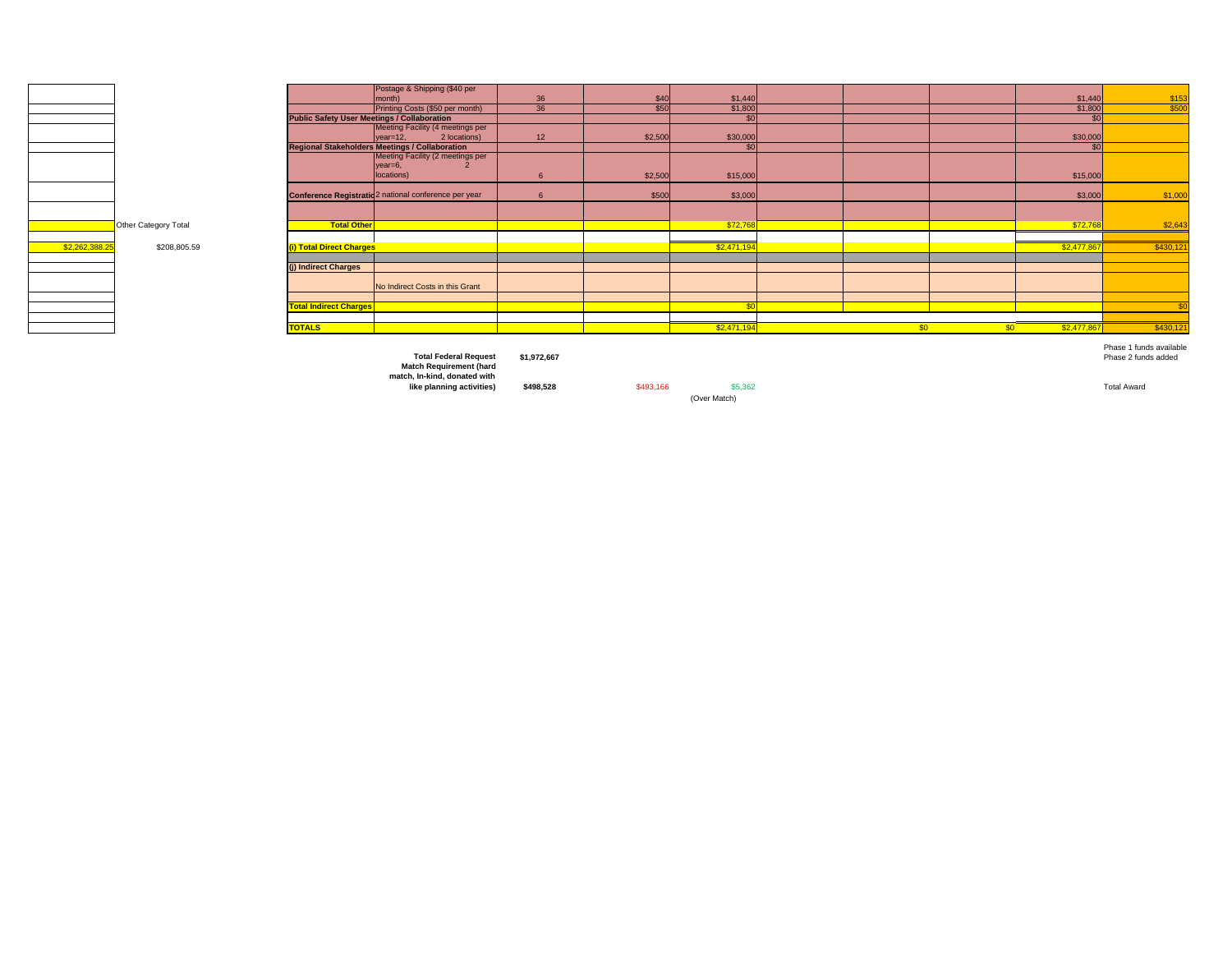| Non-Federal Match | Phase 2 Federal |          | <b>Total</b> | Phase 1 & 2 Federal Totals for combined<br>line items | QFR1 Aug-Sep 13          | QFR2 Oct-Dec 13        | QFR3 Jan-Mar 14 | QFR4 Apr-Jun 14      | QFR5 Jul-Sep 14              | QFR6 Oct-Dec 14 | QFR7 Jan-Mar 15 | QFR8 Apr-Jun 15 | QFR9 Jul-Sep 15 |
|-------------------|-----------------|----------|--------------|-------------------------------------------------------|--------------------------|------------------------|-----------------|----------------------|------------------------------|-----------------|-----------------|-----------------|-----------------|
|                   |                 |          |              |                                                       |                          |                        |                 |                      |                              |                 |                 |                 |                 |
|                   |                 |          |              |                                                       | $\mathfrak{S}$<br>$\sim$ | $\mathbf{s}$<br>$\sim$ | l \$<br>$\sim$  |                      |                              |                 |                 |                 |                 |
|                   |                 |          |              |                                                       |                          |                        |                 |                      |                              |                 |                 |                 |                 |
|                   |                 |          |              |                                                       |                          |                        |                 |                      |                              |                 |                 |                 |                 |
|                   |                 | \$22,866 | \$39,037     | \$39,037                                              |                          |                        |                 |                      | 6,494.33                     | 2640.59         | 3393.75         |                 |                 |
|                   |                 | \$12,338 | \$24,206     |                                                       |                          |                        |                 |                      | 5,449.14                     | 2678.96         | 2760.54         |                 |                 |
| \$87,000          |                 |          |              |                                                       |                          |                        |                 |                      |                              |                 |                 |                 |                 |
| \$43,500          |                 |          |              |                                                       |                          |                        |                 |                      |                              |                 |                 |                 |                 |
| \$132,000         |                 |          |              |                                                       |                          |                        |                 |                      |                              |                 |                 |                 |                 |
| \$82,500          |                 |          |              |                                                       |                          |                        |                 |                      |                              |                 |                 |                 |                 |
|                   |                 |          |              |                                                       |                          |                        |                 |                      |                              |                 |                 |                 |                 |
|                   |                 |          |              |                                                       |                          |                        |                 |                      |                              |                 |                 |                 |                 |
|                   |                 |          |              |                                                       |                          |                        |                 |                      |                              |                 |                 |                 |                 |
| \$345,00          |                 | \$35,204 | \$63,243     |                                                       | $\sim$                   | $\sqrt{s}$<br>$\sim$   | $\sim$          | $\sqrt{3}$<br>$\sim$ | $11,943.47$ \$<br>$\sqrt{3}$ | 5,319.55        | 6,154.29<br>S.  | $\sim$          |                 |
|                   |                 |          |              |                                                       |                          |                        |                 |                      |                              |                 |                 |                 |                 |
|                   |                 |          |              |                                                       |                          |                        |                 |                      |                              |                 |                 |                 |                 |
|                   |                 |          |              |                                                       |                          |                        |                 |                      |                              |                 |                 |                 |                 |
| (Total RM+KA)     |                 | \$5,575  | \$12,540     | \$12,540                                              |                          |                        |                 |                      | 4,181.09                     | 1069.03         | 1422.56         |                 |                 |
|                   |                 | \$5,730  | \$9,522      |                                                       |                          |                        |                 |                      | 1,106.84                     | 921.94          | 1117.81         |                 |                 |
| \$38,715          |                 |          |              |                                                       |                          |                        |                 |                      |                              |                 |                 |                 |                 |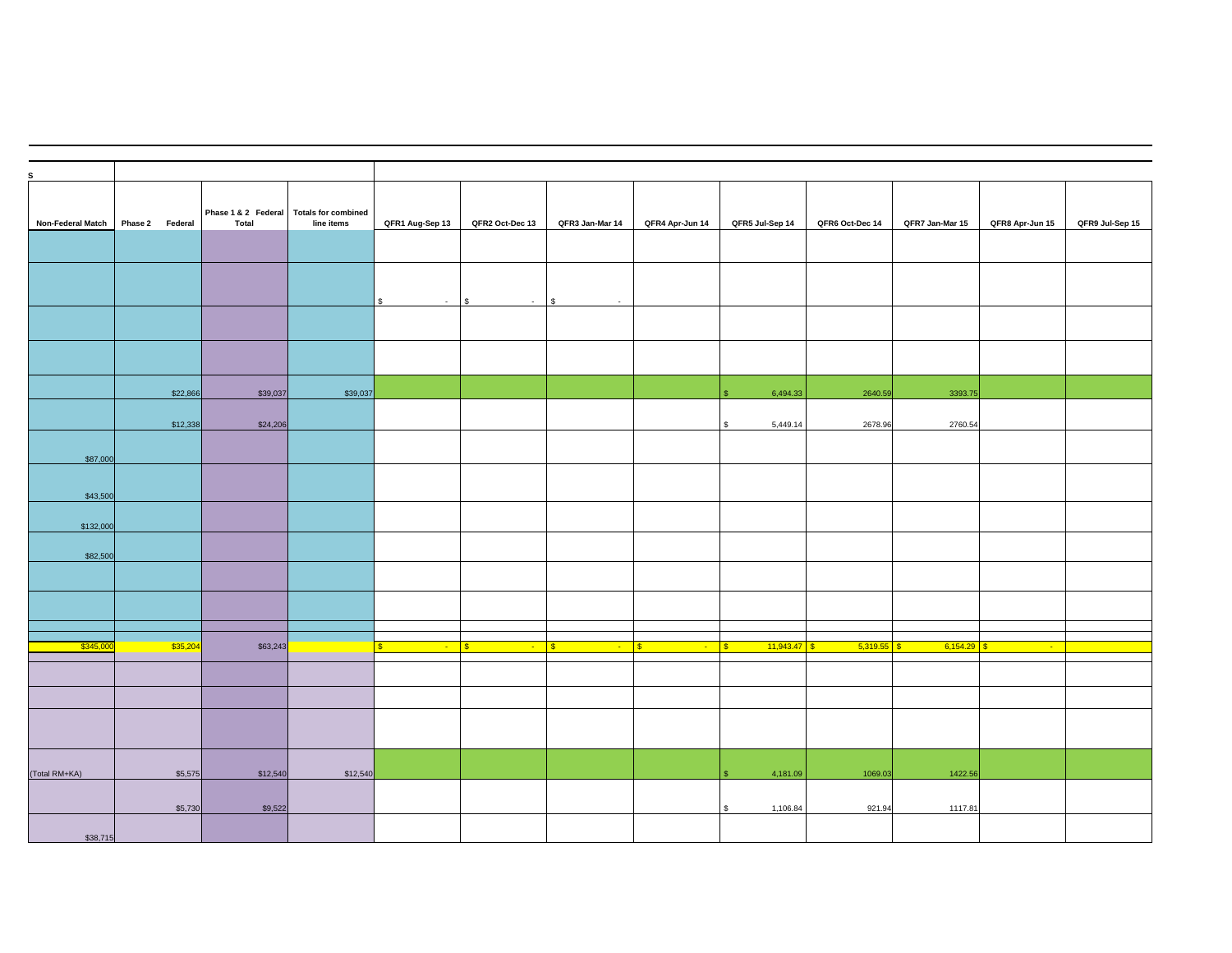| \$19,359                     |          |          |  |  |                        |         |         |  |
|------------------------------|----------|----------|--|--|------------------------|---------|---------|--|
|                              |          |          |  |  |                        |         |         |  |
|                              |          |          |  |  |                        |         |         |  |
| \$58,740                     |          |          |  |  |                        |         |         |  |
|                              |          |          |  |  |                        |         |         |  |
|                              |          |          |  |  |                        |         |         |  |
| \$36,714<br><u>\$153,528</u> | \$11,305 | \$22,063 |  |  | 5,287.93<br>$\sqrt{3}$ | 1990.97 | 2540.37 |  |
|                              |          |          |  |  |                        |         |         |  |
|                              |          |          |  |  |                        |         |         |  |
|                              |          |          |  |  |                        |         |         |  |
|                              |          |          |  |  |                        |         |         |  |
|                              |          |          |  |  |                        |         |         |  |
|                              |          |          |  |  |                        |         |         |  |
|                              |          |          |  |  |                        |         |         |  |
|                              |          |          |  |  |                        |         |         |  |
|                              |          |          |  |  |                        |         |         |  |
|                              |          |          |  |  |                        |         |         |  |
|                              |          |          |  |  |                        |         |         |  |
|                              |          |          |  |  |                        |         |         |  |
|                              |          |          |  |  |                        |         |         |  |
|                              |          |          |  |  |                        |         |         |  |
|                              |          |          |  |  |                        |         |         |  |
|                              |          |          |  |  |                        |         |         |  |
|                              |          |          |  |  |                        |         |         |  |
|                              |          |          |  |  |                        |         |         |  |
|                              |          |          |  |  |                        |         |         |  |
|                              |          |          |  |  |                        |         |         |  |
|                              |          |          |  |  |                        |         |         |  |
|                              |          |          |  |  |                        |         |         |  |
|                              |          |          |  |  |                        |         |         |  |
|                              |          |          |  |  |                        |         |         |  |
|                              |          |          |  |  |                        |         |         |  |
|                              |          |          |  |  |                        |         |         |  |
|                              |          |          |  |  |                        |         |         |  |
|                              |          |          |  |  |                        |         |         |  |
|                              |          |          |  |  |                        |         |         |  |
|                              |          |          |  |  |                        |         |         |  |
|                              |          |          |  |  |                        |         |         |  |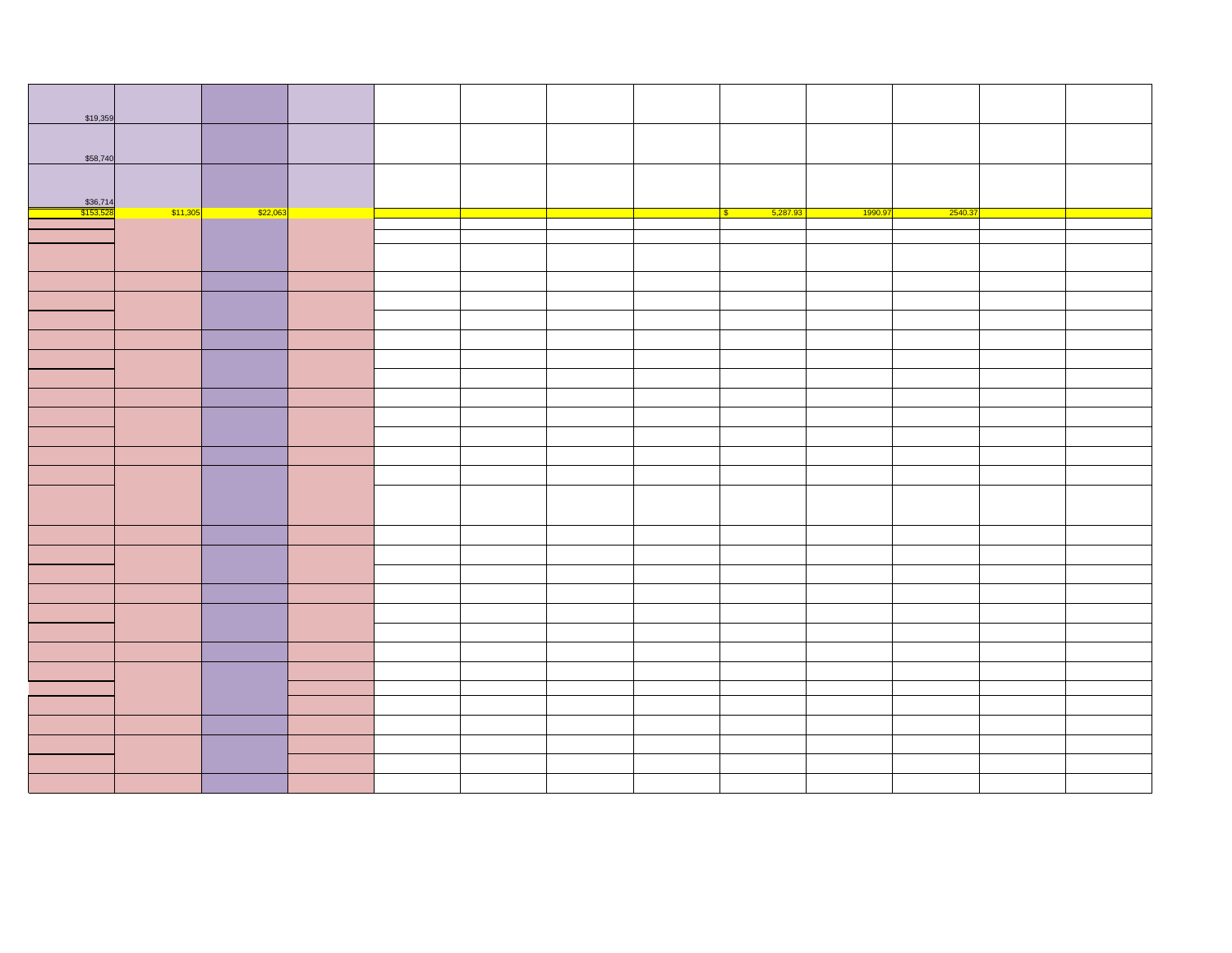|     |                    |                    |                         |                    | 2,684.00       | 4,848.62                     | 10,644.18<br>\$                 | 3234.51               | 4873.23 |                                 |  |
|-----|--------------------|--------------------|-------------------------|--------------------|----------------|------------------------------|---------------------------------|-----------------------|---------|---------------------------------|--|
|     | \$151,650          |                    | \$185,061 Travel Totals |                    |                |                              |                                 |                       |         |                                 |  |
| \$0 | \$151,650          | \$185,061          |                         |                    | 2,684.00<br>s. | $4,848.62$ \$<br>S           | 10,644.18                       | 3234.51               | 4873.23 |                                 |  |
|     |                    |                    |                         |                    |                |                              |                                 |                       |         |                                 |  |
|     |                    |                    |                         |                    |                |                              |                                 |                       |         |                                 |  |
|     |                    |                    |                         |                    |                |                              |                                 |                       |         |                                 |  |
|     |                    |                    |                         |                    |                |                              |                                 |                       |         |                                 |  |
|     |                    |                    |                         |                    |                |                              |                                 |                       |         |                                 |  |
|     | \$1,439            | \$1,439            |                         |                    |                |                              |                                 |                       |         |                                 |  |
|     | \$3,600            | \$3,600            |                         |                    |                |                              | 9.66<br>\$                      |                       |         |                                 |  |
|     | \$7,200            | \$7,200            |                         |                    |                |                              |                                 |                       |         |                                 |  |
|     |                    |                    |                         |                    |                |                              |                                 |                       |         |                                 |  |
|     | \$1,187            | \$1,187            |                         |                    |                |                              |                                 |                       |         |                                 |  |
|     | \$7,200            | \$7,200            |                         |                    |                |                              |                                 |                       |         |                                 |  |
|     | \$2,800            | \$3,000            |                         |                    |                |                              |                                 |                       |         |                                 |  |
|     | \$6,000            | \$6,000            |                         |                    |                |                              |                                 |                       |         |                                 |  |
|     |                    |                    |                         |                    |                |                              |                                 |                       |         |                                 |  |
|     | \$29,426           | \$29,626           |                         |                    |                |                              | $\overline{\mathbf{s}}$<br>9.66 |                       |         |                                 |  |
|     |                    |                    |                         |                    |                |                              |                                 |                       |         |                                 |  |
|     |                    |                    |                         |                    |                |                              |                                 |                       |         |                                 |  |
|     |                    |                    |                         |                    |                |                              |                                 |                       |         |                                 |  |
|     | \$120,676          | \$217,110          |                         | 2,751.00 \$<br>\$. | 11,556.85      | 13,683.60 \$<br>$\mathbf{s}$ | 15,457.40                       | 15385                 |         |                                 |  |
|     |                    |                    |                         |                    |                |                              |                                 |                       |         |                                 |  |
|     |                    |                    |                         |                    |                |                              |                                 |                       |         |                                 |  |
|     | \$317,037          | \$432,324          |                         |                    |                |                              |                                 |                       |         |                                 |  |
|     | \$176,329          | \$319,680          |                         |                    | 19,360.00      | 29,040.00<br>ፍ               | 25,168.00<br>\$                 | 30782.8               |         |                                 |  |
|     |                    |                    |                         |                    |                |                              |                                 |                       |         |                                 |  |
|     | \$450,000          | \$450,000          |                         |                    |                |                              |                                 |                       |         |                                 |  |
|     |                    |                    |                         |                    |                |                              |                                 |                       |         |                                 |  |
|     |                    | \$0                |                         |                    |                |                              |                                 |                       |         |                                 |  |
|     |                    |                    |                         |                    |                |                              |                                 |                       |         |                                 |  |
|     | \$159,192          | \$159,192          |                         |                    |                |                              |                                 |                       |         |                                 |  |
|     |                    |                    |                         |                    |                |                              |                                 |                       |         |                                 |  |
|     | \$7,200            | \$7,200            |                         |                    |                |                              |                                 |                       |         |                                 |  |
|     |                    |                    |                         |                    |                |                              |                                 |                       |         |                                 |  |
|     | \$14,400           | \$14,400           |                         |                    |                |                              |                                 |                       |         |                                 |  |
|     |                    |                    |                         |                    |                |                              |                                 |                       |         |                                 |  |
|     | \$1,244,83         | \$1,599,906        |                         | 2,751.00           | 30,916.85      | 42,723.60<br>$\mathbf{s}$    | 40,625.40                       | 46,167.80<br><b>S</b> | $\sim$  | $\frac{1}{2}$<br>$\blacksquare$ |  |
|     |                    |                    |                         |                    |                |                              |                                 |                       |         |                                 |  |
|     |                    |                    |                         |                    |                |                              |                                 |                       |         |                                 |  |
|     |                    |                    |                         |                    |                |                              |                                 |                       |         |                                 |  |
|     | \$2,520            | \$2,520            | \$2,520                 |                    |                |                              |                                 |                       | 262.58  |                                 |  |
|     | \$4,218            | \$4,608            |                         |                    |                |                              |                                 |                       |         |                                 |  |
|     |                    |                    |                         |                    |                |                              |                                 |                       |         |                                 |  |
|     | \$6,600<br>\$1,800 | \$7,200<br>\$1,800 | \$1,800                 |                    |                |                              |                                 |                       |         |                                 |  |
|     |                    |                    |                         |                    |                |                              |                                 |                       |         |                                 |  |
|     | \$5,400            | \$5,400            | \$5,400                 |                    |                |                              |                                 |                       |         |                                 |  |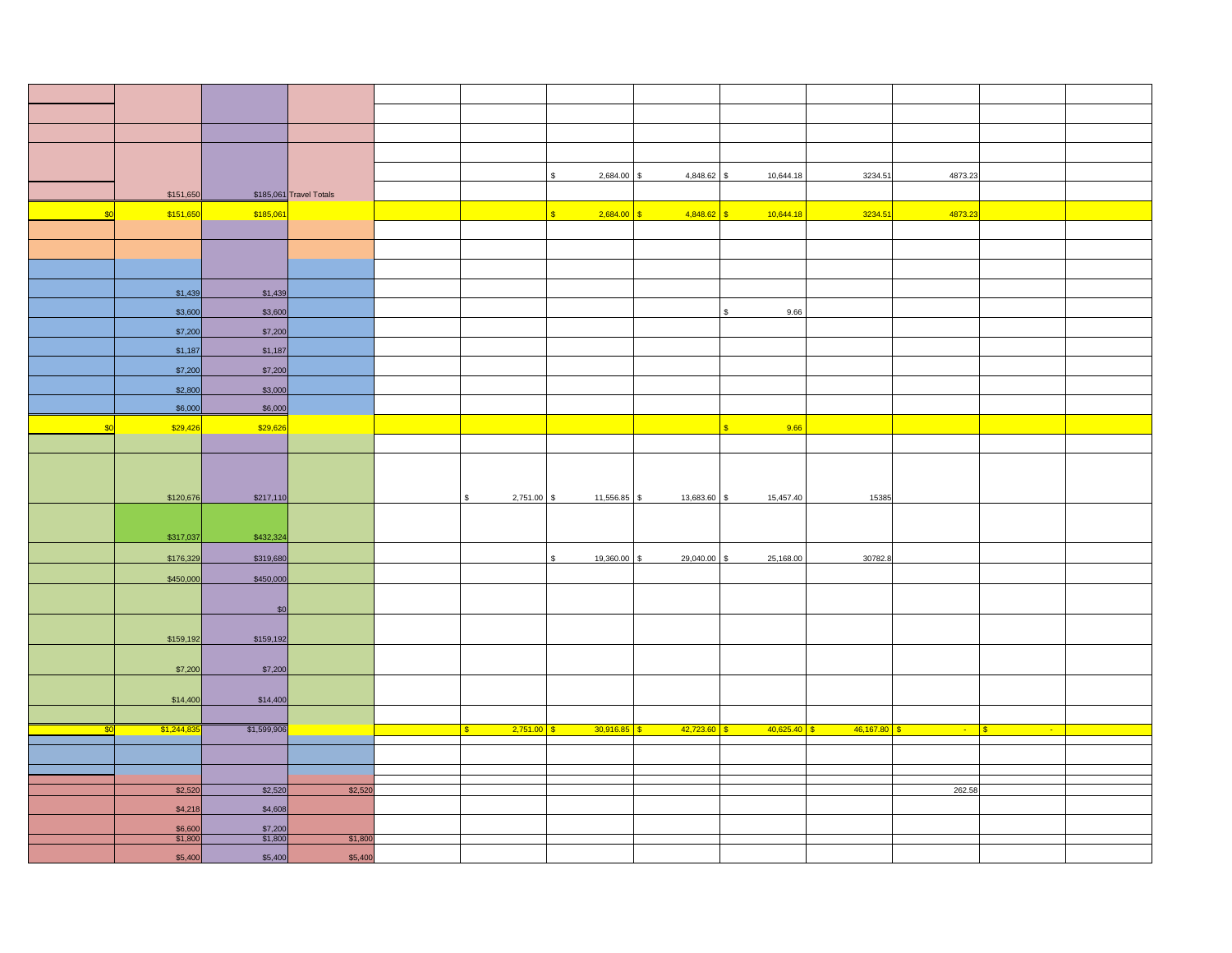|           | \$1,287     | \$1,440     |          |  |              |             | 77.74  |        | 151.92    |  |
|-----------|-------------|-------------|----------|--|--------------|-------------|--------|--------|-----------|--|
|           | \$1,300     | \$1,800     |          |  |              |             |        | 338.58 | 35.84     |  |
|           | \$0         | \$0         |          |  |              |             |        |        |           |  |
|           | \$30,000    | \$30,000    | \$30,000 |  |              |             |        |        |           |  |
|           | \$0         | \$0         |          |  |              |             |        |        |           |  |
|           | \$15,000    | \$15,000    | \$15,000 |  |              |             |        |        |           |  |
|           | \$2,000     | \$3,000     | \$3,000  |  |              | 200.00      | 425.00 |        |           |  |
|           |             |             |          |  |              |             |        |        |           |  |
|           | \$70,125    | \$72,768    |          |  | $\mathbf{s}$ | $200.00$ \$ | 502.74 | 338.58 | 450.34    |  |
|           |             |             |          |  |              |             |        |        |           |  |
| \$498,528 | \$1,542,545 | \$1,972,667 |          |  |              |             |        |        | 14,018.23 |  |
|           |             |             |          |  |              |             |        |        |           |  |
|           |             |             |          |  |              |             |        |        |           |  |
|           |             |             |          |  |              |             |        |        |           |  |
|           |             |             |          |  |              |             |        |        |           |  |
|           |             |             |          |  |              |             |        |        |           |  |
|           |             |             |          |  |              |             |        |        |           |  |
| \$498,528 | \$1,542,545 | \$1,972,667 |          |  |              |             |        |        |           |  |

\$986,333<br>\$986,333

\$1,972,666

\$1,972,666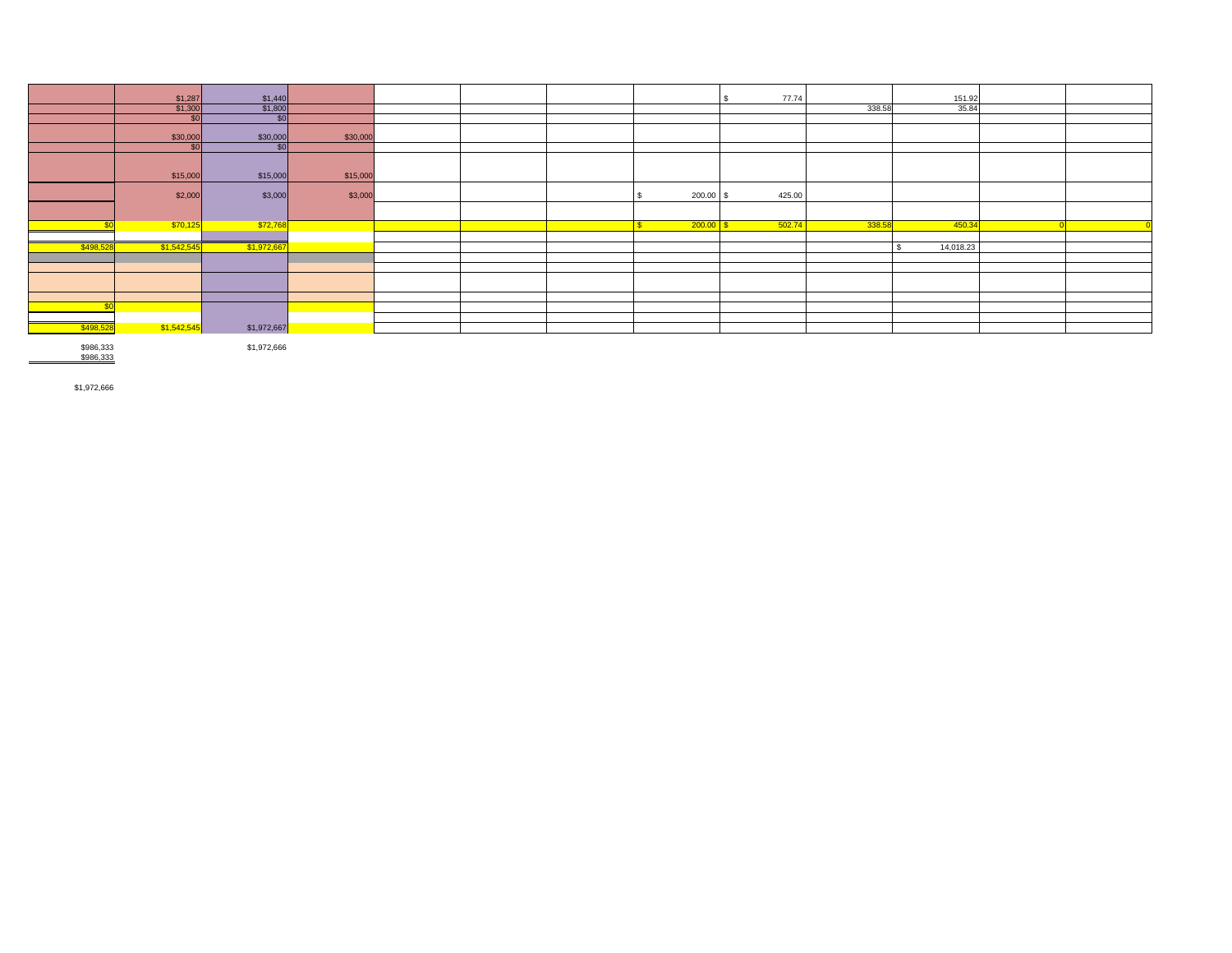|                                                                                      | <b>Breakdown of Costs</b> |                          |                  |                          |                                         |                  |                  |                  |                  |
|--------------------------------------------------------------------------------------|---------------------------|--------------------------|------------------|--------------------------|-----------------------------------------|------------------|------------------|------------------|------------------|
|                                                                                      |                           |                          |                  |                          |                                         |                  |                  |                  |                  |
|                                                                                      | Non-Federal Match         | <b>New Revised Total</b> | PCR <sub>2</sub> | <b>Remaining Balance</b> | <b>Total Reported</b>                   | QFR13 Jul-Sep 16 | QFR12 Apr-Jun 16 | QFR11 Jan-Mar 16 | QFR10 Oct-Dec 15 |
|                                                                                      |                           |                          |                  | \$0.00                   | $\overline{\phantom{a}}$                |                  |                  |                  |                  |
|                                                                                      |                           |                          |                  |                          |                                         |                  |                  |                  |                  |
|                                                                                      |                           | \$0.00                   |                  | \$0.00                   | $\sim$                                  |                  |                  |                  |                  |
|                                                                                      |                           |                          |                  |                          |                                         |                  |                  |                  |                  |
| For Rick and Kelli, took PCR1 revised total)                                         |                           | \$26,948.40              | \$10,303.80      |                          |                                         |                  |                  |                  |                  |
|                                                                                      |                           | \$36,253.86              | \$13,861.77      |                          | $\overline{\phantom{a}}$                |                  |                  |                  |                  |
|                                                                                      |                           |                          |                  | \$26,508.02              | 12,528.67                               |                  |                  |                  |                  |
|                                                                                      |                           |                          |                  |                          |                                         |                  |                  |                  |                  |
| For Chief, took PCR1 revised total - reported)                                       |                           | \$39,190.44              | \$14,984.58      | \$13,317.22              | 10,888.64<br>\$                         |                  |                  |                  |                  |
|                                                                                      | \$87,000                  |                          |                  |                          | $\overline{\phantom{a}}$                |                  |                  |                  |                  |
|                                                                                      |                           |                          |                  |                          |                                         |                  |                  |                  |                  |
|                                                                                      | \$43,500                  |                          |                  |                          | $\sim$                                  |                  |                  |                  |                  |
|                                                                                      | \$132,000                 |                          |                  |                          | $\mathbf{r}$                            |                  |                  |                  |                  |
|                                                                                      | \$82,500                  |                          |                  |                          | \$<br>$\overline{\phantom{a}}$          |                  |                  |                  |                  |
|                                                                                      |                           |                          |                  |                          |                                         |                  |                  |                  |                  |
|                                                                                      |                           |                          |                  |                          |                                         |                  |                  |                  |                  |
|                                                                                      |                           |                          |                  | \$0.00                   | $\sqrt{3}$<br>$\sim$                    |                  |                  |                  |                  |
|                                                                                      |                           |                          |                  | \$0.00                   | $\overline{\phantom{a}}$<br>\$          |                  |                  |                  |                  |
| \$345,000 Personnel Category Total                                                   |                           | \$102,392.7              | \$39,150.1       | \$384,825.24<br>\$0.00   | 23,417.31<br>$\sqrt{3}$<br>\$<br>$\sim$ |                  |                  |                  |                  |
|                                                                                      |                           | \$0.00                   |                  | \$0.00                   | \$<br>$\sim$                            |                  |                  |                  |                  |
|                                                                                      |                           |                          |                  |                          | \$<br>$\sim$                            |                  |                  |                  |                  |
|                                                                                      |                           |                          |                  |                          |                                         |                  |                  |                  |                  |
|                                                                                      |                           |                          |                  |                          | $\overline{\phantom{a}}$                |                  |                  |                  |                  |
|                                                                                      |                           |                          |                  |                          | ቁ                                       |                  |                  |                  |                  |
| Total instead of breakdown - begins with remaining balance instead of beginning tota |                           | \$6,672.68               |                  | \$5,867.32               | 6,672.68                                |                  |                  |                  |                  |
|                                                                                      |                           | \$9,522.45               |                  | \$6,375.86               | 3,146.59                                |                  |                  |                  |                  |
|                                                                                      | \$38,715                  |                          |                  | \$38,715.00              | $\sim$                                  |                  |                  |                  |                  |
|                                                                                      |                           |                          |                  |                          |                                         |                  |                  |                  |                  |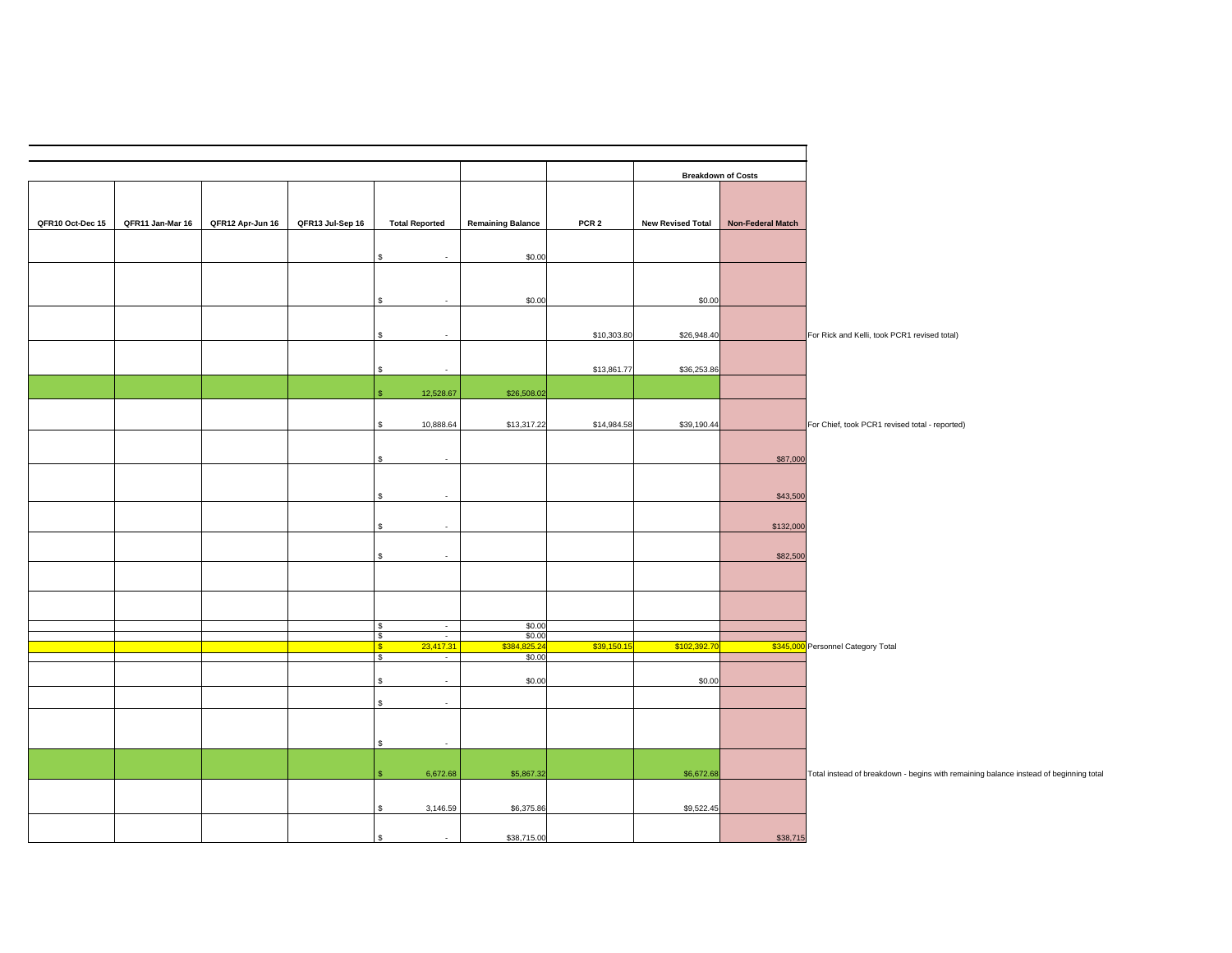|  |  | \$<br>$\overline{\phantom{a}}$                              | \$19,359.00                 |               |             | \$19,359 |                                 |
|--|--|-------------------------------------------------------------|-----------------------------|---------------|-------------|----------|---------------------------------|
|  |  |                                                             |                             |               |             |          |                                 |
|  |  | \$<br>$\overline{\phantom{a}}$                              | \$58,740.00                 |               |             | \$58,740 |                                 |
|  |  |                                                             |                             |               |             |          |                                 |
|  |  |                                                             |                             |               |             |          |                                 |
|  |  | \$<br>$\overline{\phantom{a}}$<br>9,819.27<br>$\frac{1}{2}$ | \$36,714.00<br>\$172,444.01 |               | \$16,195.13 | \$36,714 | \$153,528 Fringe Category Total |
|  |  | $\ddot{\theta}$<br>$\blacksquare$                           | \$0.00                      |               |             |          |                                 |
|  |  | \$<br>$\mathcal{L}_{\mathcal{A}}$                           | \$0.00                      |               |             |          |                                 |
|  |  | \$<br>$\overline{\phantom{a}}$                              | \$12,000.00                 | (\$3,960.00)  | \$8,040.00  |          |                                 |
|  |  | \$<br>$\overline{\phantom{a}}$                              | \$4,368.00                  | (S1, 441.44)  | \$2,926.56  |          |                                 |
|  |  | \$<br>÷                                                     | \$5,856.00                  | (\$1,932.48)  | \$3,923.52  |          |                                 |
|  |  | \$<br>$\overline{\phantom{a}}$                              | \$12,000.00                 | (\$12,000.00] | \$0.00      |          |                                 |
|  |  | \$<br>$\overline{\phantom{a}}$                              | \$8,190.00                  | (\$8,190.00)  | \$0.00      |          |                                 |
|  |  | \$<br>$\overline{\phantom{a}}$                              | \$7,320.00                  | (\$7,320.00)  | \$0.00      |          |                                 |
|  |  | \$<br>$\overline{\phantom{a}}$                              | \$12,000.00                 | \$0.00        | \$12,000.00 |          |                                 |
|  |  | \$<br>$\overline{\phantom{a}}$                              | \$8,190.00                  | \$0.00        | \$8,190.00  |          |                                 |
|  |  | \$<br>÷,                                                    | \$7,320.00                  | \$0.00        | \$7,320.00  |          |                                 |
|  |  | \$<br>$\overline{\phantom{a}}$                              | \$975.00                    | \$975.00      | \$1,950.00  |          |                                 |
|  |  | \$<br>$\overline{\phantom{a}}$                              | \$546.00                    | \$546.00      | \$1,092.00  |          |                                 |
|  |  | \$<br>$\overline{\phantom{a}}$                              | \$549.00                    | \$549.00      | \$1,098.00  |          |                                 |
|  |  |                                                             |                             |               |             |          |                                 |
|  |  | \$<br>$\overline{\phantom{a}}$                              | \$19,500.00                 | (\$19,500.00] | \$0.00      |          |                                 |
|  |  | \$<br>$\overline{\phantom{a}}$                              | \$10,920.00                 | (\$10,920.00) | \$0.00      |          |                                 |
|  |  | \$<br>$\overline{\phantom{a}}$                              | \$10,980.00                 | (\$10,980.00) | \$0.00      |          |                                 |
|  |  | \$<br>÷                                                     | \$3,600.00                  | (\$3,600.00)  | \$0.00      |          |                                 |
|  |  | \$<br>$\overline{\phantom{a}}$                              | \$2,457.00                  | (\$2,457.00)  | \$0.00      |          |                                 |
|  |  | \$<br>÷                                                     | \$2,196.00                  | (\$2,196.00)  | \$0.00      |          |                                 |
|  |  | \$<br>$\overline{\phantom{a}}$                              | \$6,000.00                  | \$0.00        | \$6,000.00  |          |                                 |
|  |  | \$<br>÷,                                                    | \$2,184.00                  | \$0.00        | \$2,184.00  |          |                                 |
|  |  | \$<br>$\overline{\phantom{a}}$                              | \$2,928.00                  | \$0.00        | \$2,928.00  |          |                                 |
|  |  | $\mathbb{S}$<br>$\sim$                                      | \$0.00                      |               |             |          |                                 |
|  |  | \$<br>$\overline{\phantom{a}}$                              | \$8,100.00                  | (\$8,100.00]  | \$0.00      |          |                                 |
|  |  | \$<br>$\overline{\phantom{a}}$                              | \$5,346.00                  | (\$5,346.00   | \$0.00      |          |                                 |
|  |  | \$<br>$\overline{\phantom{a}}$                              | \$5,832.00                  | (\$5,821.00)  | \$11.00     |          |                                 |
|  |  | \$                                                          | \$8,100.00                  | \$2,700.00    | \$10,800.00 |          |                                 |
|  |  | $\mathbb S$                                                 | \$5,346.00                  | \$1,782.00    | \$7,128,00  |          |                                 |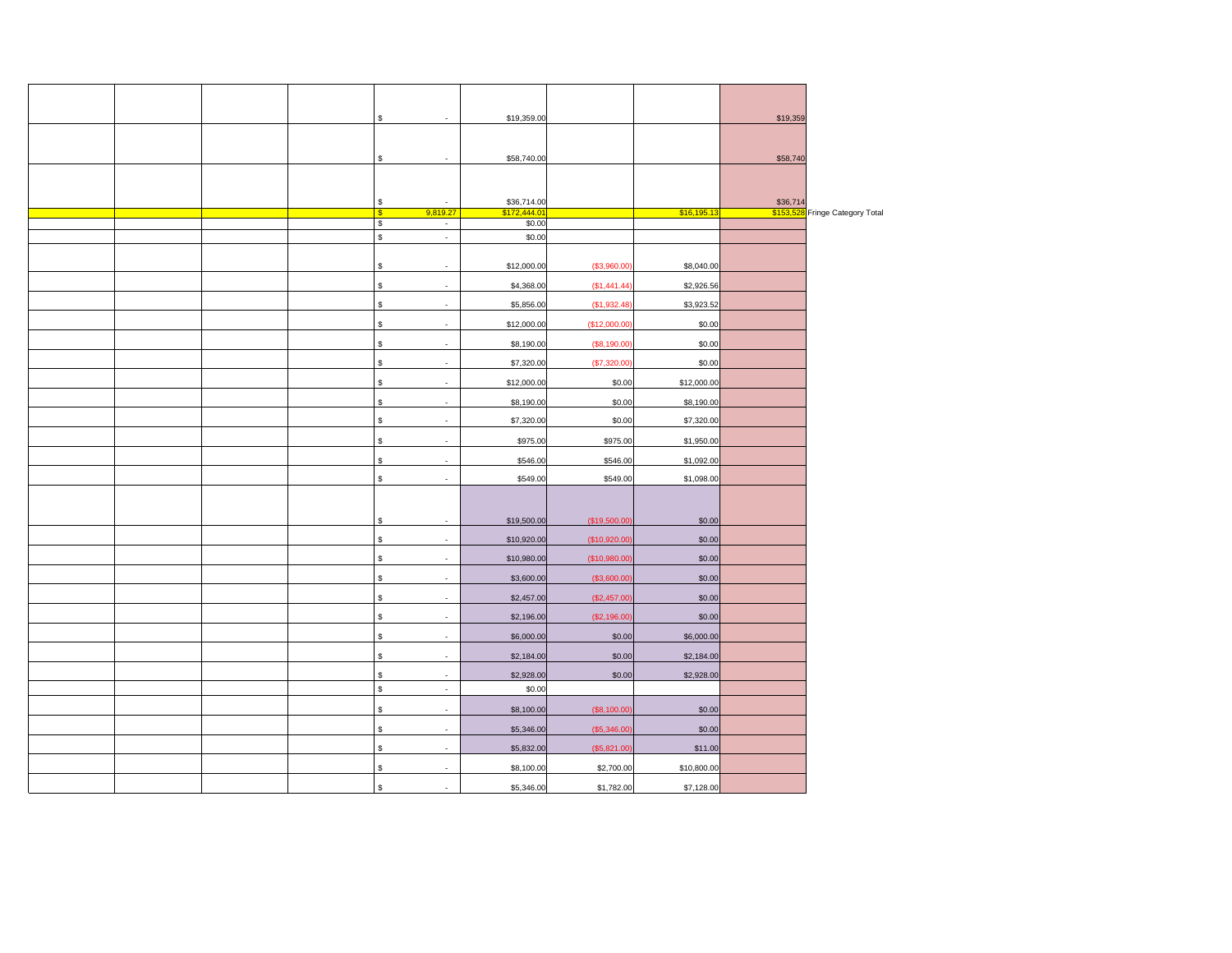|  |  | \$                        | $\overline{\phantom{a}}$     | \$5,832.00               | \$1,944.00                  | \$7,776.00                     |                                                                               |
|--|--|---------------------------|------------------------------|--------------------------|-----------------------------|--------------------------------|-------------------------------------------------------------------------------|
|  |  | \$                        | $\overline{\phantom{a}}$     | \$2,700.00               | \$0.00                      | \$2,700.00                     |                                                                               |
|  |  |                           | $\overline{a}$               | \$1,782.00               | \$0.00                      | \$1,782.00                     |                                                                               |
|  |  | \$                        | $\overline{\phantom{a}}$     | \$1,944.00               | \$0.00                      | \$1,944.00                     |                                                                               |
|  |  |                           |                              | \$0.00                   |                             |                                |                                                                               |
|  |  |                           | $\mathbb{Z}^2$               |                          |                             |                                |                                                                               |
|  |  | \$                        |                              | \$0.00                   |                             |                                |                                                                               |
|  |  | <sub>\$</sub>             | 26,284.54                    | \$158,776.46             | (\$95,267.92                | \$89,793.08                    | Travel Category Total                                                         |
|  |  | \$                        | $\overline{\phantom{a}}$     | \$0.00                   |                             |                                |                                                                               |
|  |  | \$                        | $\mathbb{Z}^2$               | \$0.00                   |                             |                                |                                                                               |
|  |  |                           | $\overline{a}$               | \$0.00                   |                             |                                |                                                                               |
|  |  | \$                        | $\sim$                       | \$1,439.28               | (\$480.00                   | \$959.28                       |                                                                               |
|  |  |                           |                              | \$3,600.00               | (\$1,200.00                 | \$2,400.00                     |                                                                               |
|  |  | \$                        | $\mathbb{Z}^2$               | \$7,200.00               | (\$2,400.00                 | \$4,800.00                     |                                                                               |
|  |  | \$                        | $\overline{\phantom{a}}$     | \$1,186.56               | \$0.00                      | \$1,186.56                     |                                                                               |
|  |  | \$                        | $\sim$                       | \$7,200.00               | (\$2,400.00                 | \$4,800.00                     |                                                                               |
|  |  | Ś,                        | 9.66                         | \$2,990.34               | \$0.00                      | \$3,000.00                     |                                                                               |
|  |  | \$                        | $\overline{\phantom{a}}$     | \$6,000.00               | \$0.00                      | \$6,000.00                     |                                                                               |
|  |  | $\overline{\mathbf{s}}$   | 9.66                         | \$29,616.18              | (\$6,480.00                 | \$23,145.84                    |                                                                               |
|  |  |                           |                              |                          |                             |                                | Supplies Category Total                                                       |
|  |  | \$                        | $\sim$                       | \$0.00                   |                             |                                |                                                                               |
|  |  |                           |                              |                          |                             |                                |                                                                               |
|  |  | \$.                       | 58,833.85                    | \$158,276.15             | \$49,515.85                 | \$266,625.85                   |                                                                               |
|  |  |                           |                              |                          |                             |                                |                                                                               |
|  |  |                           |                              |                          |                             |                                |                                                                               |
|  |  |                           |                              | \$432,324.00             | (\$432,324.00               | \$0.00                         |                                                                               |
|  |  | \$.                       | 104,350.80                   | \$215,329.20             | (\$7,353.63                 | \$312,326.37                   |                                                                               |
|  |  | \$.                       | $\overline{\phantom{a}}$     | \$450,000.00             | (\$450,000.00               | \$0.00                         |                                                                               |
|  |  |                           | $\overline{a}$               |                          |                             |                                |                                                                               |
|  |  |                           |                              | \$0.00                   | \$0.00                      | \$0.00                         |                                                                               |
|  |  | \$                        | $\mathcal{L}_{\mathcal{A}}$  | \$159,192.00             | \$0.00                      | \$159,192.00                   |                                                                               |
|  |  |                           |                              |                          |                             |                                |                                                                               |
|  |  |                           | $\overline{\phantom{a}}$     | \$7,200.00               | (\$7,200.00                 | \$0.00                         |                                                                               |
|  |  |                           |                              |                          |                             |                                |                                                                               |
|  |  | Ŝ.                        | $\overline{a}$               | \$14,400.00              | (\$14,400.00                | \$0.00                         |                                                                               |
|  |  | $\mathbb S$<br>$\sqrt{3}$ | $\mathbb{Z}^2$<br>163,184.65 | \$0.00<br>\$1,436,721.3  | \$715,000.00<br>(\$146,761. | \$715,000.00<br>\$1,453,144.22 | Contractual Category Total                                                    |
|  |  | $\bullet$                 | J,                           | \$0.00                   |                             |                                |                                                                               |
|  |  | \$<br>$\sqrt{3}$          | $\overline{a}$<br>$\sim$     | \$0.00<br>\$0.00         |                             |                                |                                                                               |
|  |  | \$                        | $\sim$                       | \$0.00                   |                             |                                |                                                                               |
|  |  | $\sqrt{3}$                | 262.58                       | \$2,257.42               |                             | \$2,520.00                     | Teleconference call line - no line item at this point, used 262.58 in January |
|  |  | \$                        | $\mathcal{L}$                | \$4,608.00               |                             | \$4,608.00                     |                                                                               |
|  |  | \$                        | ÷                            | \$7,200.00<br>\$1,800.00 |                             | \$7,200.00<br>\$1,800.00       |                                                                               |
|  |  |                           | $\overline{\phantom{a}}$     | \$5,400.00               |                             | \$5,400.00                     |                                                                               |
|  |  |                           |                              |                          |                             |                                |                                                                               |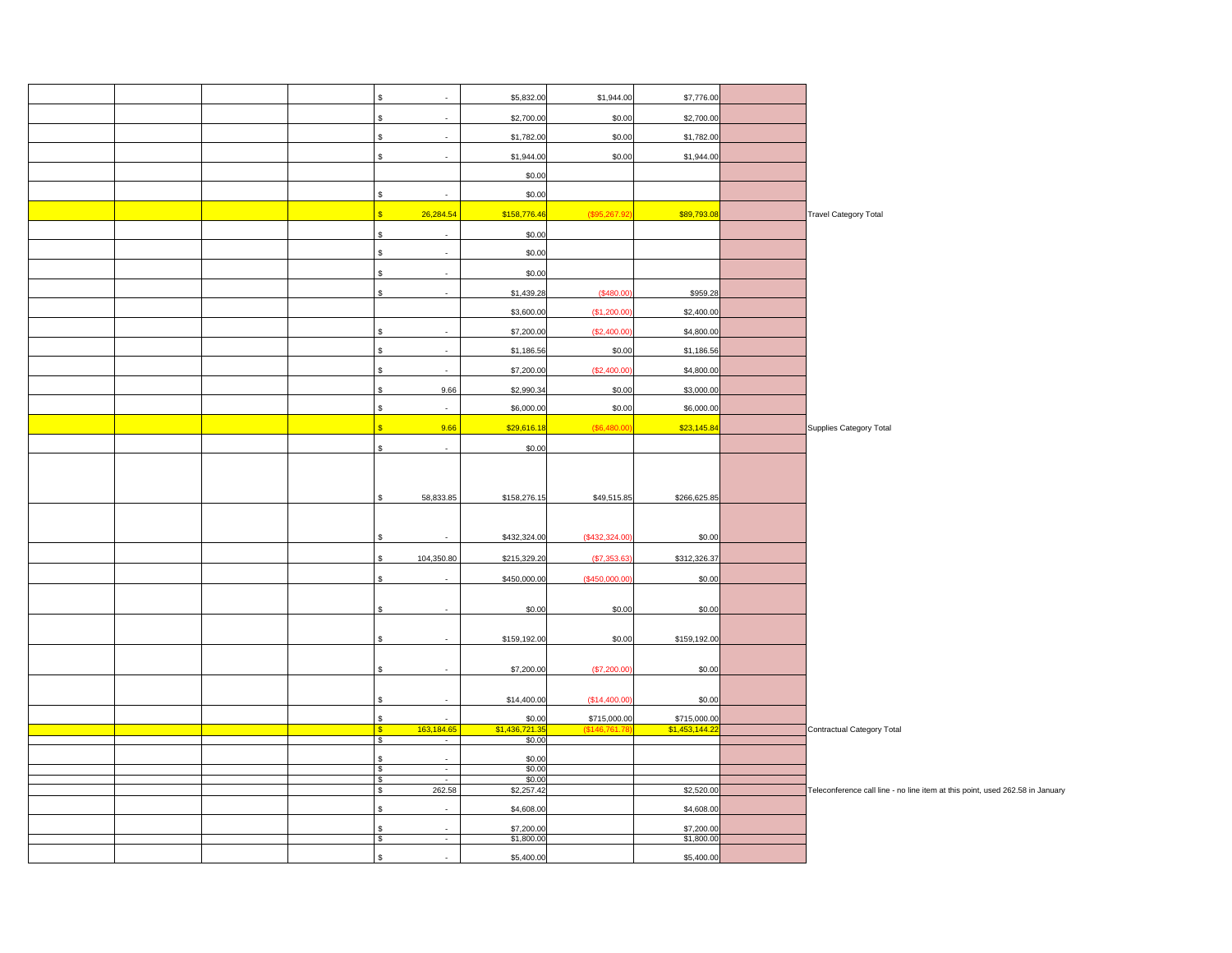|  |  | \$            | 229.66                   | \$1,210.34       | \$1,440.00     |                |                      |
|--|--|---------------|--------------------------|------------------|----------------|----------------|----------------------|
|  |  | -S            | 374.42                   | \$1,425.58       | \$1,800.00     |                |                      |
|  |  | Ŝ,            | $\sim$                   | \$0.00           |                |                |                      |
|  |  | -S            | $\sim$                   | \$30,000.00      | \$30,000.00    |                |                      |
|  |  | -S            | $\sim$                   | \$0.00           |                |                |                      |
|  |  | \$            | $\overline{\phantom{a}}$ | \$15,000.00      | \$15,000.00    |                |                      |
|  |  | S             | 625.00                   | \$2,375.00       | \$3,000.00     |                |                      |
|  |  |               |                          |                  |                |                |                      |
|  |  | 0S            | 1,491.66                 | \$72,143.00      | \$72,768.00    |                | Other category total |
|  |  | Ŝ.            | $\sim$                   | \$0.00           |                |                |                      |
|  |  | ¢             | 224,207.09               | \$2,254,526.24   | \$1,757,438.97 | \$498,528      |                      |
|  |  |               |                          |                  |                |                |                      |
|  |  |               |                          |                  |                |                |                      |
|  |  |               |                          |                  |                |                |                      |
|  |  |               |                          |                  |                |                |                      |
|  |  |               |                          |                  |                |                |                      |
|  |  |               |                          |                  |                |                |                      |
|  |  |               |                          |                  |                |                |                      |
|  |  |               |                          |                  |                |                |                      |
|  |  | Phase 1 funds |                          | \$<br>986,333.00 | Total grant    | \$2,255,966.97 |                      |

Phase 2 funds <u>\$ 986,333.00</u><br>Total Award \$ 1,972,666.00 \$ 215,227.03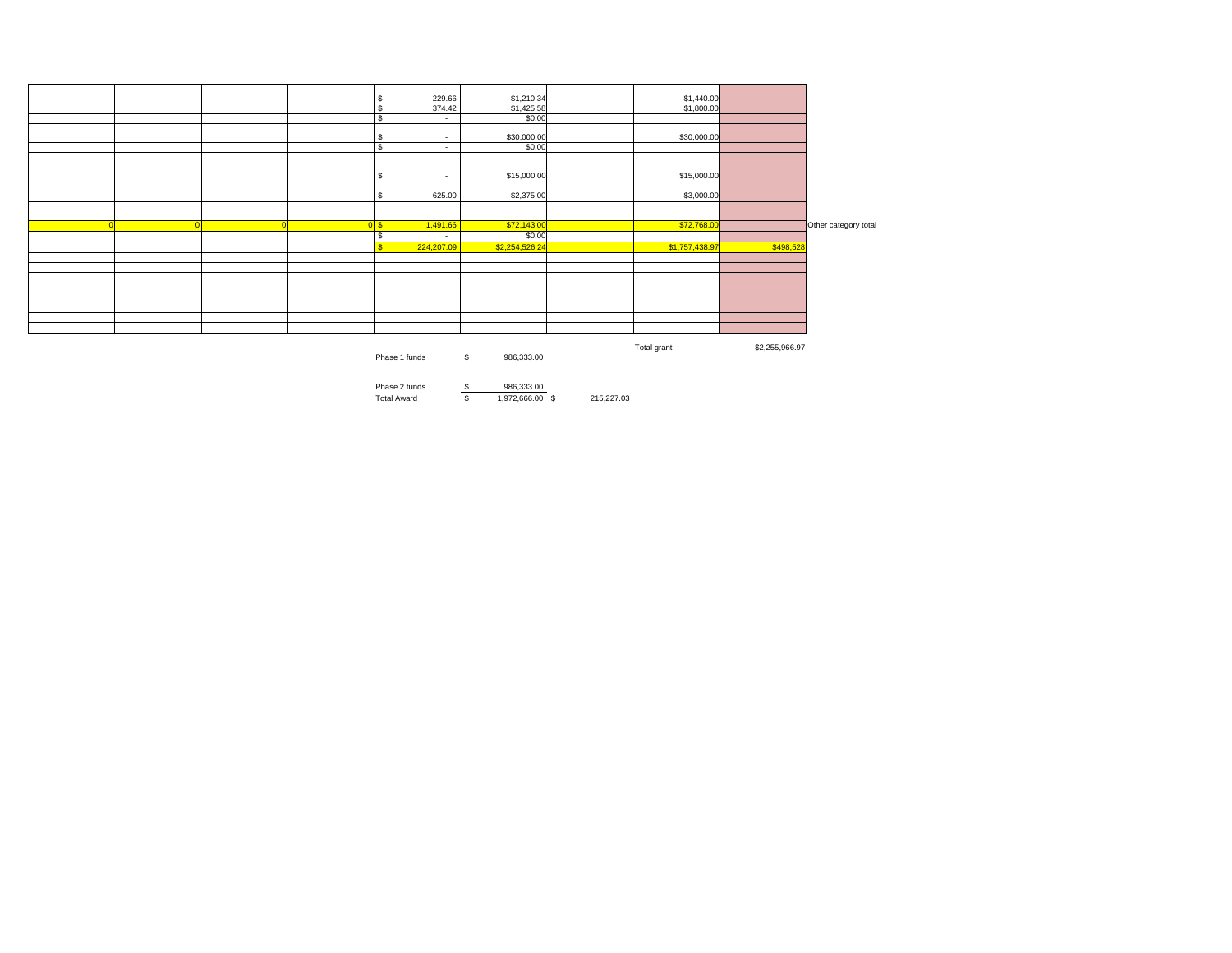#### **SUMMARY FORM**

|                                       |                                                                    |              | YEAR <sub>1</sub> |                  |      |                        |     |                  |     | <b>YEAR 2</b>    |     |                       |                |                  |     |                  |
|---------------------------------------|--------------------------------------------------------------------|--------------|-------------------|------------------|------|------------------------|-----|------------------|-----|------------------|-----|-----------------------|----------------|------------------|-----|------------------|
|                                       |                                                                    |              |                   | <b>Actual Q1</b> |      | <b>Actual Q2</b>       |     | <b>Actual Q3</b> |     | <b>Actual Q4</b> |     | <b>Acutal Q5</b>      |                | <b>Actual Q6</b> |     | <b>Actual Q7</b> |
|                                       |                                                                    | <b>TOTAL</b> | Q1                | End<br>9/30/13   | Q2   | <b>End</b><br>12/30/13 | Q3  | End<br>3/30/14   | Q4  | End<br>6/30/14   | Q5  | <b>End</b><br>9/30/14 | Q <sub>6</sub> | End<br>12/30/14  | Q7  | End<br>3/30/15   |
| <b>MILESTONE ACTIVITY CATEGORIES</b>  | <b>Description of Activity</b>                                     |              |                   |                  |      |                        |     |                  |     |                  |     |                       |                |                  |     |                  |
|                                       | county/region to raise awareness                                   |              |                   |                  |      |                        |     |                  |     |                  |     |                       |                |                  |     |                  |
|                                       | about SLIGP, hold regional                                         |              |                   |                  |      |                        |     |                  |     |                  |     |                       |                |                  |     |                  |
|                                       | stakeholder meetings annually,                                     |              |                   |                  |      |                        |     |                  |     |                  |     |                       |                |                  |     |                  |
|                                       | travel to best practice sites for                                  |              |                   |                  |      |                        |     |                  |     |                  |     |                       |                |                  |     |                  |
| Stakeholder Meetings                  | regional and national coordination                                 | 1375         |                   | 25               | 125  | 21                     | 125 | $\mathbf{0}$     | 125 | 285              | 125 | 321                   | 125            | 263              | 125 | 99               |
| 2. Training Sessions                  | N/A                                                                |              |                   |                  |      |                        |     |                  |     |                  |     |                       |                |                  |     |                  |
|                                       |                                                                    |              |                   |                  |      |                        |     |                  |     |                  |     |                       |                |                  |     |                  |
|                                       | Send SLIGP staff and                                               |              |                   |                  |      |                        |     |                  |     |                  |     |                       |                |                  |     |                  |
|                                       | representatives to national                                        |              |                   |                  |      |                        |     |                  |     |                  |     |                       |                |                  |     |                  |
|                                       | conferences to include 2                                           |              |                   |                  |      |                        |     |                  |     |                  |     |                       |                |                  |     |                  |
|                                       | registrations per year (6                                          |              |                   |                  |      |                        |     |                  |     |                  |     |                       |                |                  |     |                  |
| <b>Broadband Conferences</b>          | registrations total).                                              | 42           |                   | $\Omega$         |      | $\Omega$               |     | 5                |     |                  |     |                       | Э              |                  | Э   |                  |
|                                       | Conduct meetings of the full                                       |              |                   |                  |      |                        |     |                  |     |                  |     |                       |                |                  |     |                  |
|                                       | SONNet subcommittee that will                                      |              |                   |                  |      |                        |     |                  |     |                  |     |                       |                |                  |     |                  |
|                                       | collect information, advisory                                      |              |                   |                  |      |                        |     |                  |     |                  |     |                       |                |                  |     |                  |
|                                       | information, recommendations and                                   |              |                   |                  |      |                        |     |                  |     |                  |     |                       |                |                  |     |                  |
|                                       | technical expertise from each of the                               |              |                   |                  |      |                        |     |                  |     |                  |     |                       |                |                  |     |                  |
| 4. Governance Meetings                | supporting groups who in turn,<br>provides recommendations through | 16           |                   |                  |      |                        | 2   |                  |     |                  |     | 2                     |                |                  |     | $\overline{2}$   |
|                                       |                                                                    |              |                   |                  |      |                        |     |                  |     |                  |     |                       |                |                  |     |                  |
|                                       | Hire full time grants coordinator to                               |              |                   |                  |      |                        |     |                  |     |                  |     |                       |                |                  |     |                  |
|                                       | support the SLIGP grant. Will be                                   |              |                   |                  |      |                        |     |                  |     |                  |     |                       |                |                  |     |                  |
|                                       | supervised by the Grants Manager                                   |              |                   |                  |      |                        |     |                  |     |                  |     |                       |                |                  |     |                  |
| 4. Staff Hires (Full Time Equivalent) | within the Nevada Division of<br><b>Emergency Management</b>       | 4.05         |                   | $\Omega$         | 4.05 |                        |     |                  |     |                  |     |                       |                |                  |     |                  |
|                                       |                                                                    |              |                   |                  |      |                        |     |                  |     |                  |     |                       |                |                  |     |                  |
|                                       | Hire one SLIGP Manager at .80                                      |              |                   |                  |      |                        |     |                  |     |                  |     |                       |                |                  |     |                  |
|                                       | FTE, Incorporate the State's SWIC<br>at .50 FTE, one Gap           |              |                   |                  |      |                        |     |                  |     |                  |     |                       |                |                  |     |                  |
|                                       | Analysis/MOU/RFP 15 MOU                                            |              |                   |                  |      |                        |     |                  |     |                  |     |                       |                |                  |     |                  |
|                                       | (projected), Hire 5 Outreach                                       |              |                   |                  |      |                        |     |                  |     |                  |     |                       |                |                  |     |                  |
|                                       | Coordinators (1 for each region),                                  |              |                   |                  |      |                        |     |                  |     |                  |     |                       |                |                  |     |                  |
|                                       | one Legal Council .50 FTE = 23                                     |              |                   |                  |      |                        |     |                  |     |                  |     |                       |                |                  |     |                  |
| 5. Contract Executions                | contracts                                                          | 24           |                   |                  |      |                        |     | $\Omega$         |     |                  | 5   |                       | 5              |                  | 5   |                  |
|                                       |                                                                    |              |                   |                  |      |                        |     |                  |     |                  |     |                       |                |                  |     |                  |
|                                       |                                                                    |              |                   |                  |      |                        |     |                  |     |                  |     |                       |                |                  |     |                  |
| 6. Statutory or Regulatory Changes    | N/A                                                                |              |                   |                  |      |                        |     |                  |     |                  |     |                       |                |                  |     |                  |
|                                       | Include outreach to the state of                                   |              |                   |                  |      |                        |     |                  |     |                  |     |                       |                |                  |     |                  |
|                                       | Nevada, State Agencies, Locals,                                    |              |                   |                  |      |                        |     |                  |     |                  |     |                       |                |                  |     |                  |
| 7. Outreach Education                 | <b>Tribal and Non-Profits</b>                                      | <b>TBD</b>   |                   |                  |      |                        |     |                  |     | 1425             |     | 2500                  |                | 1578             |     |                  |
|                                       |                                                                    |              |                   |                  |      |                        |     |                  |     |                  |     |                       |                |                  |     |                  |
| 8. Phase 2 Activities                 | TBD                                                                | TBD          |                   |                  |      |                        |     |                  |     |                  |     |                       |                |                  |     |                  |
|                                       |                                                                    |              |                   |                  |      |                        |     |                  |     |                  |     |                       |                |                  |     |                  |
|                                       |                                                                    |              |                   |                  |      |                        |     |                  |     |                  |     |                       |                |                  |     |                  |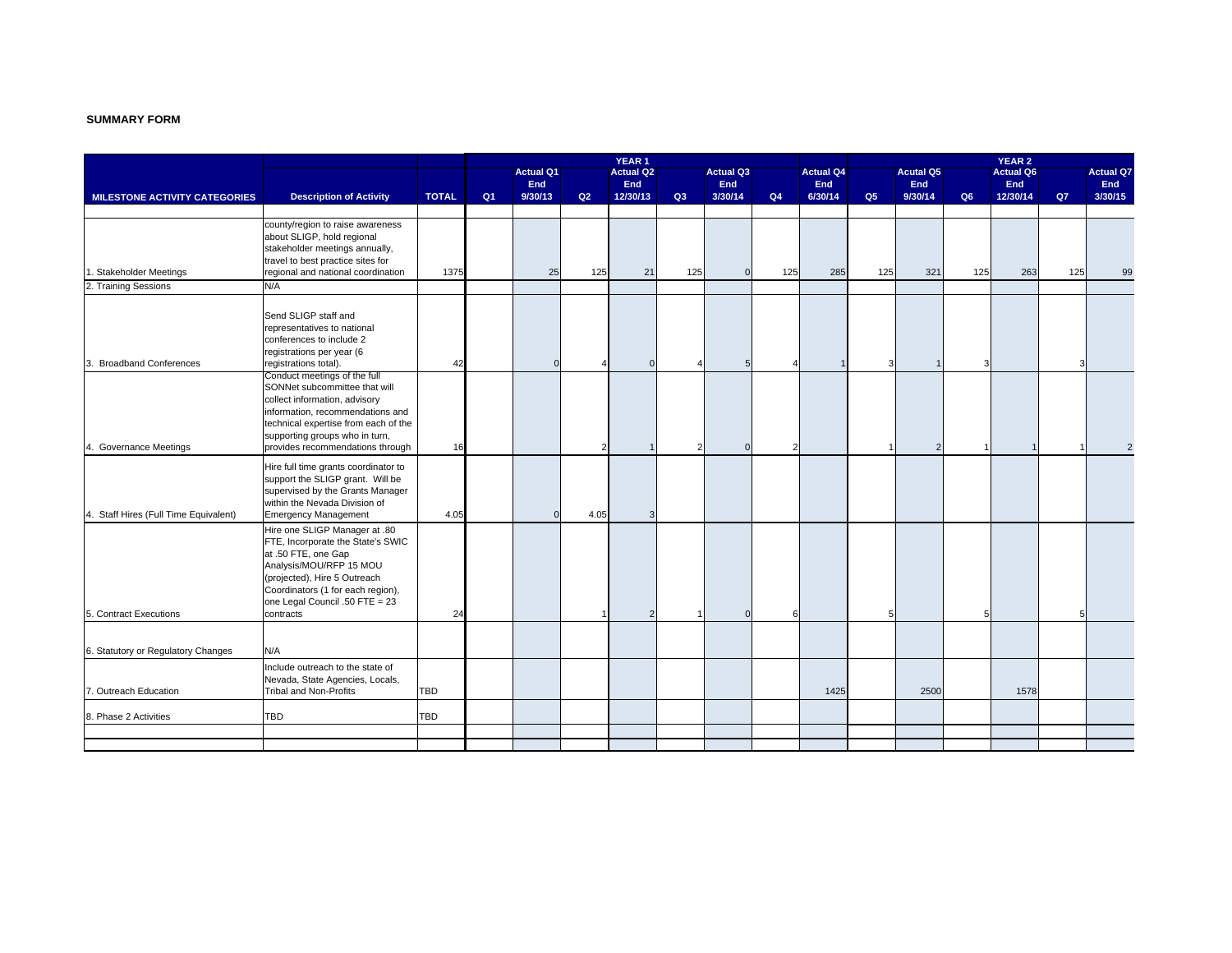| <b>Actual Q9</b><br>Q10 End<br>Q12 End<br>End<br>End<br>Q11 End<br>Q8<br>6/30/15<br>9/30/15<br>6/30/16<br><b>TOTAL</b><br>Q9<br>Q10<br>12/30/15<br>Q11<br>3/30/16<br>Q12<br>meetings<br>125<br>125<br>125<br>125<br>125<br>29<br>1014<br>5 <sub>l</sub><br>3<br>$5\phantom{.0}$<br>$\overline{4}$<br>$\overline{4}$<br>$\overline{7}$<br>$\overline{2}$<br>2<br>6 NPSCC replacing SONNet FQ2<br>$\mathbf{1}$<br>1<br>$\overline{1}$<br>3 Grant coordinator to be moved to contracts<br>5503 |                  |  |        | YEAR 3 |        |        |  |
|---------------------------------------------------------------------------------------------------------------------------------------------------------------------------------------------------------------------------------------------------------------------------------------------------------------------------------------------------------------------------------------------------------------------------------------------------------------------------------------------|------------------|--|--------|--------|--------|--------|--|
|                                                                                                                                                                                                                                                                                                                                                                                                                                                                                             | <b>Actual Q8</b> |  | Actual |        | Actual | Actual |  |
|                                                                                                                                                                                                                                                                                                                                                                                                                                                                                             |                  |  |        |        |        |        |  |
|                                                                                                                                                                                                                                                                                                                                                                                                                                                                                             |                  |  |        |        |        |        |  |
|                                                                                                                                                                                                                                                                                                                                                                                                                                                                                             |                  |  |        |        |        |        |  |
|                                                                                                                                                                                                                                                                                                                                                                                                                                                                                             |                  |  |        |        |        |        |  |
|                                                                                                                                                                                                                                                                                                                                                                                                                                                                                             |                  |  |        |        |        |        |  |
|                                                                                                                                                                                                                                                                                                                                                                                                                                                                                             |                  |  |        |        |        |        |  |
|                                                                                                                                                                                                                                                                                                                                                                                                                                                                                             |                  |  |        |        |        |        |  |
|                                                                                                                                                                                                                                                                                                                                                                                                                                                                                             |                  |  |        |        |        |        |  |
| 2 George (No outreach coordinators will be hired - outreach incorporated into SWIC and PM)                                                                                                                                                                                                                                                                                                                                                                                                  |                  |  |        |        |        |        |  |
|                                                                                                                                                                                                                                                                                                                                                                                                                                                                                             |                  |  |        |        |        |        |  |
|                                                                                                                                                                                                                                                                                                                                                                                                                                                                                             |                  |  |        |        |        |        |  |
|                                                                                                                                                                                                                                                                                                                                                                                                                                                                                             |                  |  |        |        |        |        |  |
|                                                                                                                                                                                                                                                                                                                                                                                                                                                                                             |                  |  |        |        |        |        |  |
|                                                                                                                                                                                                                                                                                                                                                                                                                                                                                             |                  |  |        |        |        |        |  |
|                                                                                                                                                                                                                                                                                                                                                                                                                                                                                             |                  |  |        |        |        |        |  |
|                                                                                                                                                                                                                                                                                                                                                                                                                                                                                             |                  |  |        |        |        |        |  |
|                                                                                                                                                                                                                                                                                                                                                                                                                                                                                             |                  |  |        |        |        |        |  |
|                                                                                                                                                                                                                                                                                                                                                                                                                                                                                             |                  |  |        |        |        |        |  |
|                                                                                                                                                                                                                                                                                                                                                                                                                                                                                             |                  |  |        |        |        |        |  |
|                                                                                                                                                                                                                                                                                                                                                                                                                                                                                             |                  |  |        |        |        |        |  |
|                                                                                                                                                                                                                                                                                                                                                                                                                                                                                             |                  |  |        |        |        |        |  |
|                                                                                                                                                                                                                                                                                                                                                                                                                                                                                             |                  |  |        |        |        |        |  |
|                                                                                                                                                                                                                                                                                                                                                                                                                                                                                             |                  |  |        |        |        |        |  |
|                                                                                                                                                                                                                                                                                                                                                                                                                                                                                             |                  |  |        |        |        |        |  |
|                                                                                                                                                                                                                                                                                                                                                                                                                                                                                             |                  |  |        |        |        |        |  |
|                                                                                                                                                                                                                                                                                                                                                                                                                                                                                             |                  |  |        |        |        |        |  |
|                                                                                                                                                                                                                                                                                                                                                                                                                                                                                             |                  |  |        |        |        |        |  |
|                                                                                                                                                                                                                                                                                                                                                                                                                                                                                             |                  |  |        |        |        |        |  |
|                                                                                                                                                                                                                                                                                                                                                                                                                                                                                             |                  |  |        |        |        |        |  |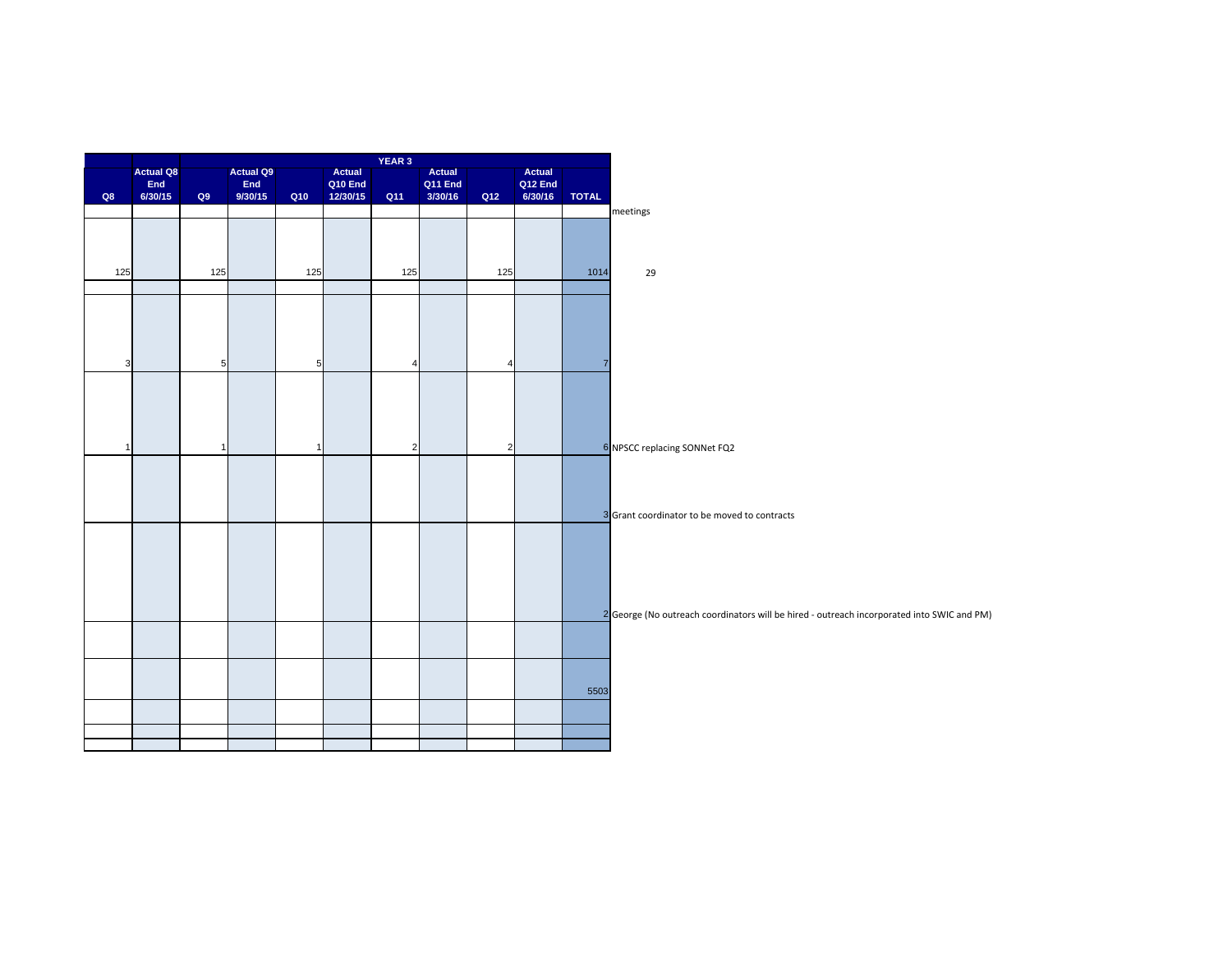s will be hired ‐ outreach incorporated into SWIC and PM)

o contracts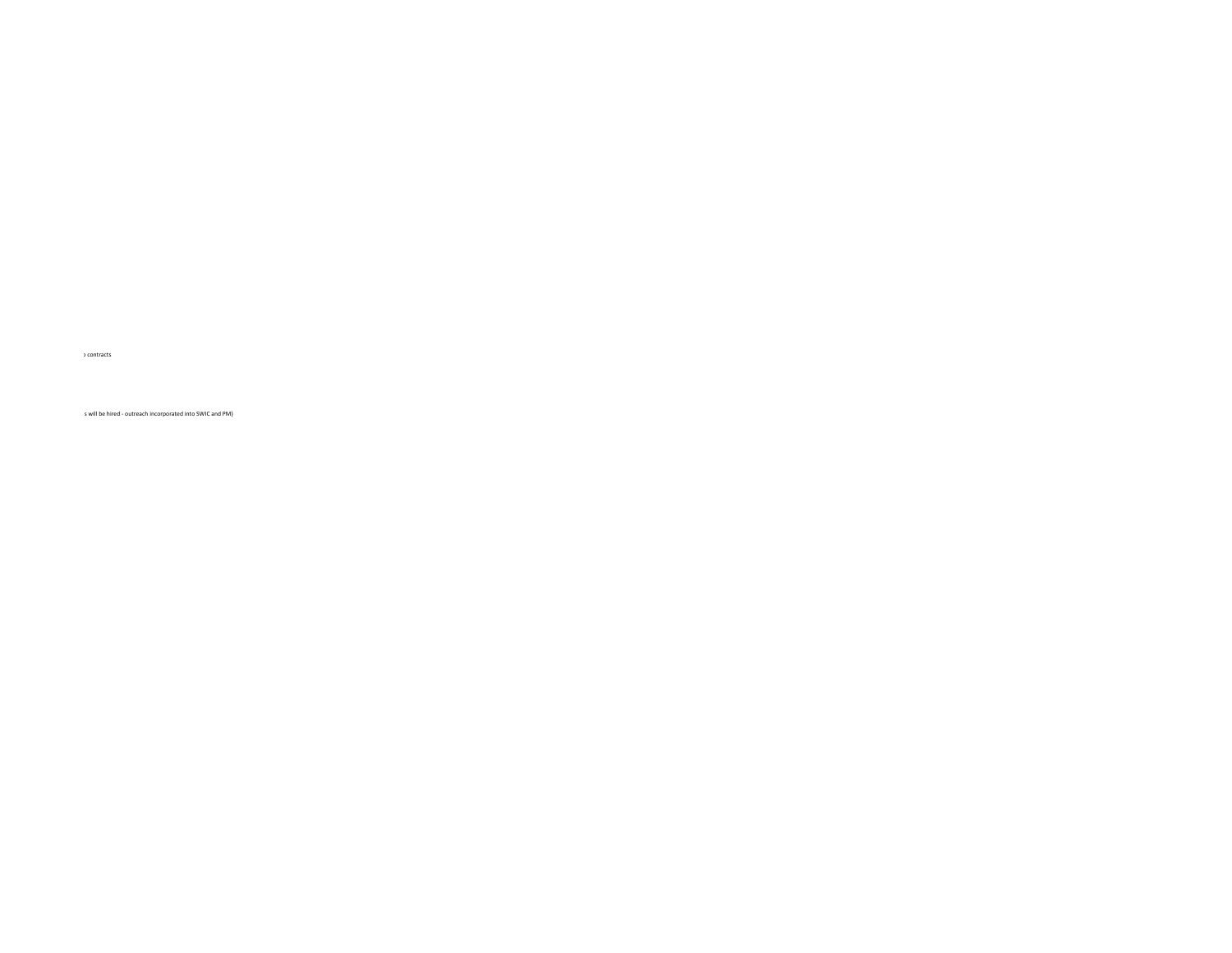#### Sample: Revised SLIGP Detailed Budget Spreadsheet

| <b>ORIGINAL</b>                                                                                                                       |                                     |          |                                                           | <b>REVISED</b>    |                           |               |                                                                                                                                                  |                                                                                              |          |                       |                                                        |             |
|---------------------------------------------------------------------------------------------------------------------------------------|-------------------------------------|----------|-----------------------------------------------------------|-------------------|---------------------------|---------------|--------------------------------------------------------------------------------------------------------------------------------------------------|----------------------------------------------------------------------------------------------|----------|-----------------------|--------------------------------------------------------|-------------|
| Category                                                                                                                              |                                     |          | Detailed Description of Budget (for full grant<br>period) |                   | <b>Breakdown of Costs</b> |               | Category                                                                                                                                         |                                                                                              |          |                       | Detailed Description of Budget (for full grant period) | Br          |
| a. Personnel                                                                                                                          |                                     | Quantity | <b>Unit Cost</b>                                          | <b>Total Cost</b> | Federa                    | Non-Federal   | Personnel                                                                                                                                        |                                                                                              | Quantity | Unit Cost             | <b>Total Cost</b>                                      | Federa      |
| Grant Coordinator Management Analyst II<br>(1 FTE of \$49,000)                                                                        |                                     | 3.00     | 49,000.00                                                 |                   |                           |               | Grant Coordinator Management Analyst II<br>1 FTE of \$49,000)                                                                                    |                                                                                              | 3.00     | 49,000.00             |                                                        |             |
|                                                                                                                                       |                                     |          |                                                           |                   |                           |               |                                                                                                                                                  |                                                                                              |          |                       |                                                        |             |
| Grants and Projects Supervisor (0.10 FTE)<br>$(68.727 * .10 = 6872.70 * 4.5$ vrs =<br>30,927.15/110 pay periods = 281.15)             |                                     | 63.00    | 264.20                                                    | 16,644.60         | 16,644.60                 |               | Grants and Projects Supervisor (0.10 FTE)<br>$68,727$ * .10 = 6872.70 * 4.5 yrs =<br>0,927.15/110 pay periods = 281.15)                          | 110 pay periods                                                                              | 110.00   | 281.1                 | 30,926.50                                              | 30,926.50   |
| Emergency Management Grants Program<br>Manager (0.10 FTE) (71,448 * .10 = 7,144.80 *<br>4.5 yrs = 32,151.60/110 pay periods = 292.28) |                                     | 63.00    | 355.43                                                    | 22,392.09         | 22,392.09                 |               | <b>Imergency Management Grants Program</b><br>Manager (0.10 FTE) (71,448 * .10 = 7,144.80<br>5 yrs = 32,151.60/110 pay periods = 292.28          | 110 pay periods                                                                              | 110.00   | 292.28                | 32,150.80                                              | 32,150.80   |
| Chief, Emergency Management (SPOC) (0.10<br>FTE) (102,658 * .10 = 10,265.80 * 4.5 yrs =<br>46,196.10/110 pay periods = 419.96)        |                                     | 63.00    | 384.22                                                    | 24,205.86         | 24,205.86                 |               | Chief, Emergency Management (SPOC) (0.10<br>TE) $(102,658 \times 0.10 = 10,265.80 \times 4.5 \text{ yrs})$<br>5,196.10/110 pay periods = 419.96) | 110 pay periods                                                                              | 110.00   | 419.96                | 46,195.60                                              | 46,195.60   |
| NV Hwy Patrol Communications Dispatch V<br>(.50 FTE of \$58,000)                                                                      |                                     | 3.00     | 29,000.00                                                 | 87,000.00         |                           | \$87,000      | NV Hwy Patrol Communications Dispatch V<br>(.25 FTE of \$58,000)                                                                                 |                                                                                              | 4.50     | 14,500.00             | 65,250.00                                              |             |
| NV Hwy Patrol Communications Dispatch V                                                                                               |                                     |          |                                                           |                   |                           |               | NV Hwy Patrol Communications Dispatch V                                                                                                          |                                                                                              |          |                       |                                                        |             |
| (.25 FTE of \$58,000)<br>NV Hwy Patrol Communications Dispatch III                                                                    |                                     | 3.00     | 14,500.0                                                  | 43,500.0          |                           | \$43,500      | .25 FTE of \$58,000)<br>NV Hwy Patrol Communications Dispatch III                                                                                |                                                                                              | 4.50     | 14,500.0              | 65,250.0                                               |             |
| (.50 FTE of \$55,000)                                                                                                                 |                                     | 3.00     | 44,000.00                                                 | 132,000.00        |                           | \$132,000     | (.25 FTE of \$55,000)                                                                                                                            |                                                                                              | 4.50     | 13,750.00             | 61,875.00                                              |             |
| NV Hwy Patrol Communications Dispatch III<br>(.50 FTE of \$55,000)                                                                    |                                     | 3.00     | 27,500.00                                                 | 82,500.00         |                           | \$82,500      | NV Hwy Patrol Communications Dispatch III<br>(.20 FTE of \$55,000)                                                                               |                                                                                              | 4.50     | 11,000.00             | 49,500.00                                              | \$0         |
| LVMPD Director (.15 of                                                                                                                |                                     | 0.00     |                                                           |                   |                           | <sub>SC</sub> |                                                                                                                                                  |                                                                                              |          |                       |                                                        | \$C         |
| <b>Total Personnel</b>                                                                                                                |                                     |          |                                                           | \$408,243         |                           |               | <b>Total Personnel</b>                                                                                                                           |                                                                                              |          |                       | 351,147.90                                             | \$109,272.9 |
| b. Fringe Benefits                                                                                                                    |                                     |          |                                                           |                   |                           |               | <b>Fringe Benefits</b>                                                                                                                           |                                                                                              |          |                       |                                                        |             |
| Grant Coordinator MA II (1 FTE of \$21,805)                                                                                           |                                     |          | 21,805.00                                                 |                   |                           |               | Grant Coordinator MA II (1 FTE of \$21,805)                                                                                                      |                                                                                              | 3.00     | 21,805.00             |                                                        |             |
| Grants and Projects Supervisor (0.10 FTE)                                                                                             |                                     |          |                                                           |                   |                           |               | Grants and Projects Supervisor (0.10 FTE)<br>$22,253$ * .10 = 2,225.30 * 4.5 yrs =                                                               |                                                                                              |          |                       |                                                        |             |
| $(22.253$ * $.10 = 2.225.30$ * 4.5 vrs =<br>10,013.85/110 pay periods = 91.04)                                                        |                                     | 63       | 72.09                                                     | 4,541.67          | 4,541.67                  |               | $0,013.85/110$ pay periods = $91.04$ )                                                                                                           | 110 pay periods                                                                              | 110.00   | 91.04                 | 10,014.40                                              | 10,014.40   |
| Emergency Management Grants Program<br>Manager (0.10 FTE) (32,432 * .10 = 3,243.20 '                                                  |                                     |          |                                                           |                   |                           |               | mergency Management Grants Program<br>lanager (0.10 FTE) (32,432 * .10 = 3,243.2<br>$4.5$ yrs = 19,154.70/110 pay periods = 132.68               |                                                                                              |          |                       |                                                        |             |
| 4.5 yrs = 19,154.70/110 pay periods = 132.68)                                                                                         |                                     | 63       | 126.96                                                    | 7,998.48          | 7,998.48                  |               |                                                                                                                                                  | 110 pay periods                                                                              | 110.00   | 132.68                | 14,594.80                                              | 14,594.80   |
|                                                                                                                                       |                                     |          |                                                           |                   |                           |               |                                                                                                                                                  |                                                                                              |          |                       |                                                        |             |
| Chief, Emergency Management (0.10 FTE)<br>$(42.566 \times .10 = 4256.60 * 4.5$ vrs =<br>19,154.70/110 pay periods = 174.13)           |                                     | 63       | 151.15                                                    | 9,522.45          | 9,522.45                  |               | Chief, Emergency Management (0.10 FTE)<br>$42.566 \times 10 = 4256.60 \times 4.5$ yrs =<br>9,154.70/110 pay periods = 174.13)                    | 110 pay periods                                                                              | 110.00   | 174.13                | 19,154.30                                              | 19,154.30   |
| NV Hwy Patrol Communications Dispatch V<br>(.50 FTE of \$25,810)                                                                      |                                     |          | 12,905.00                                                 | 38,715.00         |                           | \$38,715      | NV Hwy Patrol Communications Dispatch V<br>(.25 FTE of \$25,810)                                                                                 |                                                                                              | 4.50     | 6,453.00              | 29.038.5                                               |             |
| NV Hwy Patrol Communications Dispatch V                                                                                               |                                     |          |                                                           |                   |                           |               | NV Hwy Patrol Communications Dispatch V<br>.25 FTE of \$25,810)                                                                                  |                                                                                              |          |                       |                                                        |             |
| (.25 FTE of \$25,810)<br>NV Hwy Patrol Communications Dispatch III                                                                    |                                     |          | 6,453.00                                                  | 19,359.00         |                           | \$19,359      | NV Hwy Patrol Communications Dispatch III                                                                                                        |                                                                                              | 4.50     | 6,453.00              | 29,038.50                                              |             |
| (.80 FTE of \$24,475)<br>NV Hwy Patrol Communications Dispatch III                                                                    |                                     |          | 19,580.00                                                 | 58,740.00         |                           | \$58,740      | (.25 FTE of \$24,475)<br>NV Hwy Patrol Communications Dispatch III                                                                               |                                                                                              | 4.50     | 6,119.00              | 27,535.50                                              |             |
| (.50 FTE of \$24,475)                                                                                                                 |                                     |          | 12,238.00                                                 | 36,714.00         |                           | \$36,714      | (.20 FTE of \$24,475)<br><b>Total Fringe Benefit</b>                                                                                             |                                                                                              | 4.50     | 4.895.00<br>73.331.20 | 22,027.50<br>151.403.50                                |             |
| <b>Total Fringe Benefits</b>                                                                                                          |                                     |          | 73,331.20                                                 | 175,590.60        |                           |               |                                                                                                                                                  |                                                                                              |          |                       |                                                        | \$43,763.5  |
| c. Travel                                                                                                                             |                                     |          |                                                           |                   |                           |               | c. Travel                                                                                                                                        | leeping same amounts but<br>dividing out to extended 4.5 yr:<br>as much of this has not been |          |                       |                                                        |             |
| <b>IN-STATE TRAVEL</b>                                                                                                                |                                     |          |                                                           |                   |                           |               | <b>IN-STATE TRAVEL</b>                                                                                                                           | used yet for both in-state and<br>ut-of-state travel                                         |          |                       |                                                        |             |
| NPSCC Committee<br>(16 trips per<br>$year=48)$                                                                                        | Air/Vehicle/Mileage                 | 48       | 250.00                                                    | 12,000.00         | 12,000.00                 |               | <b>IPSCC Committee</b><br>(10.66)<br>ips $*$ 4.5 years = 47.97)                                                                                  | Air/Vehicle/Mileage                                                                          | 48.00    | 250.00                | 12,000.00                                              | 12,000.00   |
|                                                                                                                                       | Lodging (1 night per trip)          | 48       | 91.00                                                     | 4,368.00          | 4,368.00                  |               |                                                                                                                                                  | Lodging (1 night per trip)                                                                   | 48.00    | 91.00                 | 4,368.00                                               | 4,368.00    |
|                                                                                                                                       | Meals/Per diem (2 days<br>per trip) | 96       | 61.00                                                     | 5,856.00          | 5,856.00                  |               |                                                                                                                                                  | Meals/Per diem (2 days per trip)                                                             | 96.00    | 61.00                 | 5,856.00                                               | 5,856.00    |
| SLIGP/Project Mgr<br>(10 trips per<br>year=30)                                                                                        | Air/Vehicle/Mileage                 | 30       | 400.00                                                    | 12,000.0          | 12,000.00                 |               | (6.66 trips * 4.5)<br><b>SLIGP/Project Mgr</b><br>$\text{bars} = 30$                                                                             | Air/Vehicle/Mileage                                                                          | 30.00    | 400.00                |                                                        |             |
|                                                                                                                                       | Lodging (3 night per trip)          | 90       | 91.00                                                     | 8,190.00          | 8,190.00                  |               |                                                                                                                                                  | Lodging (3 nights per trip)                                                                  | 90.00    | 91.00                 |                                                        |             |
|                                                                                                                                       | Meals/Per diem (4 days<br>per trip) | 120      | 61.00                                                     | 7,320.00          | 7,320.00                  |               |                                                                                                                                                  | Meals/Per diem (4 days per trip)                                                             | 120.00   | 61.00                 |                                                        |             |
| <b>SWIC</b><br>(10 trips per year=30) Air/Vehicle/Mileage                                                                             |                                     | 30       | 400.00                                                    | 12,000.00         | 12,000.00                 |               | <b>SWIC</b><br>(6.66 trips * 4.5)<br>ears = 30                                                                                                   | Air/Vehicle/Mileage                                                                          | 30.00    | 400.00                | 12,000.00                                              | 12,000.00   |
|                                                                                                                                       | Lodging (3 night per trip)          | 90       | 91.00                                                     | 8,190.00          | 8,190.00                  |               |                                                                                                                                                  | Lodging (3 nights per trip)                                                                  | 90.00    | 91.00                 | 8,190.00                                               | 8,190.00    |
|                                                                                                                                       | Meals/Per diem (4 days              |          |                                                           |                   |                           |               |                                                                                                                                                  |                                                                                              |          |                       |                                                        |             |
|                                                                                                                                       | er trip)                            | 120      | 61.00                                                     | 7,320.00          | 7,320.00                  |               |                                                                                                                                                  | Meals/Per Diem (4 days per trip)                                                             | 120.00   | 61.00                 | 7,320.00                                               | 7,320.00    |
| <b>Grant Coordinator</b><br>(1 trip per year=3)                                                                                       | Air/Vehicle/Mileage                 |          | 325.00                                                    | 975.00            | 975.00                    |               | Grant Coordinator<br>(1 trip per year=3) Air/Vehicle/Mileage                                                                                     |                                                                                              | 3.00     | 325.00                | 975.00                                                 | 975.00      |
|                                                                                                                                       | Lodging (2 night per trip)          |          | 91.00                                                     | 546.00            | 546.00                    |               |                                                                                                                                                  | Lodging (2 nights per trip)                                                                  | 6.00     | 91.00                 | 546.00                                                 | 546.00      |

|                                                                                                | <b>ORIGINAL</b> |                                                           |                   |                           |            |                                                                                                              |                                                                 | <b>REVISED</b> |                                                        |                   |              |                           |
|------------------------------------------------------------------------------------------------|-----------------|-----------------------------------------------------------|-------------------|---------------------------|------------|--------------------------------------------------------------------------------------------------------------|-----------------------------------------------------------------|----------------|--------------------------------------------------------|-------------------|--------------|---------------------------|
| Category                                                                                       |                 | Detailed Description of Budget (for full grant<br>period) |                   | <b>Breakdown of Costs</b> |            | Category                                                                                                     |                                                                 |                | Detailed Description of Budget (for full grant period) |                   |              | <b>Breakdown of Costs</b> |
| a. Personnel                                                                                   | Quantit         | <b>Unit Cost</b>                                          | <b>Total Cost</b> | Federal                   | Non-Federa | Personnel                                                                                                    |                                                                 | Quantity       | <b>Unit Cost</b>                                       | <b>Total Cost</b> | Federa       | Non-Federal               |
| Grant Coordinator Management Analyst II                                                        |                 |                                                           |                   |                           |            | Grant Coordinator Management Analyst II                                                                      |                                                                 |                |                                                        |                   |              |                           |
| (1 FTE of \$49,000)                                                                            | 3.00            | 49.000.00                                                 |                   |                           |            | (1 FTE of \$49,000)                                                                                          |                                                                 | 3.00           | 49,000.00                                              |                   |              |                           |
| Grants and Projects Supervisor (0.10 FTE)                                                      |                 |                                                           |                   |                           |            | Grants and Projects Supervisor (0.10 FTE)                                                                    |                                                                 |                |                                                        |                   |              |                           |
| $(68,727$ * $.10 = 6872.70$ * 4.5 yrs =                                                        |                 |                                                           |                   |                           |            | $68,727$ * .10 = 6872.70 * 4.5 yrs =                                                                         |                                                                 |                |                                                        |                   |              |                           |
| 30,927.15/110 pay periods = 281.15)                                                            | 63.00           | 264.20                                                    | 16,644.60         | 16,644.60                 |            | $0,927.15/110$ pay periods = 281.15)                                                                         | 110 pay periods                                                 | 110.00         | 281.15                                                 | 30,926.50         | 30,926.50    |                           |
| Emergency Management Grants Program                                                            |                 |                                                           |                   |                           |            | <b>Imergency Management Grants Program</b>                                                                   |                                                                 |                |                                                        |                   |              |                           |
| Manager (0.10 FTE) (71,448 * .10 = 7,144.80 '<br>4.5 yrs = 32,151.60/110 pay periods = 292.28) | 63.00           | 355.43                                                    | 22,392.09         | 22,392.09                 |            | Manager (0.10 FTE) (71,448 * .10 = 7,144.80<br>1.5 yrs = 32,151.60/110 pay periods = 292.28) 110 pay periods |                                                                 | 110.00         | 292.28                                                 | 32,150.80         | 32,150.80    |                           |
|                                                                                                |                 |                                                           |                   |                           |            |                                                                                                              |                                                                 |                |                                                        |                   |              |                           |
| Chief, Emergency Management (SPOC) (0.10<br>FTE) (102,658 * .10 = 10,265.80 * 4.5 yrs =        |                 |                                                           |                   |                           |            | Chief, Emergency Management (SPOC) (0.10<br>TE) $(102,658 \times .10 = 10,265.80 \times .15 \text{ yrs})$    |                                                                 |                |                                                        |                   |              |                           |
| 46,196.10/110 pay periods = 419.96)                                                            | 63.00           | 384.22                                                    | 24,205.86         | 24,205.8                  |            | 6,196.10/110 pay periods = 419.96)                                                                           | 110 pay periods                                                 | 110.00         | 419.96                                                 | 46,195.60         | 46,195.60    |                           |
| NV Hwy Patrol Communications Dispatch V<br>(.50 FTE of \$58,000)                               | 3.00            | 29,000.00                                                 | 87,000.00         |                           | \$87,000   | NV Hwy Patrol Communications Dispatch V<br>(.25 FTE of \$58,000)                                             |                                                                 | 4.50           | 14,500.00                                              | 65,250.00         |              | \$65,250.00               |
| NV Hwy Patrol Communications Dispatch V                                                        |                 |                                                           |                   |                           |            | NV Hwy Patrol Communications Dispatch V                                                                      |                                                                 |                |                                                        |                   |              |                           |
| $(.25$ FTE of \$58,000)                                                                        | 3.00            | 14,500.00                                                 | 43,500.00         |                           | \$43,500   | .25 FTE of \$58,000)                                                                                         |                                                                 | 4.50           | 14,500.00                                              | 65,250.00         |              | \$65,250.00               |
| NV Hwy Patrol Communications Dispatch III<br>(.50 FTE of \$55,000)                             | 3.00            | 44,000.00                                                 | 132,000.00        |                           | \$132,000  | NV Hwy Patrol Communications Dispatch III<br>(.25 FTE of \$55,000)                                           |                                                                 | 4.50           | 13,750.00                                              | 61,875.00         |              | \$61,875.00               |
| NV Hwy Patrol Communications Dispatch III                                                      |                 |                                                           |                   |                           |            |                                                                                                              |                                                                 |                |                                                        |                   |              |                           |
| (.50 FTE of \$55,000)                                                                          | 3.00            | 27,500.00                                                 | 82,500.00         |                           | \$82,500   | NV Hwy Patrol Communications Dispatch III<br>$(.20$ FTE of \$55,000)                                         |                                                                 | 4.50           | 11,000.00                                              | 49,500.00         | \$0          | \$49,500.00               |
|                                                                                                |                 |                                                           |                   |                           |            |                                                                                                              |                                                                 |                |                                                        |                   |              |                           |
| LVMPD Director (.15 of                                                                         | 0.00            |                                                           |                   |                           | SC         |                                                                                                              |                                                                 |                |                                                        |                   | $$0$         | \$0                       |
| <b>Total Personnel</b>                                                                         |                 |                                                           | \$408,243         |                           |            | <b>Total Personnel</b>                                                                                       |                                                                 |                |                                                        | 351,147.90        | \$109,272.90 | \$241,875                 |
|                                                                                                |                 |                                                           |                   |                           |            |                                                                                                              |                                                                 |                |                                                        |                   |              |                           |
| b. Fringe Benefits                                                                             |                 |                                                           |                   |                           |            | b. Fringe Benefits<br>Grant Coordinator MA II (1 FTE of \$21,805)                                            |                                                                 |                |                                                        |                   |              |                           |
| Grant Coordinator MA II (1 FTE of \$21,805)                                                    |                 | 21,805.00                                                 |                   |                           |            |                                                                                                              |                                                                 | 3.00           | 21,805.00                                              |                   |              |                           |
| Grants and Projects Supervisor (0.10 FTE)<br>$(22,253$ * $.10 = 2,225.30$ * 4.5 vrs =          |                 |                                                           |                   |                           |            | Grants and Projects Supervisor (0.10 FTE)<br>$22,253$ * .10 = 2,225.30 * 4.5 yrs =                           |                                                                 |                |                                                        |                   |              |                           |
| 10,013.85/110 pay periods = 91.04)                                                             | 63              | 72.09                                                     | 4,541.67          | 4,541.67                  |            | $10,013.85/110$ pay periods = $91.04$ )                                                                      | 110 pay periods                                                 | 110.00         | 91.04                                                  | 10,014.40         | 10,014.40    |                           |
|                                                                                                |                 |                                                           |                   |                           |            | <b>Emergency Management Grants Program</b><br>lanager (0.10 FTE) (32,432 * .10 = 3,243.20                    |                                                                 |                |                                                        |                   |              |                           |
| Emergency Management Grants Program                                                            |                 |                                                           |                   |                           |            | $4.5$ yrs = 19,154.70/110 pay periods = 132.68                                                               |                                                                 |                |                                                        |                   |              |                           |
| Manager (0.10 FTE) (32,432 * .10 = 3,243.20 '<br>4.5 yrs = 19,154.70/110 pay periods = 132.68) |                 | 126.96                                                    | 7,998.48          | 7,998.48                  |            |                                                                                                              | 110 pay periods                                                 | 110.00         | 132.68                                                 | 14,594.80         | 14,594.80    |                           |
|                                                                                                |                 |                                                           |                   |                           |            |                                                                                                              |                                                                 |                |                                                        |                   |              |                           |
|                                                                                                |                 |                                                           |                   |                           |            | Chief, Emergency Management (0.10 FTE)                                                                       |                                                                 |                |                                                        |                   |              |                           |
| Chief, Emergency Management (0.10 FTE)<br>$(42.566 \times .10 = 4256.60 * 4.5 \text{ vrs} =$   |                 |                                                           |                   |                           |            | $42.566 \times 0.10 = 4256.60$ * 4.5 yrs =                                                                   |                                                                 |                |                                                        |                   |              |                           |
| 19,154.70/110 pay periods = 174.13)                                                            |                 | 151.1                                                     | 9,522.45          | 9,522.45                  |            | 19,154.70/110 pay periods = 174.13)                                                                          | 110 pay periods                                                 | 110.00         | 174.1                                                  | 19,154.3          | 19,154.30    |                           |
| NV Hwy Patrol Communications Dispatch V<br>(.50 FTE of \$25,810)                               |                 | 12,905.00                                                 | 38,715.00         |                           | \$38,715   | NV Hwy Patrol Communications Dispatch V<br>.25 FTE of \$25,810)                                              |                                                                 | 4.50           | 6,453.00                                               | 29,038.50         |              | \$29,038.50               |
| NV Hwy Patrol Communications Dispatch V                                                        |                 |                                                           |                   |                           |            | NV Hwy Patrol Communications Dispatch V                                                                      |                                                                 |                |                                                        |                   |              |                           |
| (.25 FTE of \$25,810)                                                                          |                 | 6.453.00                                                  | 19.359.00         |                           | \$19,359   | (.25 FTE of \$25,810)<br>NV Hwy Patrol Communications Dispatch III                                           |                                                                 | 4.50           | 6.453.00                                               | 29,038.50         |              | \$29,038.50               |
| NV Hwy Patrol Communications Dispatch III<br>(.80 FTE of \$24,475)                             |                 | 19,580.00                                                 | 58,740.00         |                           | \$58,740   | (.25 FTE of \$24.475)                                                                                        |                                                                 | 4.50           | 6,119.00                                               | 27,535.5          |              | \$27,535.50               |
| NV Hwy Patrol Communications Dispatch III                                                      |                 | 12.238.00                                                 | 36.714.00         |                           |            | NV Hwy Patrol Communications Dispatch III                                                                    |                                                                 | 4.50           | 4,895.00                                               | 22.027.50         |              | \$22,027.50               |
| (.50 FTE of \$24,475)<br><b>Total Fringe Benefits</b>                                          |                 | 73,331.20                                                 | 175,590.60        |                           | \$36,714   | (.20 FTE of \$24,475)<br><b>Total Fringe Benefits</b>                                                        |                                                                 |                | 73,331.20                                              | 151,403.50        | \$43,763.50  | \$107,640                 |
|                                                                                                |                 |                                                           |                   |                           |            |                                                                                                              |                                                                 |                |                                                        |                   |              |                           |
| c. Travel                                                                                      |                 |                                                           |                   |                           |            | c. Travel                                                                                                    |                                                                 |                |                                                        |                   |              |                           |
|                                                                                                |                 |                                                           |                   |                           |            |                                                                                                              | leeping same amounts but                                        |                |                                                        |                   |              |                           |
|                                                                                                |                 |                                                           |                   |                           |            |                                                                                                              | dividing out to extended 4.5 yr<br>as much of this has not been |                |                                                        |                   |              |                           |
|                                                                                                |                 |                                                           |                   |                           |            |                                                                                                              | sed yet for both in-state and                                   |                |                                                        |                   |              |                           |
| IN-STATE TRAVEL<br>NPSCC Committee<br>(16 trips per                                            |                 |                                                           |                   |                           |            | <b>IN-STATE TRAVEL</b><br>(10.66)<br><b>IPSCC Committee</b>                                                  | ut-of-state travel                                              |                |                                                        |                   |              |                           |
| Air/Vehicle/Mileage<br>year=48)                                                                | $\Lambda$       | 250.00                                                    | 12,000.00         | 12,000.00                 |            | ips * 4.5 years = 47.97)                                                                                     | Air/Vehicle/Mileage                                             | 48.00          | 250.00                                                 | 12,000.00         | 12,000.00    |                           |
|                                                                                                | 48              | 91.00                                                     | 4,368.00          |                           |            |                                                                                                              |                                                                 | 48.00          | 91.00                                                  | 4,368.00          | 4,368.00     |                           |
| odging (1 night per trip)<br>Meals/Per diem (2 days                                            |                 |                                                           |                   | 4,368.00                  |            |                                                                                                              | Lodging (1 night per trip)                                      |                |                                                        |                   |              |                           |
| er trip)                                                                                       | 96              | 61.00                                                     | 5,856.00          | 5,856.00                  |            |                                                                                                              | Meals/Per diem (2 days per trip)                                | 96.00          | 61.00                                                  | 5,856.00          | 5,856.00     |                           |
| SLIGP/Project Mgr<br>(10 trips per<br>Air/Vehicle/Mileage<br>year=30)                          |                 | 400.00                                                    | 12,000.00         | 12,000.00                 |            | <b>SLIGP/Project Mgr</b><br>(6.66 trips * 4.5)<br>$\sqrt{2}$ ears = 30                                       | Air/Vehicle/Mileage                                             | 30.00          | 400.00                                                 |                   |              |                           |
|                                                                                                |                 |                                                           |                   |                           |            |                                                                                                              |                                                                 |                |                                                        |                   |              |                           |
| Lodging (3 night per trip)                                                                     | 90              | 91.00                                                     | 8,190.00          | 8,190.00                  |            |                                                                                                              | Lodging (3 nights per trip)                                     | 90.00          | 91.00                                                  |                   |              |                           |
| Meals/Per diem (4 days<br>per trip)                                                            | 120             | 61.00                                                     | 7,320.00          | 7,320.00                  |            |                                                                                                              | Meals/Per diem (4 days per trip)                                | 120.00         | 61.00                                                  |                   |              |                           |
|                                                                                                |                 |                                                           |                   |                           |            | <b>SWIC</b><br>(6.66 trips * 4.5)                                                                            |                                                                 |                |                                                        |                   |              |                           |
| <b>SWIC</b><br>(10 trips per year=30) Air/Vehicle/Mileage                                      |                 | 400.00                                                    | 12,000.00         | 12,000.00                 |            | $are - 30$                                                                                                   | Air/Vehicle/Mileage                                             | 30.00          | 400.00                                                 | 12,000.00         | 12,000.00    |                           |
| Lodging (3 night per trip)                                                                     | <b>GO</b>       | 91.00                                                     | 8,190.00          | 8,190.00                  |            |                                                                                                              | Lodging (3 nights per trip)                                     | 90.00          | 91.00                                                  | 8,190.00          | 8,190.00     |                           |
| Meals/Per diem (4 days                                                                         |                 |                                                           |                   |                           |            |                                                                                                              |                                                                 |                |                                                        |                   |              |                           |
| per trip)                                                                                      | 120             | 61.00                                                     | 7,320.00          | 7,320.00                  |            |                                                                                                              | Meals/Per Diem (4 days per trip)                                | 120.00         | 61.00                                                  | 7,320.00          | 7,320.00     |                           |
| Grant Coordinator<br>(1 trip per year=3)<br>Air/Vehicle/Mileage                                |                 | 325.00                                                    | 975.00            | 975.00                    |            | (1 trip per year=3) Air/Vehicle/Mileage<br>Grant Coordinator                                                 |                                                                 | 3.00           | 325.00                                                 | 975.00            | 975.00       |                           |
|                                                                                                |                 | 91.00                                                     | 546.00            | 546.00                    |            |                                                                                                              | Lodging (2 nights per trip)                                     | 6.00           | 91.00                                                  | 546.00            | 546.00       |                           |
| Lodging (2 night per trip)                                                                     |                 |                                                           |                   |                           |            |                                                                                                              |                                                                 |                |                                                        |                   |              |                           |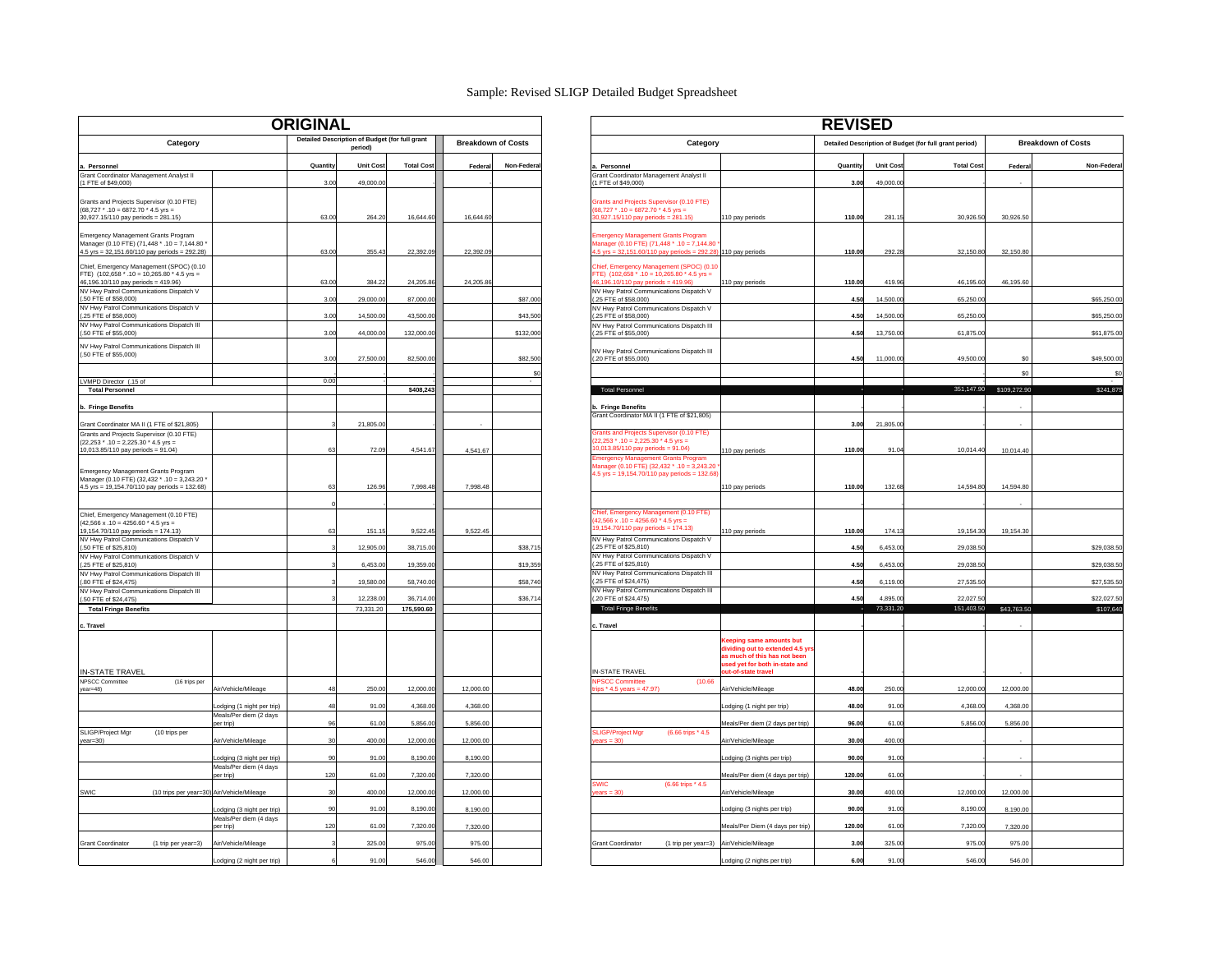|                                                             | Meals/Per diem (3 days                               |     |                         |                          |            |                                                                                                           |                           |
|-------------------------------------------------------------|------------------------------------------------------|-----|-------------------------|--------------------------|------------|-----------------------------------------------------------------------------------------------------------|---------------------------|
|                                                             | er trip)                                             |     | 61.00                   | 549.0                    | 549.00     | 61.00<br>549.00<br>Meals/Per Diem (3 days per trip)<br>9.00                                               | 549.00                    |
| Outreach Coordinators (5 coord, @ 4 trips pe<br>$year=60$ ) | Air/Vehicle/Mileage                                  | 60  | 325.00                  | 19,500.00                | 19,500.00  | Dutreach Coordinators (5 coord, @ 4 trips<br>Air/Vehicle/Mileage<br>325.00<br>60.00<br>er year=60)        |                           |
|                                                             |                                                      |     |                         |                          |            |                                                                                                           |                           |
|                                                             | Lodging (2 night per trip)<br>Meals/Per diem (3 days | 120 | 91.00                   | 10,920.00                | 10,920.00  | odging (2 nights per trip)<br>120.00<br>91.00                                                             |                           |
|                                                             | per trip)                                            | 180 | 61.00                   | 10,980.00                | 10,980.00  | 61.00<br>Meals/Per Diem (3 days per trip)<br>180.00                                                       |                           |
| Gap Analysis/MOU Coord. (3 trips per year=9)                | Air/Vehicle/Mileage                                  |     | 400.00                  | 3,600.00                 | 3,600.00   | ap Analysis/MOU Coord. (3 trips per year<br>Air/Vehicle/Mileage<br>9.00<br>400.00                         |                           |
|                                                             |                                                      |     |                         |                          |            |                                                                                                           |                           |
|                                                             | odging (3 night per trip)                            | 27  | 91.00                   | 2.457.00                 | 2.457.00   | odging (3 nights per trip)<br>27.00<br>91.00                                                              |                           |
|                                                             | Meals/Per diem (4 days<br>per trip)                  | 36  | 61.00                   | 2,196.00                 | 2,196.00   | 61.00<br>Meals/Per Diem (4 days per trip)<br>36.00                                                        |                           |
|                                                             |                                                      |     |                         |                          |            |                                                                                                           |                           |
| Legal Counsel<br>(8 trips per year=24)                      | Air/Vehicle/Mileage                                  | 24  | 250.0                   | 6,000.00                 | 6,000.00   | <b>agal Counsel</b><br>(6 trips per year $= 24$ )<br>Air/Vehicle/Mileage<br>24.00<br>250.00<br>6,000.00   | 6,000.00                  |
|                                                             | Lodging (1 night per trip)                           | 24  | 91.00                   | 2,184.00                 | 2,184.00   | 91.00<br>2,184.00<br>24.00<br>Lodging (1 night per trip)                                                  | 2,184.00                  |
|                                                             | Meals/Per diem (2 days<br>per trip)                  | 48  | 61.00                   | 2,928.00                 | 2,928.00   | 48.00<br>61.00<br>2,928.00<br>Meals/Per Diem (2 days per trip)                                            | 2,928.00                  |
|                                                             |                                                      |     |                         |                          |            |                                                                                                           |                           |
| OUT-of-STATE Travel                                         |                                                      |     |                         |                          |            | OUT-of-STATE Travel<br><b>SLIGP/Project Mgr</b><br>(4 trips * 4.5 years                                   |                           |
| SLIGP/Project Mgr                                           | (6 trips per year=18) Air/Vehicle/Mileage            | 18  | 450.0                   | 8,100.00                 | 8,100.00   | 18)<br>Air/Vehicle/Mileage<br>18.00<br>450.0                                                              |                           |
|                                                             | odging (3 night per trip)                            | 54  | 99.00                   | 5,346.00                 | 5,346.00   | Lodging (3 nights per trip)<br>54.00<br>99.00                                                             |                           |
|                                                             | Meals/Per diem (4 days                               |     |                         |                          |            |                                                                                                           |                           |
|                                                             | per trip)                                            | 72  | 81.00                   | 5,832.00                 | 5,832.00   | Meals/Per Diem (4 days per trip)<br>81.00<br>72.00                                                        |                           |
|                                                             |                                                      |     |                         |                          |            |                                                                                                           |                           |
|                                                             |                                                      | 18  | 450.00                  | 8,100.00                 | 8,100.00   | <b>SWIC</b><br>(4 trips * 4.5 years<br>18)<br>18.00<br>450.00<br>8,100.00                                 | 8,100.00                  |
| SWIC                                                        | (6 trips per year=18) Air/Vehicle/Mileage            |     |                         |                          |            | Air/Vehicle/Mileage                                                                                       |                           |
|                                                             |                                                      |     |                         |                          |            |                                                                                                           |                           |
|                                                             |                                                      |     |                         |                          |            |                                                                                                           |                           |
|                                                             |                                                      |     |                         |                          |            |                                                                                                           |                           |
|                                                             | Lodging (3 night per trip)                           | 54  | 99.00                   | 5,346.00                 | 5,346.00   | 5,346.00<br>54.00<br>99.00<br>Lodging (3 nights per trip)                                                 | 5,346.00                  |
|                                                             | Meals/Per diem (4 days                               |     |                         |                          |            |                                                                                                           |                           |
| <b>NPSCC Committee</b><br>(2 trips per                      | per trip)                                            | 72  | 81.0                    | 5,832.00                 | 5.832.00   | 81.00<br>5,832.00<br>Meals/Per diem (4 days per trip)<br>72.00<br><b>NPSCC Committee</b><br>(1.33)        | 5,832.00                  |
| year=6)                                                     | Air/Vehicle/Mileage                                  |     | 450.0                   | 2,700.00                 | 2,700.00   | Air/Vehicle/Mileage<br>450.00<br>2,700.00<br>ips $*$ 4.5 years = 6)<br>6.0                                | 2,700.00                  |
|                                                             | Lodging (3 night per trip)<br>Meals/Per diem (4 days | 18  | 99.0                    | 1,782.00                 | 1,782.00   | 18.00<br>99.00<br>1,782.00<br>Lodging (3 nights per trip)                                                 | 1,782.00                  |
|                                                             | per trip)                                            | 24  | 81.00                   | 1,944.00                 | 1,944.00   | 0 Meals/Per diem (4 days per trip)<br>81.00<br>24.00<br>1.944.00                                          | 1.944.00                  |
| <b>Total Travel category</b>                                |                                                      |     |                         |                          |            | otal Travel category<br>88,620.00                                                                         | 88,620.0                  |
|                                                             |                                                      |     |                         |                          |            |                                                                                                           |                           |
| (e) Supplies                                                |                                                      |     |                         |                          |            | (e) Supplies                                                                                              |                           |
| Pens, pencils, highlighers, expo (etc.)                     |                                                      | 36  | 39.98                   | 1439.28                  | 1.439.28   | 26.17<br>1.413.18<br>Pens, pencils, highlighers, expo (etc.)<br>54.00                                     | 1,413.18                  |
| Tabs, dividers, binders, folders (etc.)                     |                                                      | 36  | 100                     | 3600                     | 3,600.00   | Tabs, dividers, binders, folders (etc.)<br>54.00<br>65.45<br>3,534.30                                     | 3,534.30                  |
|                                                             |                                                      | 36  | 200                     |                          |            | hk, toner (etc.)<br>44.00<br>130.90<br>5,759.60                                                           |                           |
| Ink, toner (etc.)                                           |                                                      |     |                         | 7200                     | 7,200.00   |                                                                                                           | 5,759.60                  |
| Staples, tape, notpad, post-its (etc.)                      |                                                      | 36  | 32.96                   | 1186.56                  | 1,186.56   | 51.00<br>21.57<br>1,100.07<br>Staples, tape, notpad, post-its (etc.)                                      | 1,100.07                  |
| Paper                                                       |                                                      | ٩Ŕ  | 200                     | 7200                     | 7,200.00   | 200.00<br>7,200.00<br>36.00<br>Paper                                                                      | 7,200.00                  |
|                                                             |                                                      |     | 500                     | 3000                     | 3,000.00   | 3,000.00<br>500.00<br>6.00                                                                                |                           |
| Meeting materials (binder, dividers, tabs etc.)             |                                                      |     |                         |                          |            | Meeting materials (binder, dividers, tabs etc.)                                                           | 3,000.00                  |
| Meeting materials (binder, dividers, tabs etc.)             |                                                      |     | 500                     | 6000                     | 6,000.00   | Meeting materials (binder, dividers, tabs etc.)<br>12.00<br>500.00<br>6,000.00                            | 6,000.00                  |
| <b>Total Supplies</b>                                       |                                                      |     |                         | 29,625.84                |            | 28,007.15<br><b>Total Supplies</b>                                                                        | 28,007.15                 |
| Contractual                                                 |                                                      |     |                         |                          |            | Contractual                                                                                               |                           |
| <b>Grants Coordinator</b>                                   | Management Analyst II<br>$(147,000 + 65,4155 =$      |     | 70,805.00               | 217,110.00               | 217,110.00 | 52,536.00<br>236,412.00<br><b>Irants Coordinator</b><br>4.50                                              | 236,412.00                |
|                                                             | .80FTE Monthly contract                              | 36  |                         |                          |            | 4.5 years x \$195,165.76 =<br>tractor - Program Manage<br>$878,245.92 + 0.3 = $878,245$<br>4.50           |                           |
| Vendor/Contractor - Program Manager                         | \$15,011 (80%=12,009)<br>contract \$17,760           |     | 12,009.0                | 432,324.00               | 432,324.00 | 195,165.76<br>878,245.95                                                                                  | 878,245.95                |
| SWIC                                                        | $(50\% = 8, 880)$                                    | 36  | 8,880.00                | 319,680.00               | 319,680.00 | 4.50<br>74,040.00<br>333,180.00<br>:WK                                                                    | 333,180.00                |
|                                                             | Gap Analysis/MOU/RFP                                 |     |                         |                          |            | Sap Analysis/MOU/RFP Coord. Monthly<br>\$12,500) - changed to SLIGP program                               |                           |
|                                                             | Coord. Monthly (\$12,500)                            | 36  | 12,500.00               | 450,000.00               | 450,000.00 | lanagement, outreach and data collection<br>12,500.0<br>36.00                                             |                           |
|                                                             | Outreach Coord. 1 per in<br>each region (5)          |     |                         |                          |            |                                                                                                           |                           |
|                                                             | (\$6,000 per year, 3)                                |     |                         |                          |            | Outreach Coord, 1 per in each region (5)                                                                  |                           |
|                                                             | years=18,000 per region)<br>Legal Counsel: .50FTE    |     | 18,000.00               |                          |            | (\$6,000 per year, 3 years=18,000 per region).<br>18,000.0<br>5.00                                        |                           |
|                                                             | Monthly \$8,884<br>$(50\% = $4,422)$                 | 36  | 4,422.00                | 159,192.00               | 159,192.00 | egal Counsel: .50FTE Monthly \$5,896<br>50%=\$2,948 - Yearly \$35,376)<br>35,376.00<br>159,192.00<br>4.50 | 159,192.00                |
|                                                             |                                                      |     |                         |                          |            |                                                                                                           |                           |
|                                                             |                                                      |     |                         |                          |            |                                                                                                           |                           |
|                                                             | Facilitator (2 meetings per<br>$year=6)$             |     | 7,200.00                | \$7,200                  | 7,200.00   | acilitator (2 meetings per year=6)<br>6.00<br>3,708.00<br>\$22,248                                        | 22,248.00                 |
|                                                             |                                                      |     |                         |                          |            |                                                                                                           |                           |
|                                                             | Facilitator (4 meetings per                          |     |                         |                          |            | 12.00<br>1.200.00<br>14,400.00                                                                            | 14,400.00                 |
| <b>Total Contractual</b>                                    | $year=12)$                                           |     | 14,400.00<br>148,216.00 | \$14,400<br>1,599,906.00 | 14,400.00  | Facilitator (4 meetings per year=12)<br><b>Total Contractual</b><br>148,216.00                            | 1,643,677.95 1,643,677.95 |
|                                                             |                                                      |     |                         |                          |            |                                                                                                           |                           |

| per trip)                                                                | Meals/Per diem (3 days                                      | 61.00          | 549.00               | 549.00               |     |                                                                              | Meals/Per Diem (3 days per trip)                                  | 9.00          | 61.00                  | 549.00                | 549.00                                 |     |
|--------------------------------------------------------------------------|-------------------------------------------------------------|----------------|----------------------|----------------------|-----|------------------------------------------------------------------------------|-------------------------------------------------------------------|---------------|------------------------|-----------------------|----------------------------------------|-----|
| Outreach Coordinators (5 coord. @ 4 trips per                            | 60                                                          |                |                      |                      |     | Outreach Coordinators (5 coord. @ 4 trips                                    |                                                                   |               |                        |                       |                                        |     |
| year=60)                                                                 | Air/Vehicle/Mileage                                         | 325.00         | 19,500.00            | 19,500.00            |     | per year=60)                                                                 | Air/Vehicle/Mileage                                               | 60.00         | 325.00                 |                       |                                        |     |
|                                                                          | 120<br>odging (2 night per trip)<br>Meals/Per diem (3 days  | 91.00          | 10,920.00            | 10,920.00            |     |                                                                              | Lodging (2 nights per trip)                                       | 120.00        | 91.00                  |                       |                                        |     |
| per trip)                                                                | 180                                                         | 61.0           | 10,980.00            | 10,980.00            |     |                                                                              | Meals/Per Diem (3 days per trip)                                  | 180.00        | 61.00                  |                       |                                        |     |
| Gap Analysis/MOU Coord. (3 trips per year=9) Air/Vehicle/Mileage         |                                                             | 400.0          | 3,600.00             | 3,600.00             |     | Gap Analysis/MOU Coord. (3 trips per year=9) Air/Vehicle/Mileage             |                                                                   | 9.00          | 400.00                 |                       |                                        |     |
|                                                                          | 27<br>odging (3 night per trip).                            | 91.0           | 2,457.00             | 2,457.00             |     |                                                                              | Lodging (3 nights per trip)                                       | 27.00         | 91.00                  |                       |                                        |     |
| per trip)                                                                | Meals/Per diem (4 days<br>36                                | 61.0           | 2,196.00             | 2,196.00             |     |                                                                              | Meals/Per Diem (4 days per trip)                                  | 36.00         | 61.00                  |                       |                                        |     |
| (8 trips per year=24) Air/Vehicle/Mileage<br>Legal Counsel               | 24                                                          | 250.0          | 6,000.00             | 6,000.00             |     | egal Counsel (6 trips per year = 24)                                         | Air/Vehicle/Mileage                                               | 24.00         | 250.00                 | 6,000.00              | 6,000.00                               |     |
|                                                                          | 24                                                          |                |                      |                      |     |                                                                              |                                                                   |               |                        |                       |                                        |     |
|                                                                          | Lodging (1 night per trip)<br>Meals/Per diem (2 days        | 91.0           | 2,184.00             | 2,184.00             |     |                                                                              | Lodging (1 night per trip)                                        | 24.00         | 91.00                  | 2,184.00              | 2,184.00                               |     |
| per trip)                                                                | 48                                                          | 61.0           | 2,928.00             | 2,928.00             |     |                                                                              | Meals/Per Diem (2 days per trip)                                  | 48.00         | 61.00                  | 2,928.00              | 2,928.00                               |     |
| OUT-of-STATE Travel                                                      |                                                             |                |                      |                      |     | OUT-of-STATE Travel<br>(4 trips * 4.5 year<br><b>SLIGP/Project Mgr</b>       |                                                                   |               |                        |                       |                                        |     |
| SLIGP/Project Mgr<br>(6 trips per year=18) Air/Vehicle/Mileage           | 18                                                          | 450.00         | 8,100.00             | 8,100.00             |     | 18)                                                                          | Air/Vehicle/Mileage                                               | 18.00         | 450.00                 |                       |                                        |     |
|                                                                          | 54<br>Lodging (3 night per trip)                            | 99.00          | 5,346.00             | 5,346.00             |     |                                                                              | Lodging (3 nights per trip)                                       | 54.00         | 99.00                  |                       |                                        |     |
| per trip)                                                                | Meals/Per diem (4 days<br>72                                | 81.0           | 5,832.00             | 5,832.00             |     |                                                                              | Meals/Per Diem (4 days per trip)                                  | 72.00         | 81.00                  |                       |                                        |     |
|                                                                          |                                                             |                |                      |                      |     |                                                                              |                                                                   |               |                        |                       |                                        |     |
|                                                                          |                                                             |                |                      |                      |     | <b>SWIC</b><br>(4 trips * 4.5 years                                          |                                                                   |               |                        |                       |                                        |     |
| SWIC<br>(6 trips per year=18) Air/Vehicle/Mileage                        | 18                                                          | 450.00         | 8,100.00             | 8,100.00             | 18) |                                                                              | Air/Vehicle/Mileage                                               | 18.00         | 450.00                 | 8,100.00              | 8,100.00                               |     |
|                                                                          |                                                             |                |                      |                      |     |                                                                              |                                                                   |               |                        |                       |                                        |     |
|                                                                          |                                                             |                |                      |                      |     |                                                                              |                                                                   |               |                        |                       |                                        |     |
|                                                                          |                                                             |                |                      |                      |     |                                                                              |                                                                   |               |                        |                       |                                        |     |
|                                                                          | 54<br>Lodging (3 night per trip)<br>Meals/Per diem (4 days  | 99.0           | 5,346.00             | 5,346.00             |     |                                                                              | Lodging (3 nights per trip)                                       | 54.00         | 99.00                  | 5,346.00              | 5,346.00                               |     |
| er trip)<br>NPSCC Committee<br>(2 trips per                              | 72                                                          | 81.0           | 5,832.00             | 5,832.00             |     | <b>NPSCC Committee</b><br>(1.33)                                             | Meals/Per diem (4 days per trip)                                  | 72.00         | 81.00                  | 5,832.00              | 5,832.00                               |     |
| year=6)                                                                  | Air/Vehicle/Mileage<br>18                                   | 450.00<br>99.0 | 2,700.00<br>1,782.00 | 2,700.00<br>1,782.00 |     | $\cos$ * 4.5 years = 6)                                                      | Air/Vehicle/Mileage                                               | 6.00<br>18.00 | 450.00<br>99.00        | 2,700.00<br>1,782.00  | 2,700.00<br>1,782.00                   |     |
| per trip)                                                                | Lodging (3 night per trip)<br>Meals/Per diem (4 days<br>24  | 81.0           | 1,944.00             | 1.944.00             |     |                                                                              | Lodging (3 nights per trip)<br>0 Meals/Per diem (4 days per trip) | 24.00         | 81.00                  | 1,944.00              | 1,944.00                               |     |
|                                                                          |                                                             |                |                      |                      |     |                                                                              |                                                                   |               |                        |                       |                                        |     |
| <b>Total Travel category</b>                                             |                                                             |                |                      |                      |     | Total Travel category                                                        |                                                                   |               |                        | 88,620.00             | 88,620.00                              |     |
| (e) Supplies                                                             |                                                             |                |                      |                      |     | (e) Supplies                                                                 |                                                                   |               |                        |                       |                                        |     |
| Pens, pencils, highlighers, expo (etc.)                                  | 36                                                          | 39.98          | 1439.28              | 1,439.28             |     | Pens, pencils, highlighers, expo (etc.)                                      |                                                                   | 54.00         | 26.17                  | 1,413.18              | 1,413.18                               |     |
| Tabs, dividers, binders, folders (etc.)                                  | 36                                                          | 100            | 3600                 | 3,600.00             |     | Tabs, dividers, binders, folders (etc.)                                      |                                                                   | 54.00         | 65.45                  | 3,534.30              | 3.534.30                               | \$C |
| Ink, toner (etc.)                                                        |                                                             | 200            | 7200                 | 7,200.00             |     | Ink, toner (etc.)                                                            |                                                                   | 44.00         | 130.90                 | 5,759.60              | 5,759.60                               |     |
| Staples, tape, notpad, post-its (etc.)                                   |                                                             | 32.96          | 1186.56              | 1,186.56             |     | Staples, tape, notpad, post-its (etc.)                                       |                                                                   | 51.00         | 21.57                  | 1,100.07              | 1,100.07                               |     |
|                                                                          |                                                             |                |                      |                      |     |                                                                              |                                                                   |               |                        |                       |                                        |     |
| Paper                                                                    |                                                             | 200            | 7200                 | 7,200.00             |     | Paper                                                                        |                                                                   | 36.00         | 200.00                 | 7,200.00              | 7,200.00                               |     |
| Meeting materials (binder, dividers, tabs etc.)                          |                                                             | 500            | 3000                 | 3,000.00             |     | Meeting materials (binder, dividers, tabs etc.)                              |                                                                   | 6.00          | 500.00                 | 3,000.00              | 3,000.00                               |     |
| Meeting materials (binder, dividers, tabs etc.)<br><b>Total Supplies</b> |                                                             | 500            | 6000<br>29,625.84    | 6,000.00             |     | leeting materials (binder, dividers, tabs etc.)<br><b>Total Supplies</b>     |                                                                   | 12.00         | 500.00                 | 6,000.00<br>28,007.15 | 6,000.00<br>28,007.15                  |     |
|                                                                          |                                                             |                |                      |                      |     |                                                                              |                                                                   |               |                        |                       |                                        |     |
| f. Contractual                                                           | Management Analyst II                                       |                |                      |                      |     | Contractual                                                                  |                                                                   |               |                        |                       |                                        |     |
| Grants Coordinator                                                       | $(147,000 + 65,4155 =$<br>80FTE Monthly contract            | 70,805.0       | 217,110.00           | 217,110.00           |     | ants Coordinato                                                              |                                                                   | 4.50          | 52,536.0               | 236,412.00            | 236,412.00                             |     |
| Vendor/Contractor - Program Manager                                      | \$15.011 (80%=12.009)<br>36<br>contract \$17,760            | 12,009.0       | 432.324.00           | 432,324.00           |     | endor/Contractor - Program Manager                                           | 4.5 years x \$195,165.76 =<br>\$878,245.92 + 0.3 = \$878,245.9    | 4.50          | 195, 165, 7            | 878,245.95            | 878,245.95                             |     |
| SWIC                                                                     | $(50\% = 8.880)$<br>36                                      | 8,880.0        | 319,680.00           | 319,680.00           |     |                                                                              |                                                                   | 4.50          | 74,040.00              | 333,180.00            | 333,180.00                             |     |
|                                                                          | Gap Analysis/MOU/RFP                                        |                |                      |                      |     | Gap Analysis/MOU/RFP Coord. Monthly<br>(\$12,500) - changed to SLIGP program |                                                                   |               |                        |                       |                                        |     |
|                                                                          | Coord. Monthly (\$12,500)<br>36<br>Outreach Coord. 1 per in | 12,500.0       | 450,000.00           | 450,000.00           |     | anagement, outreach and data collection                                      |                                                                   | 36.00         | 12,500.0               |                       |                                        |     |
|                                                                          | each region (5)<br>(\$6,000 per year, 3                     |                |                      |                      |     | Outreach Coord. 1 per in each region (5)                                     |                                                                   |               |                        |                       |                                        |     |
|                                                                          | ears=18,000 per region)                                     | 18,000.0       |                      |                      |     | (\$6,000 per year, 3 years=18,000 per region                                 |                                                                   | 5.00          | 18,000.0               |                       |                                        |     |
|                                                                          | Legal Counsel: .50FTE<br>Monthly S8 884                     |                |                      |                      |     | egal Counsel: .50FTE Monthly \$5,896                                         |                                                                   |               |                        |                       |                                        |     |
|                                                                          | $(50\% = $4,422)$<br>36                                     | 4,422.00       | 159,192.00           | 159,192.00           |     | (50%=\$2,948 - Yearly \$35,376)                                              |                                                                   | 4.50          | 35,376.00              | 159,192.00            | 159,192.00                             |     |
|                                                                          |                                                             |                |                      |                      |     |                                                                              |                                                                   |               |                        |                       |                                        |     |
| year=6)                                                                  | Facilitator (2 meetings per                                 | 7,200.00       | \$7,200              | 7,200.00             |     | Facilitator (2 meetings per year=6)                                          |                                                                   | 6.00          | 3,708.00               | \$22,248              | 22,248.00                              |     |
|                                                                          | Facilitator (4 meetings per                                 |                |                      |                      |     |                                                                              |                                                                   |               |                        |                       |                                        |     |
|                                                                          | $year=12)$                                                  | 14,400.00      | \$14,400             | 14,400.00            |     | Facilitator (4 meetings per year=12)<br><b>Total Contractual</b>             |                                                                   | 12.00         | 1,200.00<br>148,216.00 | 14,400.00             | 14,400.00<br>1,643,677.95 1,643,677.95 |     |
| <b>Total Contractual</b>                                                 |                                                             | 148,216.00     | 1,599,906.00         |                      |     |                                                                              |                                                                   |               |                        |                       |                                        |     |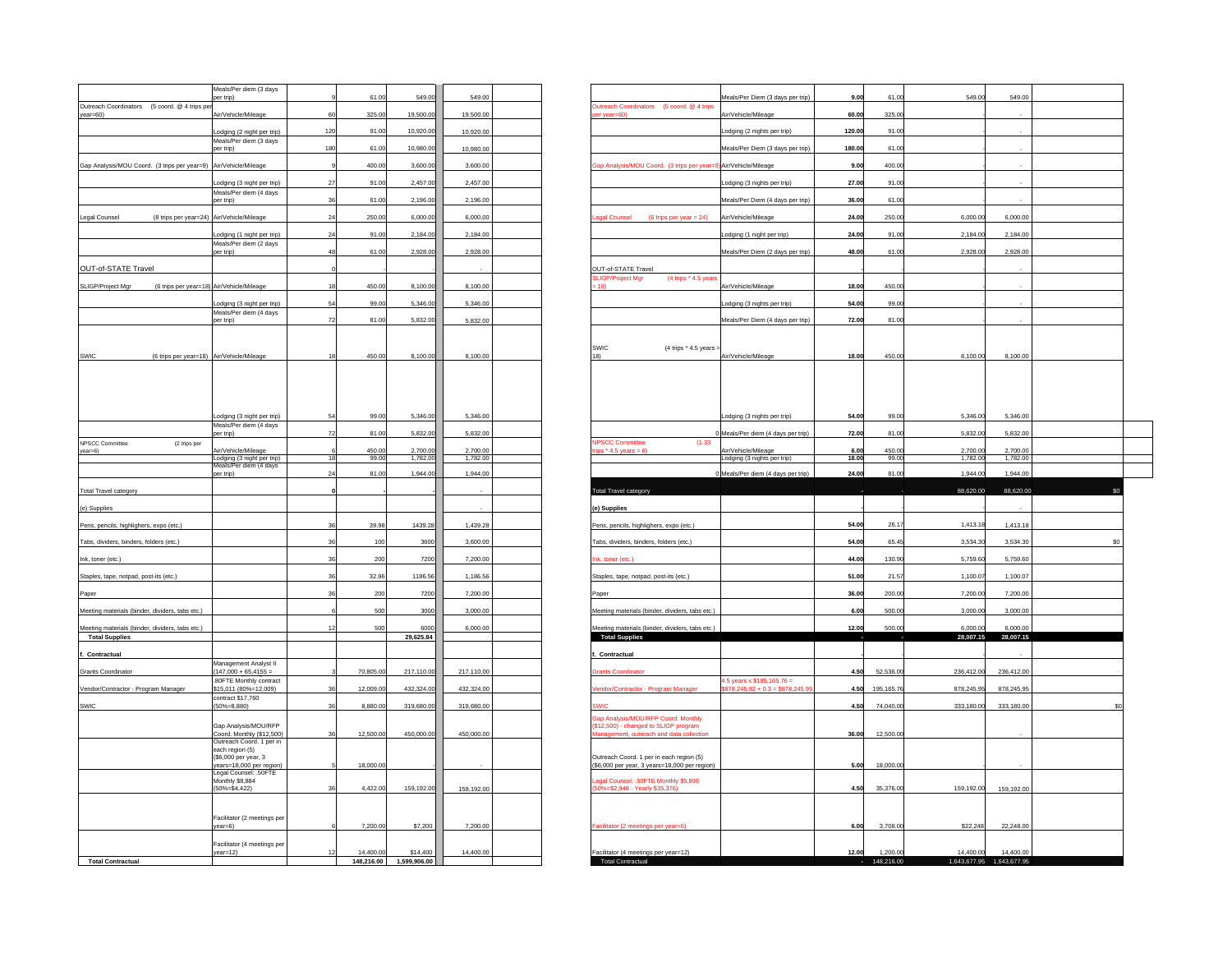| Construction                                   |                           |    |          |           |              |             | Construction                                |       |           |              |                 |
|------------------------------------------------|---------------------------|----|----------|-----------|--------------|-------------|---------------------------------------------|-------|-----------|--------------|-----------------|
| N/A                                            |                           |    |          |           |              |             | N/A                                         |       |           |              | <sub>SC</sub>   |
| <b>Total Construction</b>                      |                           |    |          |           |              |             | <b>Total Construction</b>                   | ٠.    | и.        |              | <b>SC</b>       |
|                                                |                           |    |          |           |              |             |                                             |       |           |              |                 |
| Other                                          |                           |    |          |           |              |             | h. Other                                    |       |           |              | s               |
|                                                | Telecommunication (50%    |    |          |           |              |             | Telecommunication (50% of 3 @ \$47 per      |       |           |              |                 |
|                                                | of 3 @ \$47 per month)    | 36 | 70.00    | 2,520.00  | 2.520.00     |             | month)                                      | 55.00 | 45.82     | 2,520.10     | 2,520.10        |
|                                                | Cell Phone (50% of 3 @    |    |          |           |              |             |                                             |       |           |              |                 |
|                                                | \$85 per month)           | 36 | 128.00   | 4,608.00  | 4.608.00     |             | Cell Phone (50% of 3 @ \$85 per month)      | 36.00 | 128.00    |              |                 |
|                                                | Data Communication        |    |          |           |              |             |                                             |       |           |              |                 |
|                                                | (\$200 per month)         | 36 | 200.00   | 7,200.00  | 7.200.00     |             | Data Communication (\$200 per month)        | 36.00 | 200.00    |              |                 |
|                                                | Facsmile (\$50 per month) | 36 | 50.00    | 1,800.00  | 1.800.00     |             | Facsmile (\$50 per month)                   | 55.00 | 32.73     | 1.800.15     | 1.800.15        |
|                                                | Equip Lease/Use/Maint.    |    |          |           |              |             |                                             |       |           |              |                 |
|                                                | (\$150 per month)         | 36 | 150.00   | 5,400.00  | 5.400.00     |             | Equip Lease/Use/Maint, (\$150 per month)    | 55.00 | 98.18     | 5.399.90     | 5,399.90        |
|                                                | Postage & Shipping (\$40  |    |          |           |              |             |                                             |       |           |              |                 |
|                                                | per month)                | 36 | 40.00    | 1,440.00  | 1,440.00     |             | Postage & Shipping (\$40 per month)         | 55.00 | 13.27     | 729.85       | 729.85          |
|                                                | Printing Costs (\$50 per  |    |          |           |              |             |                                             |       |           |              |                 |
|                                                | month)                    | 36 | 50.00    | 1,800.00  | 1.800.00     |             | Printing Costs (\$50 per month)             | 55.00 | 15.90     | 874.50       | 874.50          |
|                                                |                           |    |          |           |              |             |                                             |       |           |              |                 |
| Public Safety User Meetings / Collaboration    |                           |    |          |           |              |             |                                             |       |           |              |                 |
|                                                | meetings per year=12,     |    |          |           |              |             | Meeting Facility (4 meetings per year=12,   |       |           |              |                 |
|                                                | 2 locations)              |    | 2,500.00 | 30,000.00 | 30,000.00    |             | 2 locations)                                | 12.00 | 2,500.00  | 30,000,00    | 30,000.00       |
|                                                |                           |    |          |           |              |             |                                             |       |           |              |                 |
| Regional Stakeholders Meetings / Collaboration |                           |    |          |           |              |             |                                             |       |           |              |                 |
|                                                |                           |    |          |           |              |             |                                             |       |           |              |                 |
|                                                | Meeting Facility (2       |    |          |           |              |             |                                             |       |           |              |                 |
|                                                | meetings per year=6,      |    |          |           |              |             | Meeting Facility (2 meetings per year=6,    |       |           |              |                 |
|                                                | 2 locations)              |    | 2,500.00 | 15,000.00 | 15,000.00    |             | 2 locations)                                | 6.00  | 2,500.00  | 15,000.00    | 15,000.00       |
|                                                | 2 national conference per |    |          |           |              |             |                                             |       |           |              |                 |
| <b>Conference Registrations</b>                | year                      |    | 500.00   | 3,000.00  | 3,000.00     |             | 2 national conference per year              | 6.00  | 500.00    | 3,000.00     | 3,000.00        |
|                                                |                           |    |          |           |              |             | DPS Director (.15 * 124,522 = \$18,678)     |       | 18,678.00 | 84,051.00    |                 |
| DPS Director (.15 * 124,522 = \$18,678)        |                           |    |          |           |              |             |                                             | 4.50  |           |              |                 |
| LVMPD Director (.15 * \$112,664 = \$16,900)    |                           |    |          |           |              |             | LVMPD Director (.15 * \$112,664 = \$16,900) | 4.50  | 16,900.00 | 76,050.00    |                 |
| <b>Total Other</b>                             |                           |    | 6.188.00 | 72,768.00 |              |             | <b>Total Other</b>                          | . .   | 6,188.00  | 219,425.50   | \$59,324.5      |
|                                                |                           |    |          |           |              |             | $\circ$                                     |       |           |              |                 |
| <b>Total Direct Charges</b>                    |                           |    |          |           | 1,972,665.99 | 498.528.00  | <b>Total Direct Charges</b>                 | ж.    | м.        | и.           | \$0             |
|                                                |                           |    |          |           |              |             |                                             |       |           |              |                 |
| <b>Indirect Costs</b>                          |                           |    |          |           | Federal      | Non-Federal | <b>Indirect Costs</b>                       | н.    | и.        | и.           | \$ <sub>0</sub> |
|                                                |                           |    |          |           |              |             |                                             |       |           |              |                 |
|                                                |                           |    |          |           |              |             |                                             |       |           |              | s               |
| <b>Total Indirect</b>                          |                           |    |          | \$0       | <b>SO</b>    | \$0         | <b>Total Indirect</b>                       |       |           |              |                 |
| <b>TOTALS</b>                                  |                           |    |          | \$0       | \$1,972,666  | \$498,528   | <b>Total Direct Charges</b>                 |       |           | 2.482.282.00 | 1.972,666.00    |

| g. Construction                                |                                                  |    |          |           |              |             | Construction                                     |          |                  |                   |                |            |
|------------------------------------------------|--------------------------------------------------|----|----------|-----------|--------------|-------------|--------------------------------------------------|----------|------------------|-------------------|----------------|------------|
| N/A                                            |                                                  |    |          |           |              |             | N/A                                              |          |                  |                   | \$0            | \$0        |
| <b>Total Construction</b>                      |                                                  |    |          |           |              |             | <b>Total Construction</b>                        | н.       | - 11             |                   | \$0            | \$0        |
|                                                |                                                  |    |          |           |              |             |                                                  |          |                  |                   |                |            |
| h. Other                                       |                                                  |    |          |           |              |             | Other                                            |          |                  |                   | S)             | \$0        |
|                                                | Telecommunication (50%<br>of 3 @ \$47 per month) |    | 70.00    | 2,520.00  | 2.520.00     |             | Telecommunication (50% of 3 @ \$47 per<br>month) | 55.00    | 45.82            | 2,520.10          | 2,520.10       |            |
|                                                | Cell Phone (50% of 3 @                           |    |          |           |              |             |                                                  |          |                  |                   |                |            |
|                                                | \$85 per month)                                  | 36 | 128.00   | 4,608.00  | 4.608.00     |             | Cell Phone (50% of 3 @ \$85 per month)           | 36.00    | 128.00           |                   |                |            |
|                                                | Data Communication<br>(\$200 per month)          | 36 | 200.00   | 7,200.00  | 7,200.00     |             | Data Communication (\$200 per month)             | 36.00    | 200.00           |                   |                | \$0        |
|                                                | Facsmile (\$50 per month)                        | 36 | 50.00    | 1,800.00  | 1,800.00     |             | Facsmile (\$50 per month)                        | 55.00    | 32.73            | 1,800.15          | 1.800.15       |            |
|                                                | Equip Lease/Use/Maint.                           |    |          |           |              |             |                                                  |          |                  |                   |                |            |
|                                                | (\$150 per month)<br>Postage & Shipping (\$40    | 36 | 150.00   | 5,400.00  | 5,400.00     |             | Equip Lease/Use/Maint. (\$150 per month)         | 55.00    | 98.18            | 5,399.90          | 5.399.90       |            |
|                                                | per month)                                       | 36 | 40.00    | 1,440.00  | 1.440.00     |             | Postage & Shipping (\$40 per month)              | 55.00    | 13.27            | 729.85            | 729.85         |            |
|                                                | Printing Costs (\$50 per<br>month)               | 36 | 50.00    | 1,800.00  | 1.800.00     |             | Printing Costs (\$50 per month)                  | 55.00    | 15.90            | 874.50            | 874.50         |            |
| Public Safety User Meetings / Collaboration    |                                                  |    |          |           | $\sim$       |             |                                                  |          |                  |                   |                |            |
|                                                | meetings per year=12,                            |    |          |           |              |             | Meeting Facility (4 meetings per year=12,        |          |                  |                   |                |            |
|                                                | 2 locations)                                     | 12 | 2,500.00 | 30,000.00 | 30,000.00    |             | 2 locations)                                     | 12.00    | 2,500.00         | 30,000,00         | 30,000.00      |            |
| Regional Stakeholders Meetings / Collaboration |                                                  |    |          |           | - 1          |             |                                                  |          |                  |                   |                |            |
|                                                | Meeting Facility (2                              |    |          |           |              |             |                                                  |          |                  |                   |                |            |
|                                                | meetings per year=6,                             |    |          |           |              |             | Meeting Facility (2 meetings per year=6,         |          |                  |                   |                |            |
|                                                | 2 locations)<br>2 national conference per        |    | 2,500.00 | 15,000.00 | 15,000.00    |             | 2 locations)                                     | 6.00     | 2,500.00         | 15,000.00         | 15,000.00      |            |
| <b>Conference Registrations</b>                | vear                                             |    | 500.00   | 3,000.00  | 3,000.00     |             | 2 national conference per year                   | 6.00     | 500.00           | 3,000.00          | 3,000.00       |            |
| DPS Director (.15 * 124.522 = \$18.678)        |                                                  |    |          |           |              |             | DPS Director (.15 * 124,522 = \$18,678)          | 4.50     | 18,678.00        | 84,051.00         |                | \$84,05    |
| LVMPD Director (.15 * \$112,664 = \$16,900)    |                                                  |    |          |           |              |             | VMPD Director (.15 * \$112,664 = \$16,900)       | 4.50     | 16,900.00        | 76,050,00         |                | \$76,050   |
| <b>Total Other</b>                             |                                                  |    | 6,188,00 | 72,768.00 |              |             | <b>Total Other</b>                               | н.       | 6.188.00         | 219,425.50        | \$59,324.50    | \$160,101  |
|                                                |                                                  |    |          |           |              |             | $\circ$                                          |          |                  |                   |                |            |
| <b>Total Direct Charges</b>                    |                                                  |    |          |           | 1,972,665.99 | 498,528.00  | <b>Total Direct Charges</b>                      | н.       |                  | л.                | \$0            |            |
| <b>Indirect Costs</b>                          |                                                  |    |          |           | Federal      | Non-Federal | . Indirect Costs                                 | н.       |                  | ×.                | \$0            |            |
|                                                |                                                  |    |          |           |              |             |                                                  |          |                  |                   | sol s          | $\sim$     |
| <b>Total Indirect</b>                          |                                                  |    |          | \$0       | sol          | \$0         | <b>Total Indirect</b>                            |          |                  |                   |                |            |
| <b>TOTALS</b>                                  |                                                  |    |          | \$0       | \$1,972,666  | \$498,528   | <b>Total Direct Charges</b>                      |          |                  | 2,482,282.00      | 1,972,666.00   | \$509,616  |
|                                                |                                                  |    |          |           |              |             | <b>Indirect Costs</b>                            | Quantity | <b>Unit Cost</b> | <b>Total Cost</b> | Federa         | Non-Federa |
|                                                |                                                  |    |          |           |              |             |                                                  |          |                  | \$0               | \$0            | \$ſ        |
|                                                |                                                  |    |          |           |              |             | <b>Total Indirect</b>                            |          |                  | <sub>\$0</sub>    | S <sub>0</sub> | \$0        |
|                                                |                                                  |    |          |           |              |             | <b>TOTALS</b>                                    |          |                  | \$2,482,282       | \$1,972,666    | \$509,616  |
|                                                |                                                  |    |          |           |              |             |                                                  |          |                  |                   |                |            |

| \$1,972,666.00 \$<br>1.972.666.00 |   | 2.465.832.00<br>493.166.00 |
|-----------------------------------|---|----------------------------|
| ٠                                 |   | 1.972.666.00               |
| Over-Match                        | s | 16,450.00                  |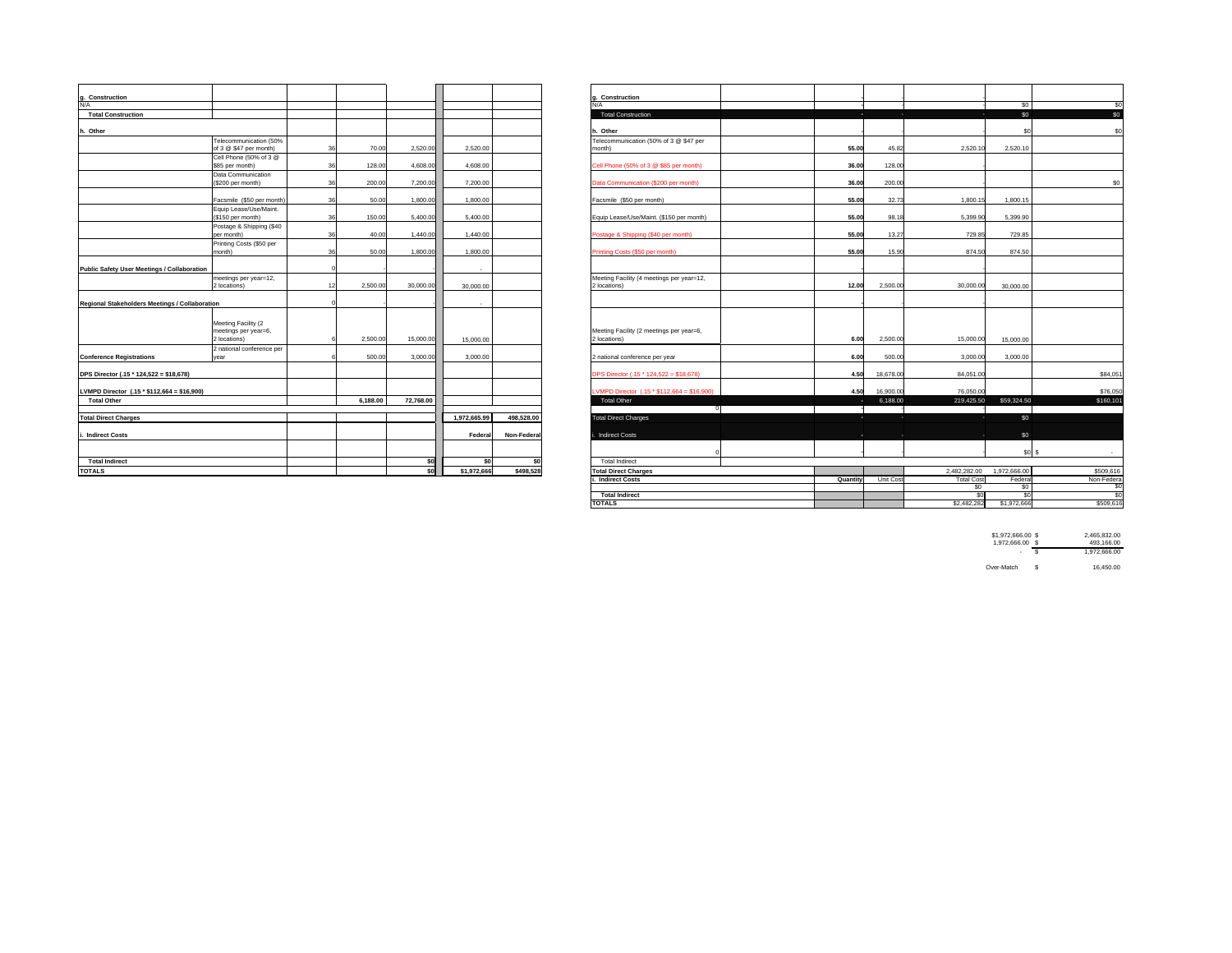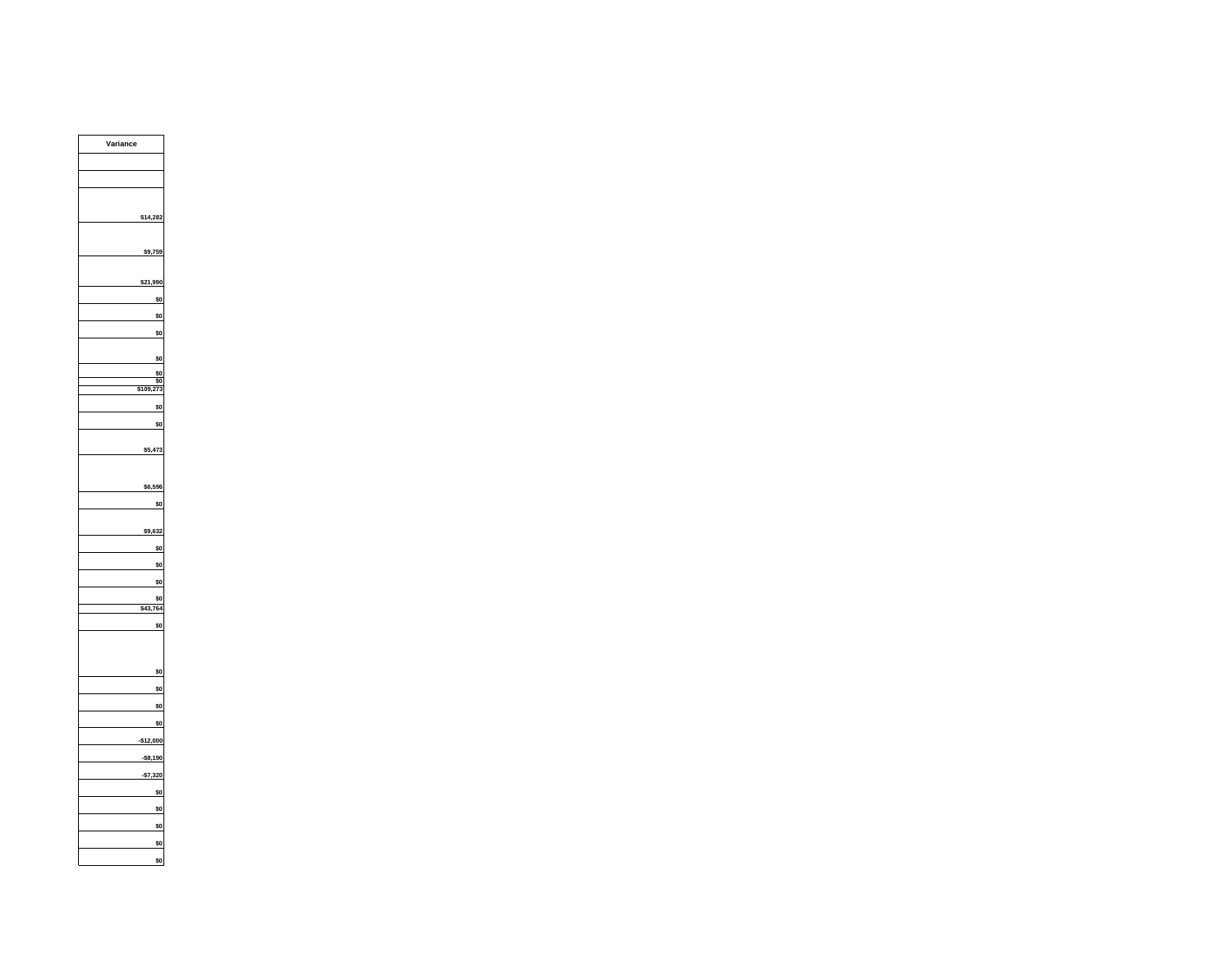**\$0-\$19,500 -\$10,920 -\$10,980 -\$3,600 -\$2,457 -\$2,196 \$0\$0\$0\$0-\$8,100 -\$5,346 -\$5,832 \$0\$0\$0\$0 \$0\$0\$88,620 \$0-\$26 -\$66 -\$1,440 -\$86 \$0\$0 \$0\$28,007 \$0\$19,302 \$445,922 \$13,500 -\$450,000 \$0\$0\$15,048 \$0 \$1,643,678**

 $\overline{\phantom{a}}$  4.5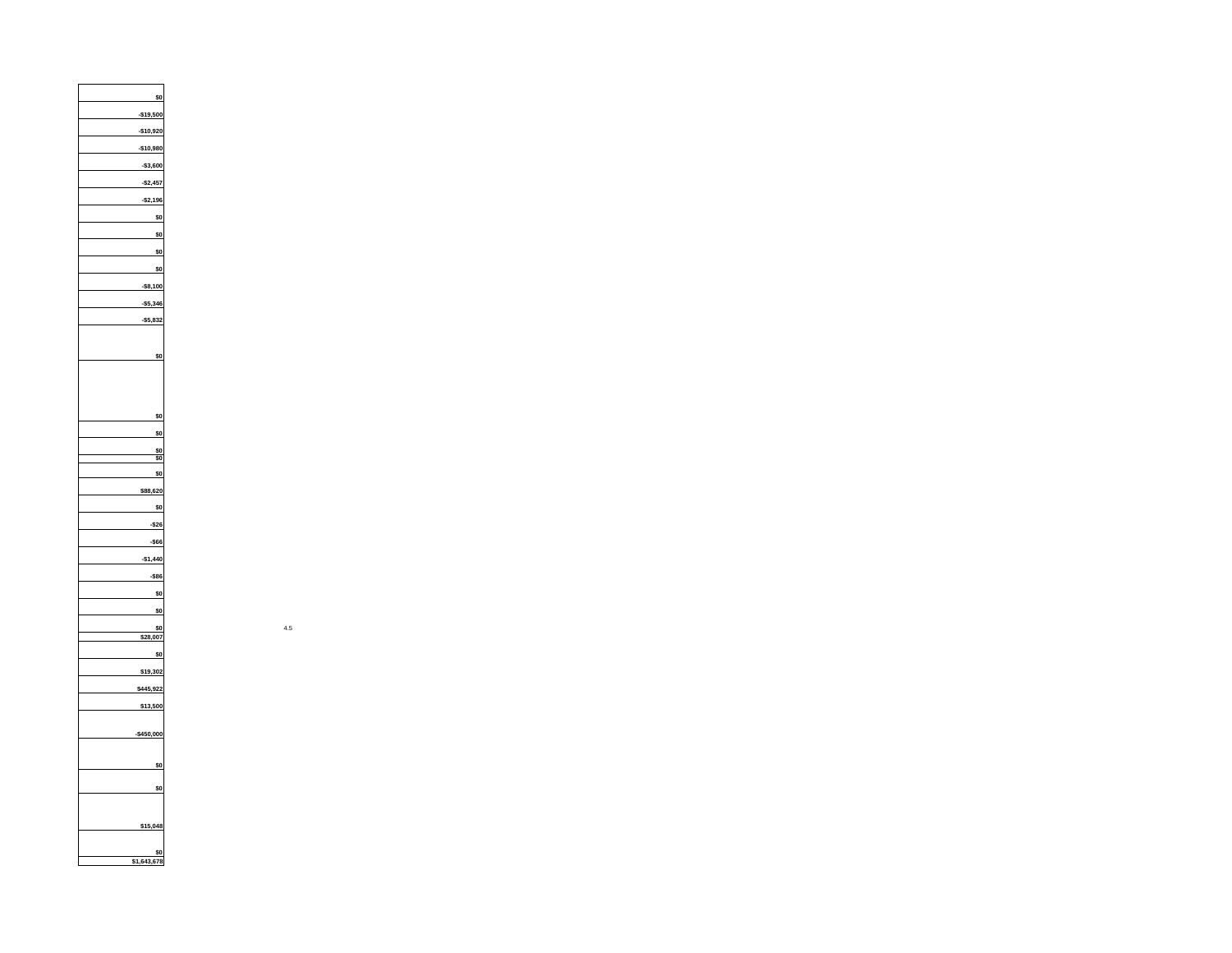| \$0           |
|---------------|
| \$0           |
| \$0           |
|               |
| \$0           |
|               |
| \$0           |
|               |
| $-$4,608$     |
|               |
| $-$7,200$     |
|               |
| \$0           |
|               |
| \$0           |
|               |
|               |
| $-$710$       |
|               |
| $-$ \$926     |
|               |
| \$0           |
|               |
| \$0           |
|               |
| \$0           |
|               |
|               |
|               |
| \$0           |
|               |
| \$0           |
|               |
| \$0           |
|               |
| \$0           |
| \$59,325      |
| \$0           |
| $-$1,972,666$ |
|               |
| #VALUE!       |
|               |
| \$0           |
| \$0           |
| \$0           |
| #VALUE!       |
| \$0           |
| \$0           |
| \$1,972,666   |
|               |
|               |

match needed \$ 493,166.50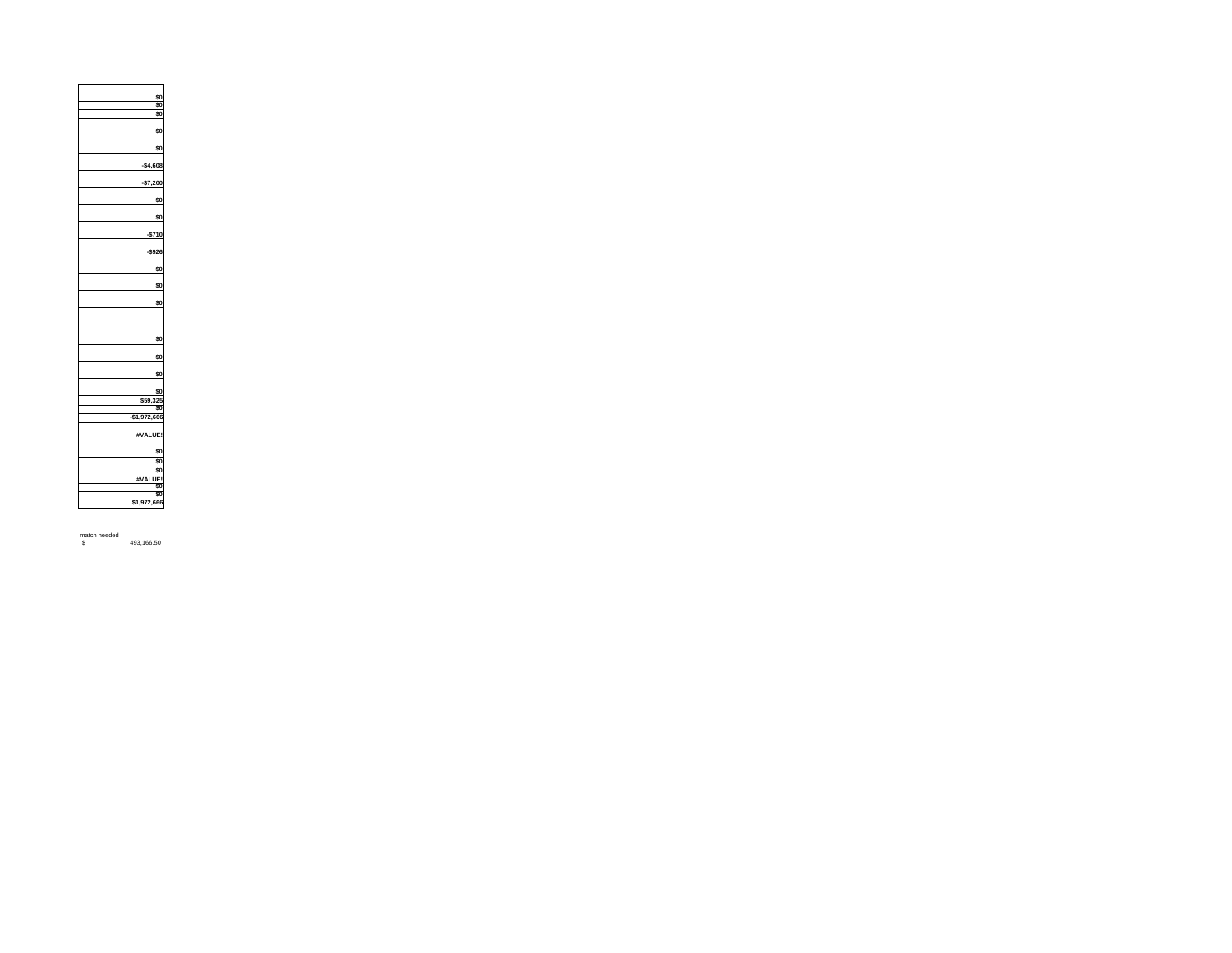## **FINANCIAL ASSISTANCE APPLICATION FY 2013 State and Local Implementation Grant Program (SLIGP) Budget Detail Narrative**

Detailed data corresponding to the SLIGP Budget in narrative form to support each Cost Category:

| <b>Personnel</b>    |           |
|---------------------|-----------|
| <b>Federal:</b>     | \$109,273 |
| <b>Non-Federal:</b> | \$241,875 |
| <b>Total:</b>       | \$351,148 |

See the Detailed Budget Spreadsheet for calculations

- Grants and Projects Supervisor (0.10 FTE): The Grants and Projects Supervisor is the supervisor of the Grant Coordinator for the SLIGP grant. Estimated time spent on SLIGP activities is 10%. Yearly salary =  $$68,727$  \* .10 =  $$6,872.70$  \* 4.5 years = \$30,927.15/110 pay periods = \$281.15 unit cost.
- Emergency Management Grants Program Manager (0.10 FTE): The Emergency Management Grants Program Manager is the Manager over the Grants and Projects section and it is estimated that he spends approximately 10% of his time on SLIGP activities. Yearly salary =  $$71,448$  \* 0.10 =  $$7,144.80$  \* 4.5 years =  $$32,151.60/110$  pay periods = \$292.28 unit cost.
- Chief of Emergency Management (0.10 FTE): The Chief of Emergency Management manages the entire Division as well as serving as the SPOC for this project. Yearly salary =  $$102,658 * 0.10 = 10,265.80 * 4.5 \text{ years} = 46,196.10/110$ pay periods = \$419.96 unit cost.
- Nevada Highway Communications Dispatch (3 @ .25 FTE and 1 @ 0.20 FTE): Responsible for participation in all State and Local Implementation grant activities. These positions consist of general communications staff as well as supervisory staff to oversee the successful planning of the grant objectives as they relate to Nevada Highway Patrol.

| <b>Fringe</b>       |           |
|---------------------|-----------|
| <b>Federal:</b>     | \$43,764  |
| <b>Non-Federal:</b> | \$107,640 |
| Total:              | \$151,404 |

See the Detailed Budget Spreadsheet for calculations

• Fringe benefit costs are calculated at 44.5% of salary for all personnel listed in the detail budget. Fringe benefit costs are based upon calculations provided by the State of Nevada Department of Administration, Human Resources Division. Fringe benefit funds are used to pay for group insurance, unemployment compensation,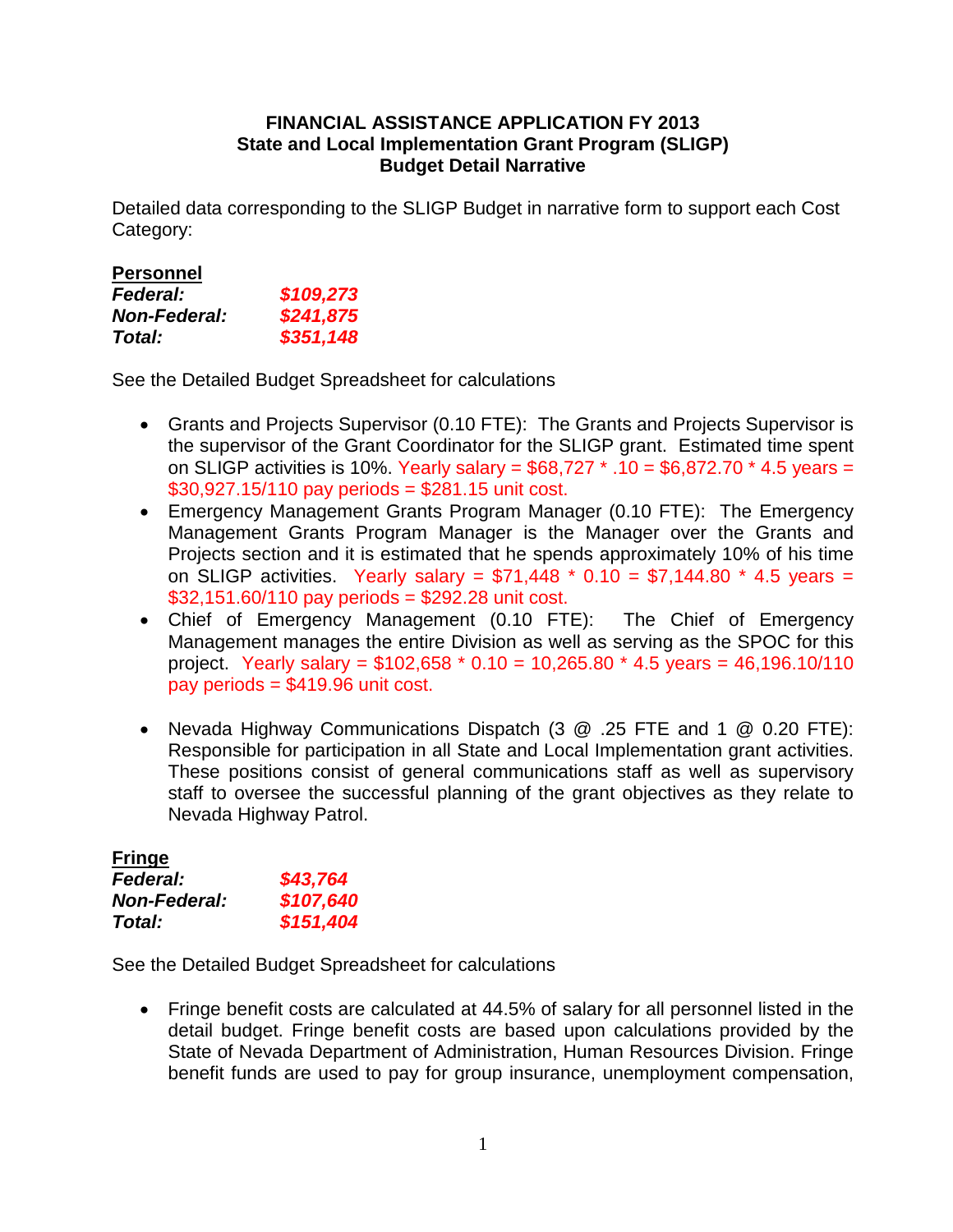worker's compensation, employee retirement, Medicare assessment, state payroll assessment charges, and state human resources assessment charges.

| <b>Travel</b>       |          |
|---------------------|----------|
| <b>Federal:</b>     | \$88,620 |
| <b>Non-Federal:</b> | \$0.00   |
| <b>Total:</b>       | \$88,620 |

See the Detailed Budget Spreadsheet for calculations

This category supports costs associated with travel to various locations across the state to participate in meetings with local and tribal jurisdictions, to raise awareness of the PSBN, discuss local and tribal needs, and identify potential network users in addition to evaluating to assist in developing the gap analysis.

- Nevada has 2 major population centers; Clark County/Las Vegas area in the South and south Washoe County/Reno/Sparks area in the North-west. The other 15 counties that make-up Nevada, are considered very rural in nature. Traveling within the state to the various counties, agencies and stakeholders often takes several modes of transportation this includes by air to one of the population centers and renting a vehicle to drive up to 4 or 5 hours depending on the destination. Mileage reimbursement (calculated by the GSA rate) is requested only for use of personal vehicles for the Working Group and jurisdictional advisory team members.
- In-State and Out-of-State Travel for Regional and National Meetings with border states and FirstNet members. Staff and contractors will attend national and regional conferences to meet with stakeholders, share information, and collaborate with other grant recipients. This will include State and local activities for attendance of committee meetings, jurisdictional meetings, outreach seminars, general program development and assessment, and other travel associated with system planning and development activities. Travel costs include airfare/vehicle, hotel, and per diem.
	- o In-State Travel will consist of the following:
		- There are 18 NPSC Committee members, this budget allows for 16 trips per year to attend the outreach meetings as necessary, the quarterly Public Safety Stakeholder meetings, as well as the biannual Regional Stakeholder meetings (\$22,224).
		- **There is an expectation that the Grant Coordinator will need to travel** to at least one in-state (regional stakeholder meeting) per year (\$2,070)
		- **Travel for the SWIC will include 10 trips**
		- Travel for legal counsel will be to attend the regional stakeholder and quarterly meetings that will be held through-out the grant-cycle. This contract is essential in developing agreements, to assist in the creation of the MOU's, revisions and modifications to documentation,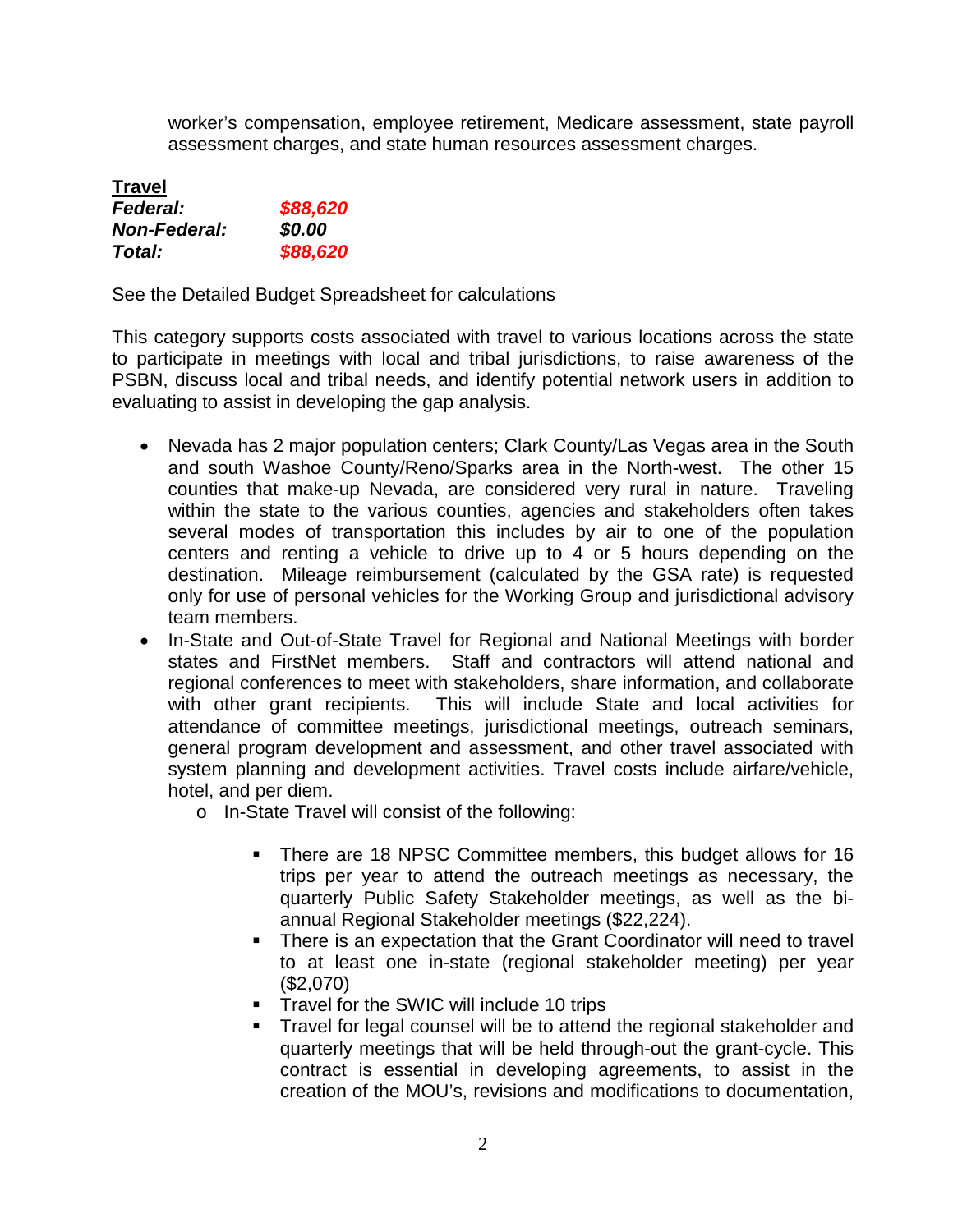and confirmation meetings/conferences. Travel costs include airfare/vehicle, hotel, and per diem (\$11,112).

- o Out-of-State Travel will consist of the following:
	- The SWIC will need to travel out-of-state to our surrounding states/cities to coordinate efforts of the project. In addition to this travel, we expect at least 1 national conference per year that each will attend (\$19,278)
	- In addition to the SWIC traveling out-of-state, we expect that 2 members will travel for like activities (\$6,426)
- All associated travel reimbursement costs are based upon the State of Nevada adopted GSA Federal per diem rates.

## **Equipment**

| <b>Federal:</b>     | \$0 |
|---------------------|-----|
| <b>Non-Federal:</b> | \$0 |
| Total:              | \$0 |

We do not plan to have any equipment costs for this grant program.

| <b>Supplies</b>     |          |
|---------------------|----------|
| <b>Federal:</b>     | \$28,007 |
| <b>Non-Federal:</b> | \$0.00   |
| <b>Total:</b>       | \$28,020 |

See the Detailed Budget Spreadsheet for calculations

- This category is used to support the miscellaneous general office and operating supplies necessary to support grant activities described in the program narrative. These items consist of pens, pencils, paper, ink/toner, staplers and paper (etc.).
- Included in this category are expenses for binders, tabs, and related materials that may be necessary for each of the regional stakeholder meetings, as well as the quarterly public safety user group meeting.

| <b>Contractual</b>  |             |
|---------------------|-------------|
| <b>Federal:</b>     | \$1,643,678 |
| <b>Non-Federal:</b> | \$0.00      |
| <b>Total:</b>       | \$1,643,678 |

See the Detailed Budget Spreadsheet for calculations

• Grant Coordinator Management Analyst II will prepare reports and analyses,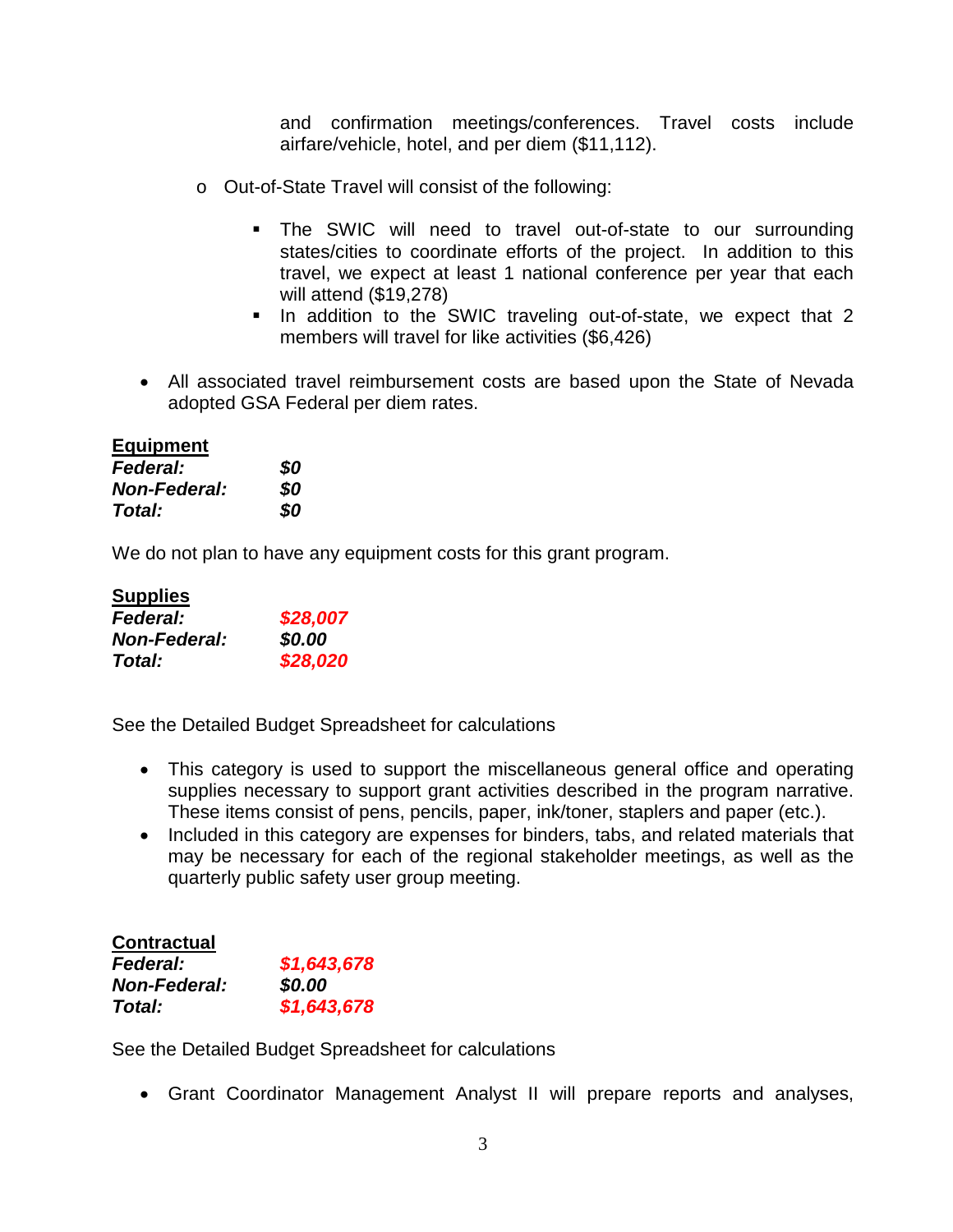planning, contracts, purchasing, technical assistance, coordinating program activities, quarterly reports, issue and manage grant awards, complete required federal reporting.

- The Project Manager (PM) will provide overall coordination of project activities, sets and plans meetings, sets timelines for committee goals and objectives, oversees project plan development, implements activities to support project progress, determines contracts and recruits contractors, assures project intent is being met, supports education and outreach, develops reports, and presents project information to stakeholders; will perform outreach coordination with the SWIC to ensure stakeholder input from the maximum number of jurisdictions throughout the state. The change to the Project Manager duties includes adding the duties of outreach to be shared between the Project Manager and SWIC positions. This change takes the place of the five regional outreach coordinator contract positions which was felt to be more efficient. Both the Project Manager and the SWIC will still be able to carry out their originally stated duties.
- The Statewide Interoperable Communications Coordinator (SWIC) will provide Subject Matter Expertise to the project, makes recommendations to committees on options and alternatives, collaborates with other state and national experts, determines if project intent is on-track, assists in outreach, develops and presents recommendations to stakeholders; will perform outreach coordination with the Project Manager to ensure stakeholder input from the maximum number of jurisdictions throughout the state.
- Conduct necessary Phase II analysis of existing network systems for the PSBN as determined by FirstNet.
- Assessment charges for legal counsel support to the development of planning initiatives, conduct of meetings, contracts, policy review, agreements, and any issue related to potential system operation.

## **Construction**

| <b>Federal:</b>     | \$0 |
|---------------------|-----|
| <b>Non-Federal:</b> | \$0 |
| Total:              | \$0 |

We do not plan to have any construction costs for this grant program.

| <b>Other</b>        |           |
|---------------------|-----------|
| <b>Federal:</b>     | \$59,325  |
| <b>Non-Federal:</b> | \$160,101 |
| Total:              | \$219,426 |

See the Detailed Budget Spreadsheet for calculations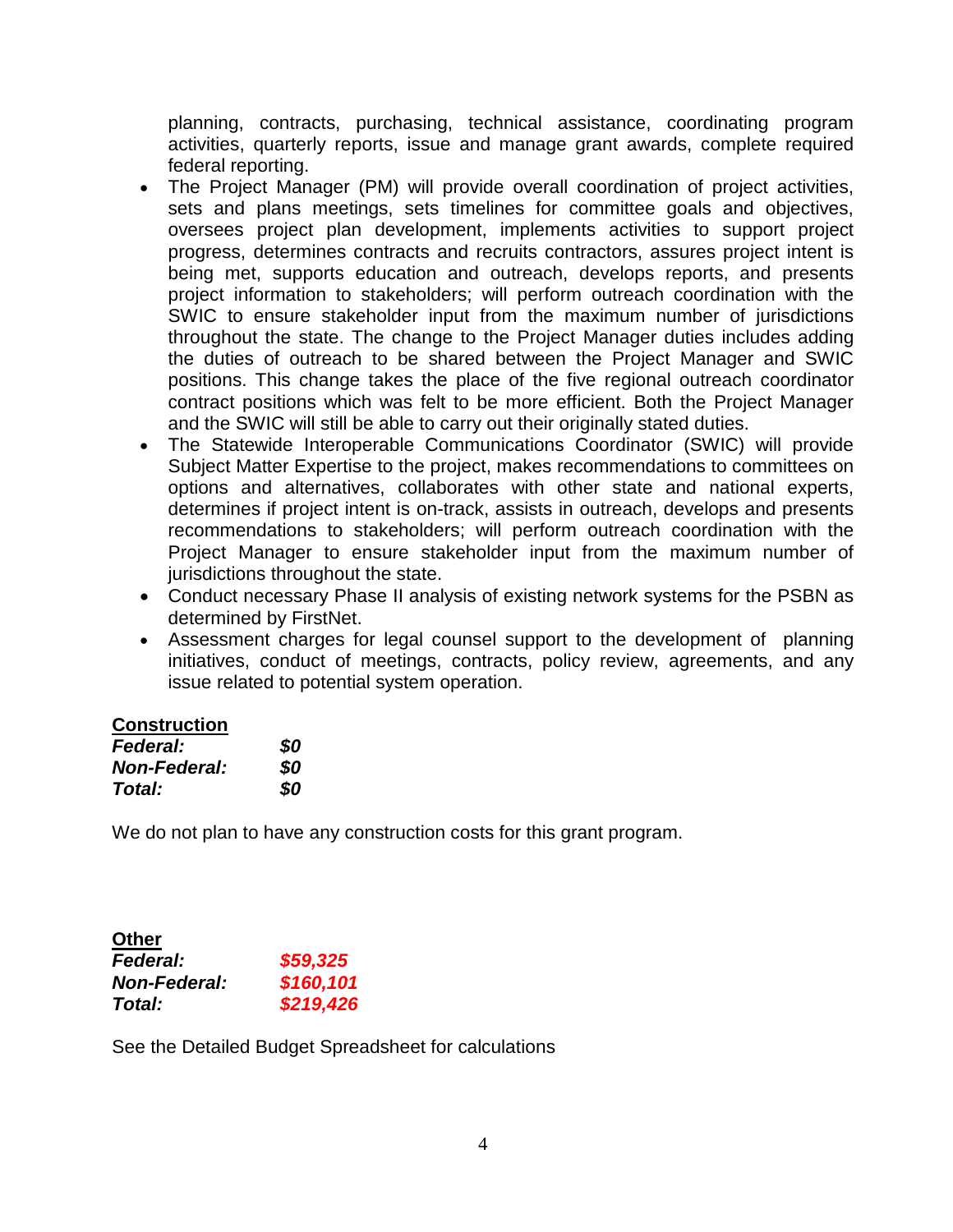- This category expenses consist of telecommunications for the SWIC, SLIGP Project Manager and Grant Coordinator. These costs include data, cellular and office communications.
- Included in this category is meeting costs for each of the meetings scheduled during the 3 year cycle. Each quarter a Public Safety User meeting will be conducted, in addition to a stakeholder meeting to be held twice a year*.*
- *This category includes the expenses for 2 national conference references each year.*
- Match: Nevada Highway Patrol Director (0.15 FTE): Co-Chair of the Nevada Public Safety Communications Committee which is the governance board for the SLIGP grant. Director is also over the Division of Emergency Management and therefore is very involved in the SLIGP grant decision-making.
- Match: Las Vegas Metropolitan Police Department Director (0.15 FTE): Co-Chair of the Nevada Public Safety Communications Committee which is the governance board for the SLIGP grant.

## **Indirect**

| Federal:     | \$0.00                              |
|--------------|-------------------------------------|
| Non-Federal: | \$0.00                              |
| Total:       | \$0.00                              |
|              | We do not plan to have any indirect |

We do not plan to have any indirect costs for this grant program.

# **Match**

• Provided as In-kind match from the State funded staff hours (including fringe) of the Public Safety Dispatch Center and assisting in the planning efforts of this program for the State of Nevada as well as the Public Safety Department Director and Las Vegas Metropolitan Police Department Director who serve as co-chairs for the governance board and also assist in the planning efforts of this program.

# **TOTAL REQUEST**

| Federal:     | \$1,972,666 | \$1,972,666                |
|--------------|-------------|----------------------------|
| Non-Federal: | \$509,616   | \$493,166 (required match) |
| Total:       | \$2,482,282 | \$2,465,832                |

# **NOTE:**

**All documents reflect the over-match total. Total request above also shows what is actually needed.**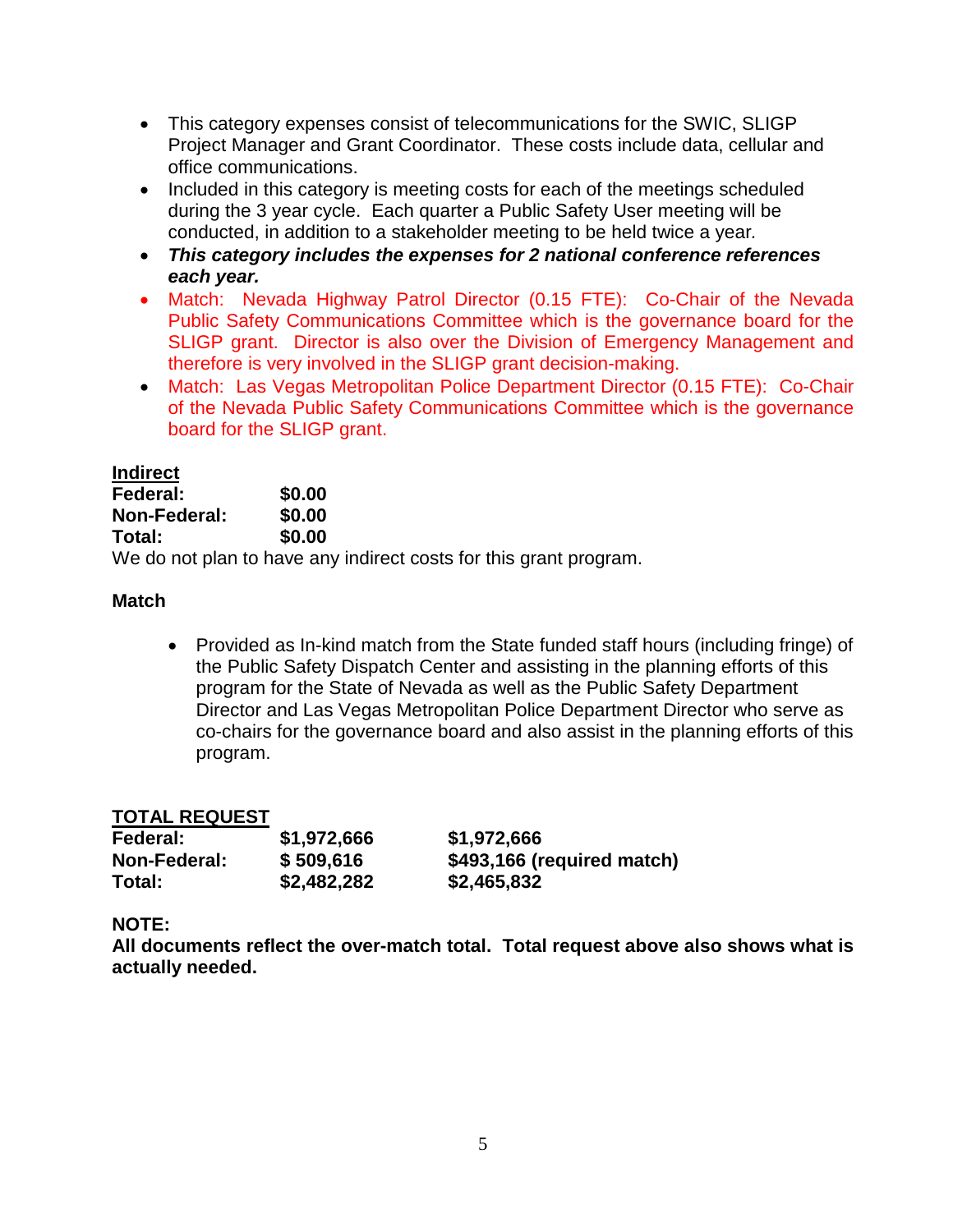**BUDGET INFORMATION - Non-Construction Programs** BUDGET INFORMATION - Non-Construction Programs

|                                |                                           |                                      | SECTION A - BUDGET SUMMARY        |                                            |                              |                                |
|--------------------------------|-------------------------------------------|--------------------------------------|-----------------------------------|--------------------------------------------|------------------------------|--------------------------------|
| Grant Program<br>Function      | Domestic Assistance<br>Catalog of Federal |                                      | Estimated Unobligated Funds       |                                            | New or Revised Budget        |                                |
| or Activity<br>$\widehat{a}$   | Number<br>$\widehat{p}$                   | Federal<br>$\odot$                   | Non-Federal<br>$\widehat{\sigma}$ | Federal<br>ම                               | Non-Federal<br>$\widehat{E}$ | Total<br>$\odot$               |
| $1.$ SLIGP                     | 11.549                                    | ↮                                    | ↮                                 | 1,972,666.00<br>ക                          | 509,616.00<br>↮              | 2,482,282.00<br>↔              |
| $\overline{\mathsf{N}}$        |                                           |                                      |                                   |                                            |                              | 0.00                           |
| က                              |                                           |                                      |                                   |                                            |                              | 0.00                           |
| 4.                             |                                           |                                      |                                   |                                            |                              | 0.00                           |
| Totals<br>ιó.                  |                                           | 0.00<br>↮                            | 0.00<br>↔                         | 1,972,666.00<br>↮                          | 509,616.00<br>↔              | 2,482,282.00<br>↮              |
|                                |                                           |                                      | SECTION B - BUDGET CATEGORIES     |                                            |                              |                                |
| 6. Object Class Categories     |                                           |                                      |                                   | <b>GRANT PROGRAM, FUNCTION OR ACTIVITY</b> |                              | <b>Total</b>                   |
|                                |                                           | $\widehat{E}$                        | $\widehat{\infty}$                | $\odot$                                    |                              | $\overline{5}$                 |
| a. Personnel                   |                                           | 109,272.90<br>$\boldsymbol{\varphi}$ | 241,875.00<br>↔                   | $\Theta$                                   | ↔                            | 351,147.90<br>↔                |
| b. Fringe Benefits             |                                           | 43,763.50                            | 107,640.00                        |                                            |                              | 151,403.50                     |
| c. Travel                      |                                           | 620.00<br>88,                        |                                   |                                            |                              | 88,620.00                      |
| d. Equipment                   |                                           |                                      |                                   |                                            |                              | 0.00                           |
| e. Supplies                    |                                           | 28,007.15                            |                                   |                                            |                              | 28,007.15                      |
| f. Contractual                 |                                           | 1,643,677.95                         |                                   |                                            |                              | 1,643,677.95                   |
| g. Construction                |                                           |                                      |                                   |                                            |                              | 0.00                           |
| h. Other                       |                                           | 59,324.50                            | 160,101.00                        |                                            |                              | 219,425.50                     |
|                                | i. Total Direct Charges (sum of 6a-6h)    | ,666.00<br>1,972,                    | 509,616.00                        | 0.00                                       | 0.00                         | 2,482,282.00                   |
| j. Indirect Charges            |                                           |                                      |                                   |                                            |                              | 0.00                           |
| k. $TOTALS$ (sum of 6i and 6j) |                                           | ,666.00<br>1,972,6<br>↮              | 509,616.00<br>↮                   | 0.00<br>↮                                  | 0.00<br>↮                    | 2,482,282.00<br>↮              |
|                                |                                           |                                      |                                   |                                            |                              |                                |
| 7. Program Income              |                                           | ↔                                    | ↔                                 | $\varphi$                                  | ↔                            | 0.00<br>$\leftrightarrow$      |
|                                |                                           |                                      | Authorized for Local Reproduction |                                            |                              | Standard Form 424A (Rev. 7-97) |

**Previous Edition Usable** 

Prescribed by OMB Circular A-102 **Previous Edition Usable** Prescribed by OMB Circular A-102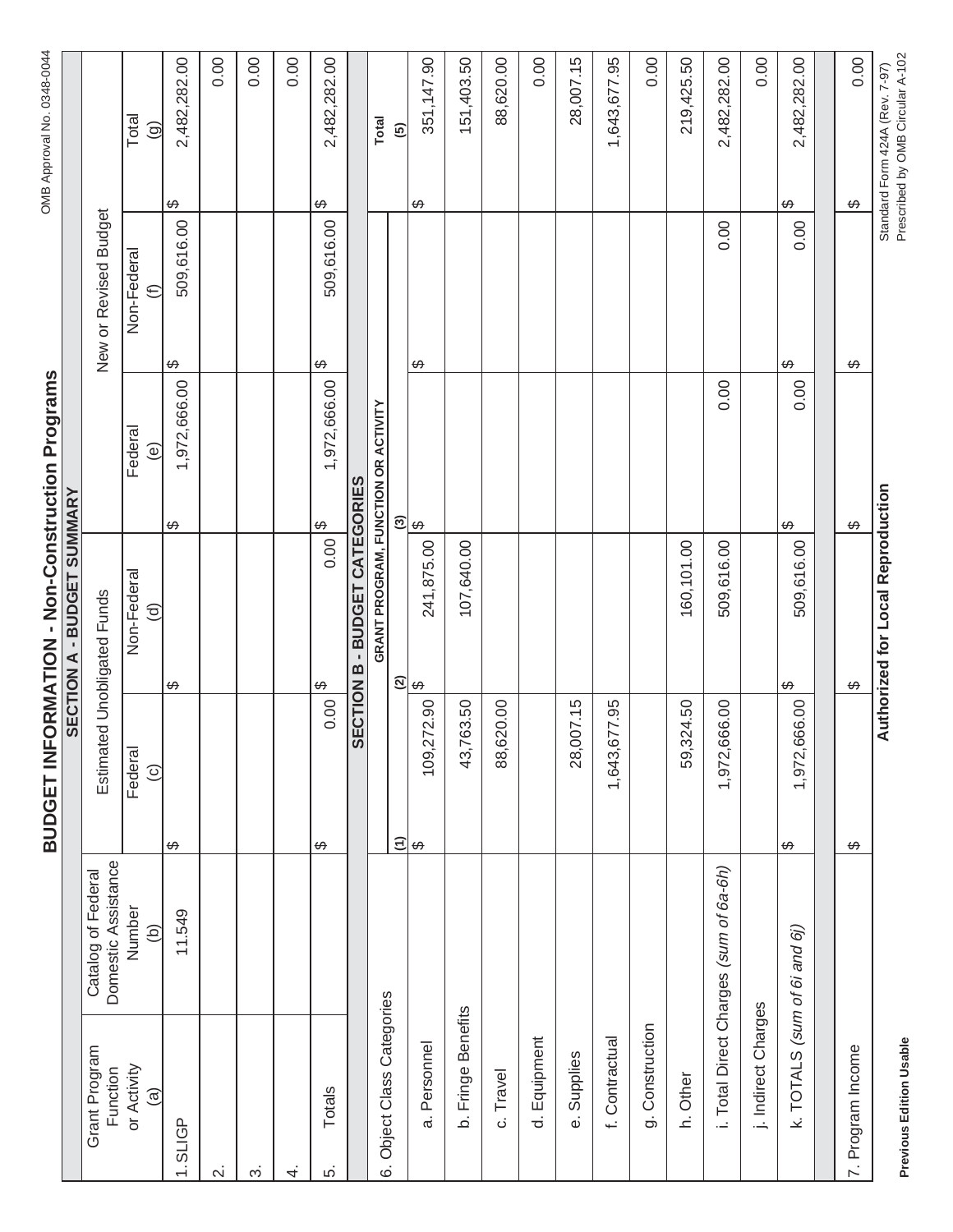|                                                                                                                         |                    | <b>SECTION C - NON-FEDERAL RESOURCES</b>                                        |                           |                                |                                                          |
|-------------------------------------------------------------------------------------------------------------------------|--------------------|---------------------------------------------------------------------------------|---------------------------|--------------------------------|----------------------------------------------------------|
| (a) Grant Program                                                                                                       |                    | (b) Applicant                                                                   | (c) State                 | (d) Other Sources              | (e) TOTALS                                               |
| Funding will be requested as as spent on a reimbursement<br>$\dot{\infty}$                                              | basis<br><b>D</b>  | ↔                                                                               | ↔                         | 509,616.00<br>↮                | 509,616.00<br>↮                                          |
| တ                                                                                                                       |                    |                                                                                 |                           |                                | 0.00                                                     |
| <u>ф</u>                                                                                                                |                    |                                                                                 |                           |                                | 0.00                                                     |
| $\stackrel{+}{\leftarrow}$                                                                                              |                    |                                                                                 |                           |                                | 0.00                                                     |
| TOTAL (sum of lines 8-11)<br>$\frac{1}{2}$                                                                              |                    | 0.00<br>↔                                                                       | 0.00<br>$\leftrightarrow$ | 509,616.00<br>↮                | 509,616.00<br>↮                                          |
|                                                                                                                         |                    | SECTION D - FORECASTED CASH NEEDS                                               |                           |                                |                                                          |
|                                                                                                                         | Total for 1st Year | <b>1st Quarter</b>                                                              | 2nd Quarter               | 3rd Quarter                    | 4th Quarter                                              |
| 13. Federal                                                                                                             | 0.00<br>↔          | ↮                                                                               | ↔                         | ↮                              | ↔                                                        |
| 14. Non-Federal                                                                                                         | 0.00               |                                                                                 |                           |                                |                                                          |
| 15. TOTAL (sum of lines 13 and 14)                                                                                      | 0.00<br>$\varphi$  | 0.00<br>$\Theta$                                                                | 0.0018<br>$\Theta$        | 0.00                           | 0.00<br>↔                                                |
|                                                                                                                         |                    | SECTION E - BUDGET ESTIMATES OF FEDERAL FUNDS NEEDED FOR BALANCE OF THE PROJECT |                           |                                |                                                          |
| (a) Grant Program                                                                                                       |                    |                                                                                 |                           | FUTURE FUNDING PERIODS (Years) |                                                          |
|                                                                                                                         |                    | First<br>ê                                                                      | Second<br>$\odot$         | (d) Third                      | Fourth<br>$\widehat{e}$                                  |
| 16. Funding will be requested as as spent on a reimbursement                                                            | basis              | 120,000.00<br>↮                                                                 | 120,000.00<br>↔           | 320,000.00<br>↔                | 320,000.00<br>↔                                          |
| 17.                                                                                                                     |                    |                                                                                 |                           |                                |                                                          |
| $\frac{8}{1}$                                                                                                           |                    |                                                                                 |                           |                                |                                                          |
| <u>(0</u>                                                                                                               |                    |                                                                                 |                           |                                |                                                          |
| 20. TOTAL (sum of lines 16-19)                                                                                          |                    | 120,000.00<br>↮                                                                 | 120,000.00<br>↔           | 320,000.00<br>$\Theta$         | 320,000.00<br>↔                                          |
|                                                                                                                         |                    | <b>SECTION F - OTHER BUDGET INFORMATION</b>                                     |                           |                                |                                                          |
| 2,471,194.00<br>21. Direct Charges:                                                                                     |                    | 22. Indirect Charges:                                                           |                           |                                |                                                          |
| 23. Remarks: revision 10/28/13 to match the approved line item detailed budget approved by NTIA attached to this email. |                    |                                                                                 |                           |                                |                                                          |
|                                                                                                                         |                    | Authorized for Local Reproduction                                               |                           |                                | $\mathbf{\Omega}$<br>Standard Form 424A (Rev. 7-97) Page |

**Authorized for Local Reproduction Standard Form 424A (Rev. 7-97) Page 2** 

Standard Form 424A (Rev. 7-97) Page 2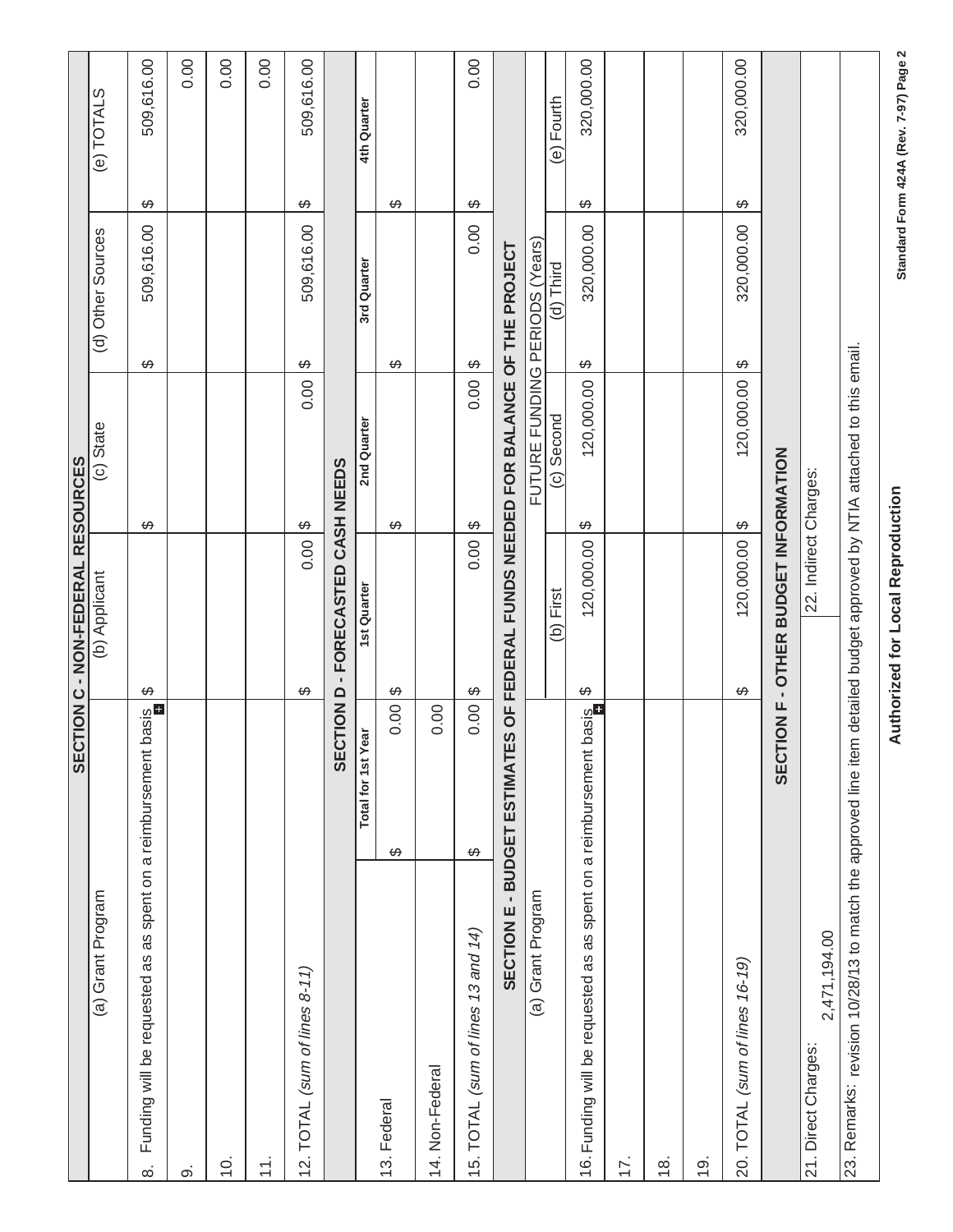## **State and Local Implementation Grant Program (SLIGP) Supplemental Application Narrative**

## **14. Phase Two Funding**

a. Describe the activities that you expect to undertake with the Phase 2 funding when it is made available to the State, Territory, or District.

The State of Nevada plans to undertake the following activities with Phase 2 funding:

As Phase II funding becomes available, it will supplement and expand our Phase I activities, including more indepth outreach and education, focusing on user groups throughout the state. We plan to develop e-mail contact databases for disseminating information on the NPSBN and to solicit input for data collection activities. We will supplement the Mobile Data Survey Tool with other questions asked during this activity, all in an effort to provide a clear and accurate picture of Nevada's requirements and challenges leading up to a State Plan.

Outreach activities will continue with in-person and electronic meetings, including with tribal nations, professional organizations, and other stakeholders. At each opportunity, we will solicit useful information on existing wireless services, capabilities, and challenges. Interim reports will be provided to the Nevada Public Safety Communications Committee (NPSCC) quarterly.

We will continue to educate stakeholders throughout the state by presenting in-person meetings, use of the Mobile Data Survey, and webinar activities. Our consulting partner, The Digital Decision, will create a 500+ name database for outreach communications. We will identify areas of need through evaluation of calls for service (9-1-1 and other inputs), stakeholder consultation, and historical review (designated disaster reports, etc).

| Project Type (Capacity Building, SCIP Update,                                                                  |
|----------------------------------------------------------------------------------------------------------------|
| Outreach, Training etc.)                                                                                       |
| Stakeholder Meetings – actual people attending projected = 2063                                                |
| Broadband Conferences - people attending $-$ actual people attending projected $=42$                           |
| Governance Meetings – actual meetings projected =18                                                            |
| Staff Hires 1.0 FTE                                                                                            |
| Contract Executions Contractors SWIC, Legal Counsel, Outreach Coordinator, Gap Analysis, SLIGP Program Manager |
| Outreach Education 7041                                                                                        |

The above table includes the approved activities. In addition to these activities Nevada will complete the tasks:

Program and Project Management – A project manager will provide project support, analysis, and reporting of all public safety broadband network project deliverables. The individual will initiate and manage the statewide education and outreach program to potential State of Nevada stakeholders in the planned nationwide First Responder Network.

### Grant Management

According to the Paperwork Reduction Act, as amended, no persons are required to respond to a collection of information unless it displays a valid OMB Control Number. The valid OMB control number for this information collection is OMB No. 0660-0038, expiring 7/31/2013. Public reporting burden for this collection of information is estimated to average 10 hours per response, including time for reviewing instructions, searching existing data sources, gathering and maintaining the data needed, and completing and reviewing the collection of information. Send comments regarding the burden estimate or any other aspect of this collection of information, including suggestions for reducing this burden, to Michael E. Dame, Director, State and Local Implementation Grant Program, Office of Public Safety Communications, National Telecommunications and Information Administration, U.S. Department of Commerce (DOC), 1401 Constitution Avenue, N.W., HCHB, Room 7324, Washington, D.C. 20230.